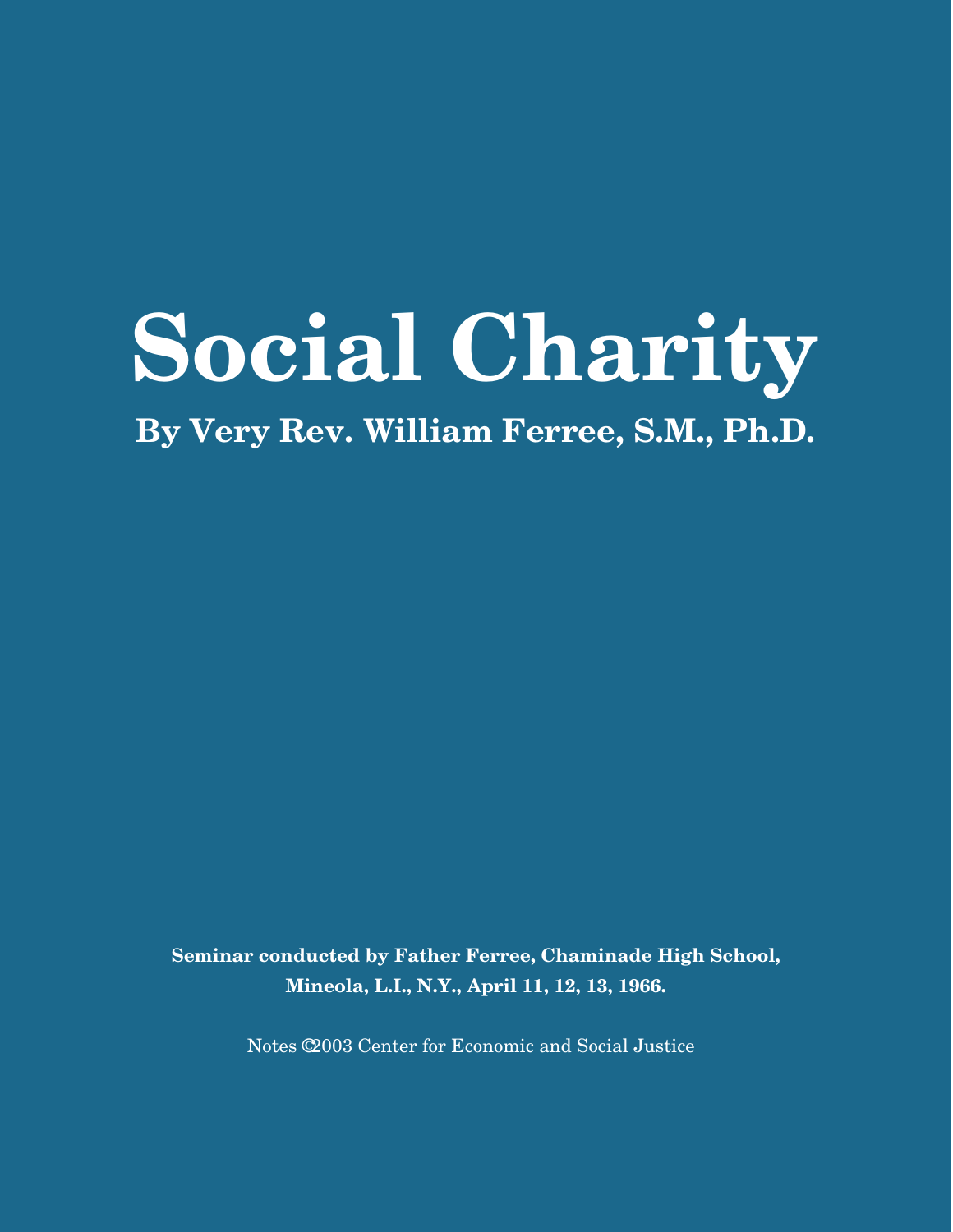# **Social Charity**

# **By Very Rev. William Ferree, S.M., Ph.D.**

# **Seminar conducted by Father Ferree, Chaminade High School, Mineola, L.I., N.Y., April 11, 12, 13, 1966.**

Notes © 2003 Center for Economic and Social Justice

# **Table of Contents**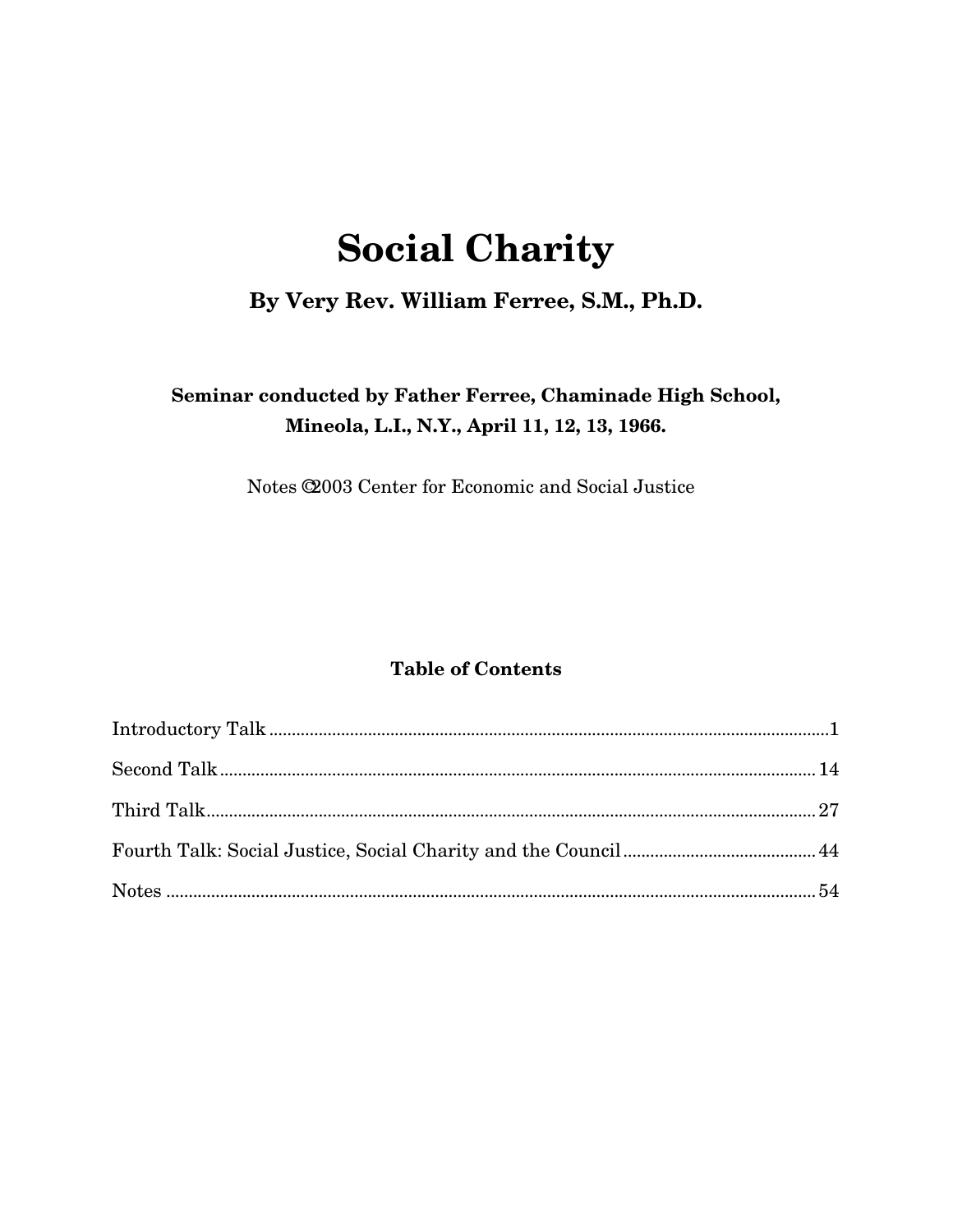# **Introductory Talk**

(Following an introduction by Father Joseph Lynch, S.M.)

Every once in a while I get impressed with the way our sins catch up with us. So now we'll make a few mistakes together! The subject that we are going to talk about today is on the frontiers of thought, so we can afford to make a few mistakes. We want to think about the subject together, rather than have me simply tell you what the subject is. In the letter of convocation that we had, there were a certain number of points outlined and today we want to talk about the notion of the social virtues, the history of the social virtues, the nature and significance of the social virtues, and social charity and the other social virtues in the practical order. We'll do that in the two discussion periods.

#### **Introduction to the Social Virtues**

The whole series, as you know, is on the subject of social charity. Now it's rather difficult to make a three-day series out of social charity because the literature on social charity is closer to three words than three days. The first example I know of the use of social charity is in the encyclical of Pius XI, "On Restructuring Social Order," the one we know by the name *Quadragesimo Anno* (1931).

In that Encyclical Pius XI mentions the word "social charity" some eight or ten times. But all he says about it, really, is that it is the soul of social justice. So there's the literature on social charity — that it's the soul of social justice. Later, in another encyclical, "Atheistic Communism,"1 without using the word "social charity," but evidently speaking about it, he gave a clue to his thought.

He said that man in society can imitate the divine perfection in ways that would not be possible for him were he to live alone.<sup>2</sup> Now that's a rather interesting thought. We know that the object of charity is always either God or the image of God. There is no other thing that can be the object of charity. God or the image of God. And it is as the image of God that we become an object of charity.<sup>3</sup>

But if what Pius XI said there is true, that man in society imitates the divine perfection in ways that would not be possible to him were he to live alone, he means that you can see society as an image of God in an altogether exclusive way, a way that does not show up anywhere else in creation. And if it's true that society is an image of God which we do not find elsewhere, then that society is worthy of love, because wherever the image of God is, in that technical sense in which we use that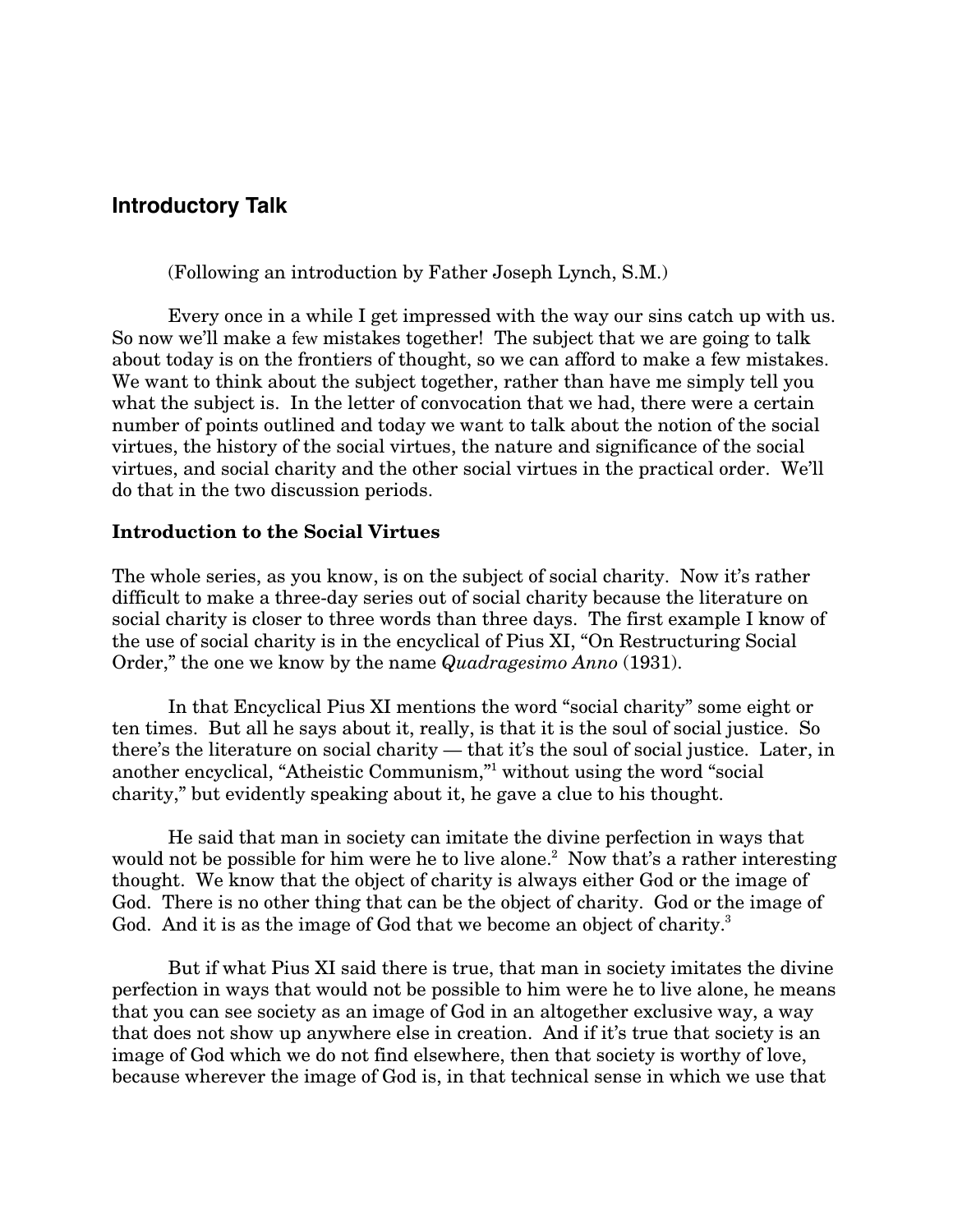phrase — possession of intellect and will — personality — then society could be an object of charity.

So Pius XI lifted the corner, if you want, on this thought. He was busy explaining social justice and only mentioned social charity because it is the soul of social justice. Without it, the role of social justice would not only be unproductive, it would be dangerous, as we are going to see later on in the series.

Now let's spend a little time trying to see what these new virtues that Pius XI mentioned, social charity and social justice, really are.

There are a great many people who think that they are just words, just like the words, for instance, "social problem." You can't give a definition to "social problem." It's kind of a blanket which would cover any number of things, but there is no question of giving a definition of it. Unfortunately, a great many people thought when Pius XI used those words, "Social justice and social charity" he was talking in those same ambiguous ways.

# **The Development of "Social Justice"**

There was a use of social justice that was fairly close to that. The word is not a new one. The word you can find going back to 1850. Its meaning as a general rule was limited to what we call nowadays, social legislation, welfare legislation. That was social justice. No idea of a scientific concept at all — simply a category, a class of legislation and of problems.

Now, when Pius XI in his encyclical "On Restructuring Social Order" used the word "social justice" and "social charity" he meant to be scientific. He was giving a real definition, so to say, real in technical name, to a virtue he wanted to discuss and which he wanted to expand. Now we have to see what social justice is before we can even think of seeing what social charity is, because it is our only key.

As I told you, the literature on social charity is what I have given you so far. So far as I know, no one has really developed the idea since. But in the doctrine of Pius XI on social justice we can see what he meant by social charity and that's what I'll be doing in this series.

Let's take social justice first then. The idea, the scientific idea, the concept of a special virtue which would have to do with the social order is as old as organized human thought. It goes back to Aristotle, but in a very primitive sort of way. Aristotle, in the fifth book of his *Ethics*, begins with a discussion of what he calls legal justice — not social justice, but legal justice.<sup>4</sup> He explains that legal justice consists of all virtues; not in themselves, but towards another. And you can see how interested he was in the subject when he goes on to say that it's not this virtue in us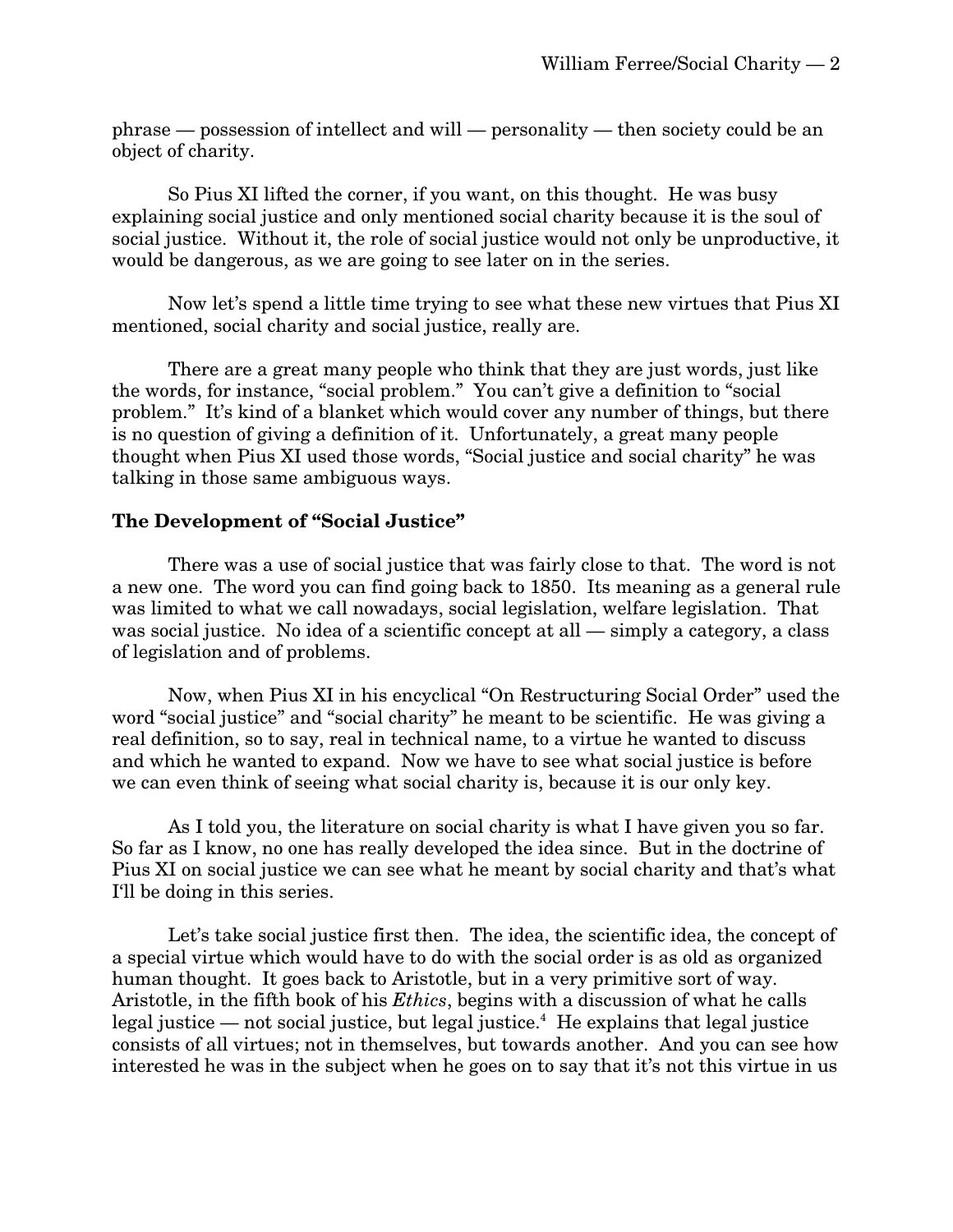that we are going to talk about. He brought it up only in order to show that he was going to talk about something else.

Now that's where it stayed for 1,500 years. There was a paragraph then on legal justice in philosophy, in morality and the most anybody did was to copy that paragraph for 1,500 years, even a little more.

The first break in a long history of neglect of this virtue came with St. Thomas Aquinas in about  $1220$ , the  $13<sup>th</sup>$  century. In his commentary on Aristotle, while pretending to limit himself to the text of Aristotle, he actually went beyond it. He said that this legal justice of Aristotle was not only all of virtue insofar as it refers to another, but also was a special virtue, and this is important. It was also a special virtue that had the common good for its direct object.<sup>5</sup>

Now that would make it important — the most important good that we have here on earth is our common good. And philosophers are evidently interested. But St. Thomas himself did not ask any more questions. He did not tell how social justice, which has the common good for its direct object, could be practiced. He did not tell what it looked like. He simply indicated what its end was. Its direct object was the common good and that made it very important. But he didn't say anything else about it, and no one else did for another 700 years.<sup>6</sup>

We come to a real analysis of its content in that Encyclical which I told you about, in that Encyclical which is called "On Restructuring Social Order." The act of social justice is the title of that encyclical, *restructuring the social order*. Pius XI's idea was this (we are going to move very rapidly here, but I think you will be able to get enough with our subsequent discussions) the virtues of justice and charity are always complementary.7

Charity is always the soul of justice and the reason they are complementary is that they both deal with the same value but in different ways. Both always and everywhere deal with persons, with the image of God. There is no question of justice with regard to animals or with regard to inanimate things. Justice always presupposes persons.

Now what is really involved in these two virtues of charity and justice? We can separate the two very nicely by saying that charity is the obligation we have towards the value of the human personality in itself, as the image of God. Every human person, no matter what his color, no matter what his social class, no matter what his circumstances, by the very fact that he is a person, an image of God, is worthy of our respect and our love in that theoretical and abstract sense. We often miss the idea that love can be something purely intellectual; it doesn't have to be something emotional the way it is among many. $8$  So charity is the attitude, the duty, that we have towards human dignity, personal worth wherever it is found.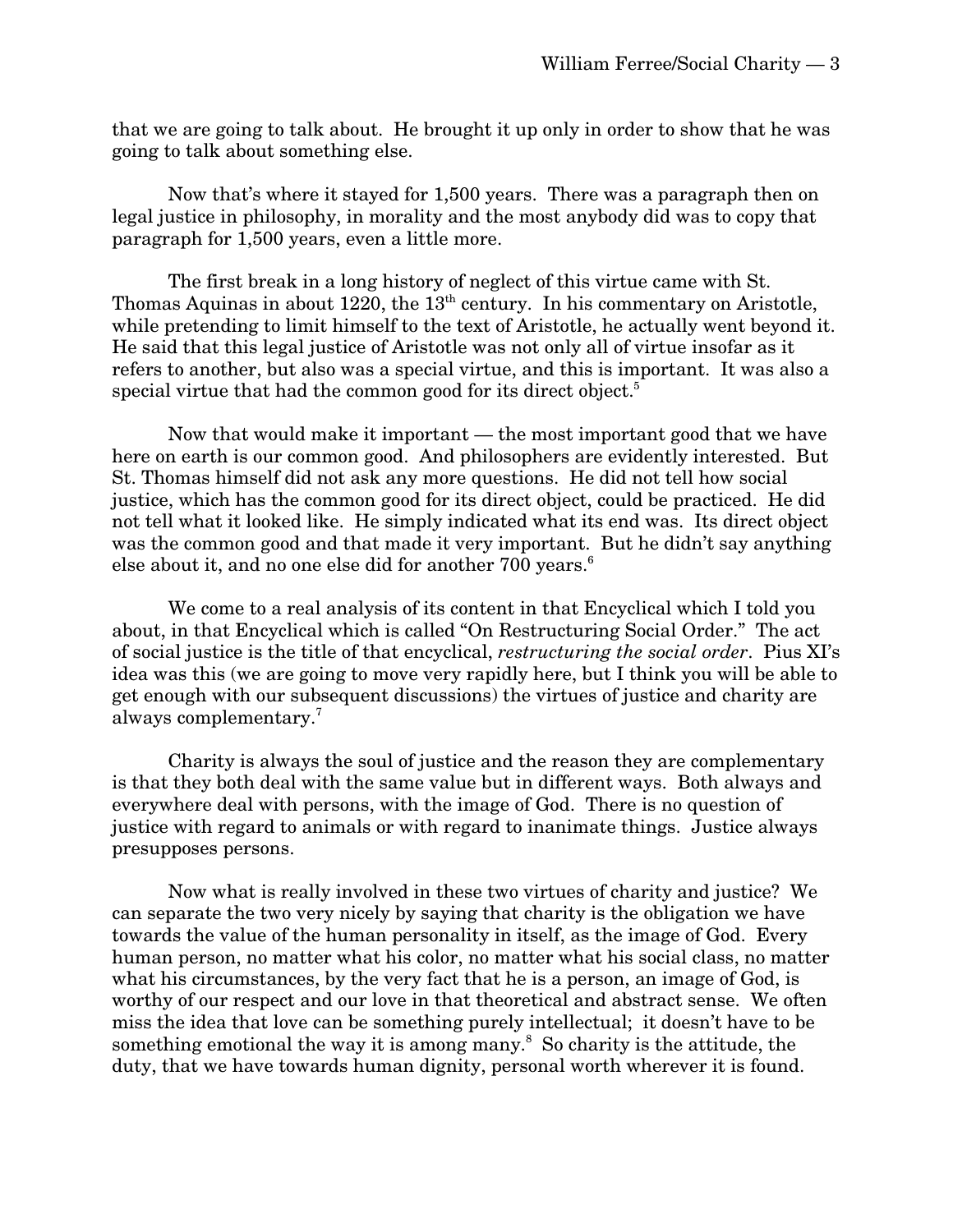Now what is justice?<sup>9</sup> That comes because of the fact that this personal worth that we were talking about now has to be made. We are not like God. God is selfsufficient, from the beginning, from all eternity to eternity He is God. There is no such thing as development within the divine nature.<sup>10</sup> But in our particular image of God it's quite different.<sup>11</sup> When we are born we have exactly nothing to offer. In the course of our life we are supposed to come to personal perfection.

So you see we have a journey to make, we have a task to perform. I remember when we were studying psychology at Catholic University, we had a very good professor, Dr. Allers, $^{12}$  and he used to, once in a while, give us some very good insights into things. In trying to explain this question of human development he chose as his example a little child, three or four years old, maybe even less, who would be playing in a room and would get its mother's latest magazine and a pair of scissors. The child would go to work on the magazine with the scissors.

Now. when the mother comes in and finds that magazine scattered all over the floor with the pages not only out of sequence but unsalvageable — there is no way of putting them together again and she had a story in there which she was very interested in following — he says now when the mother comes in that room and finds that child if she spanks it, she's not a good psychologist. That little child is trying to accomplish the task of giving new form to matter. It's one of the great human tasks, and that child is trying to accomplish that human task.

The fact that it doesn't have anything to offer, that's an accident. But if it's allowed to give a new form to matter on that level, before very long it will be giving a new form to matter on a higher level. The mother may have to sympathize with her, she may have to buy another magazine. But she has to sympathize with her, because the child is developing. A good example, we all thought, of how little we have to begin with when we start our human dignity.

Our human personality can be observed only by our mothers, not even by our fathers. A father looks at a baby, he says, "Oops, maybe it will be President." But the mother sees a human person there from the beginning.

We, then, must make our personality. We must develop our image of God in us and that requires tools. We have to be able to give a new form to matter. We have to be able to make things. We have to be able to possess things. We have to have relationships which are satisfying. We have to have people who will accept us. Our mother always starts the process of course. But unless there are others added as we go along we don't develop.

So all of those tools which we use to develop our sense of worth possessions, accomplishments, good name, love of others for us — all of those things enable us to build up our personality and to become in actuality the image of God which we were only in potentiality when we started. Now just as charity is the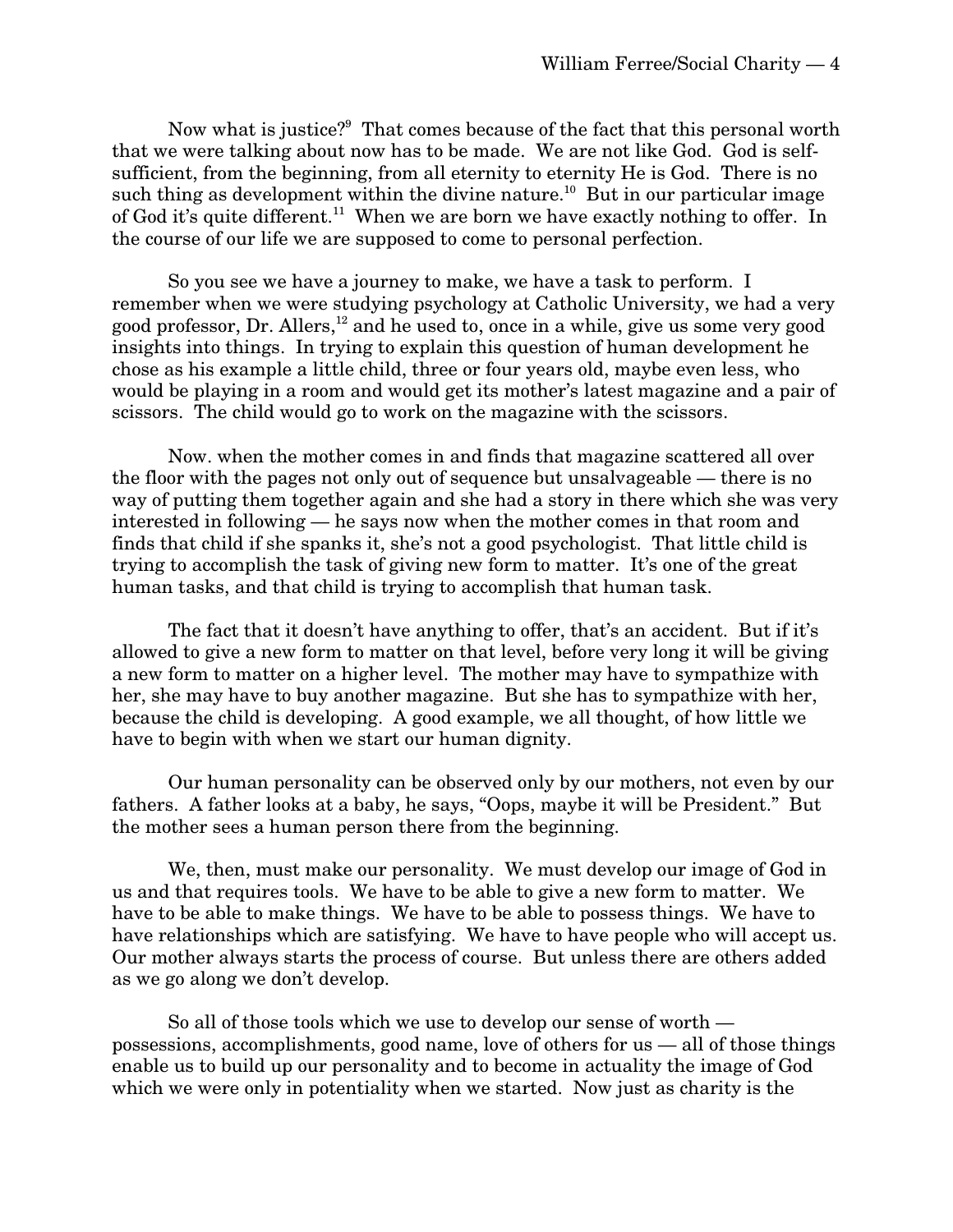attitude which we must have towards the human personality as such, as the image of God, so justice is the attitude we must have towards all these supports of human dignity — towards property, towards the friends of our family, *etc*.

If we rob another man of his friends by calumny, *etc*., we hurt him in justice. If we run off with his wife, we hurt him in justice. Everything that enables a human personality to raise himself to an understanding of himself, to an understanding of his worth, and thus to become more an image of God, all those things that are used in life, those are all the object of justice whereas the value of the human personality itself, this great value of intelligence and will which is the image of God Himself, that is always the object of charity. Now if it is true that justice is the attitude that we must have towards every support of human personality then we come, in the vision of Pius XI, to a very important point.

#### **Society and Justice**

Of all the things that we can think of which man builds his dignity on, his worth, his personality — of all the things that we can think of, society is first, most important, most extensive and most powerful in its influence. If we are members of good societies — a good family, a good neighborhood, a good city, a good nation, a good Church — if we have those societies around us and we develop in them, we have a far greater chance of becoming this image of God in actuality than we have if those societies are in any way suffering.<sup>13</sup>

Take a child who grows up in a family that is broken, where no one cares about anyone else or who grows up in a society that has been falsified as the Communists falsify society, against God, against liberty, *etc*. Immediately, once you have a society which is no longer built for human perfection, you have lost one of the greatest props, one of the greatest supports of this human personality which you must develop during life in order to become like to God.

So if society is this support of human dignity which is most necessary, which is most decisive in forming the human personality, there must be a virtue which keeps it in line, just as the virtue of individual justice keeps property in line. So there must be a virtue which keeps society in line with human perfection.<sup>14</sup> That justice is Pius XI's social justice.

In the same way in which we owe to a man his property, his good name, his friends, his loved ones — and we cannot harm him in those things — so we owe to all of our neighbors a good society and we must not harm them by disorganizing that society. If it is disorganized, we must try to rebuild it. So that the virtue with which to bring society into line with the common good, that is, into line with human perfection, that virtue is social justice. We owe it to ourselves and to others to have that society in line with human perfection.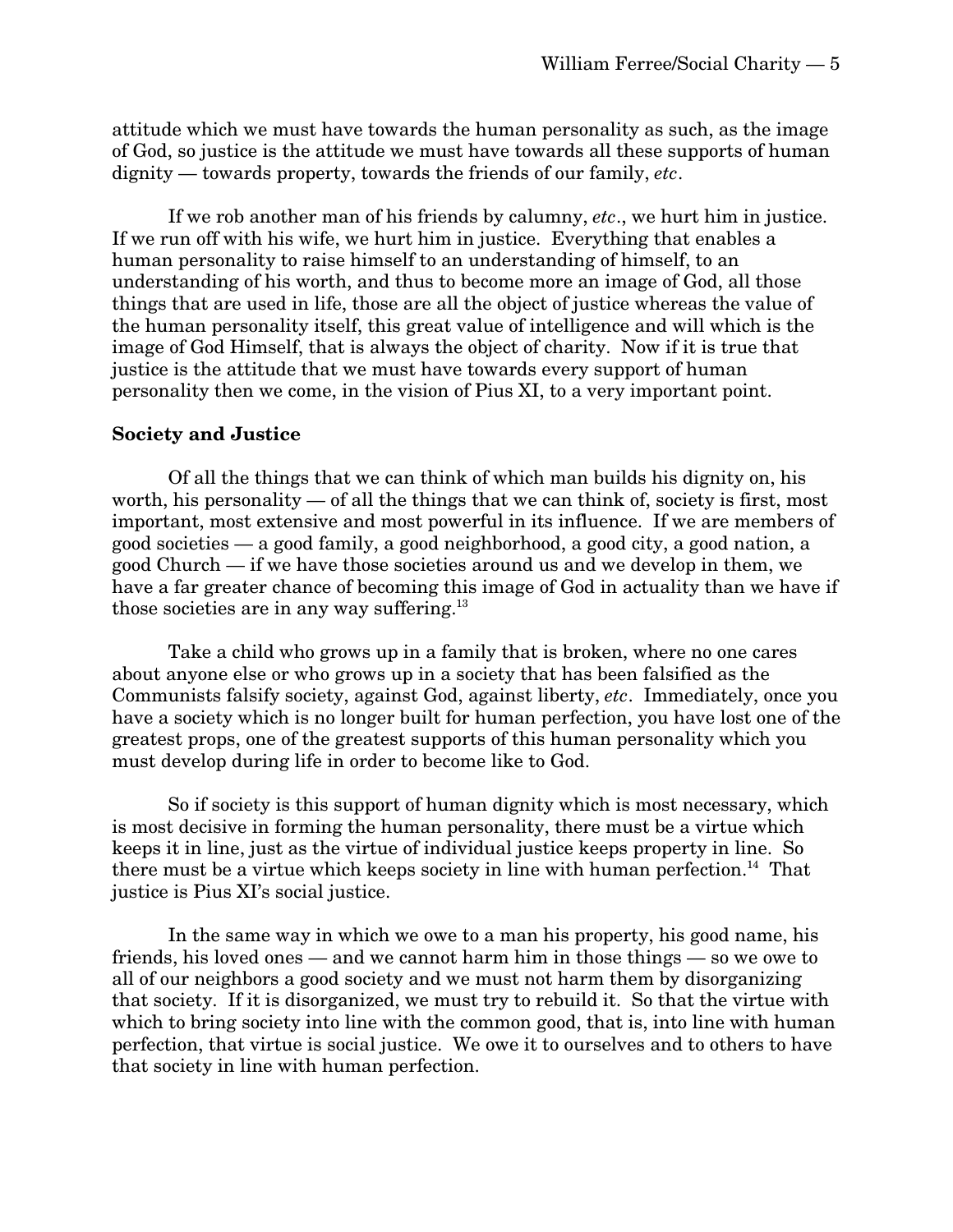Pius XI gave an example. First, in the encyclical "On Restructuring Social Order" itself, he is speaking of a family wage. He says that in case the particular organization of an industry wouldn't allow this family wage, which we had always said was owed by justice-in-exchange, commutative justice as we call it. If an industry were so badly organized that it was impossible to pay a family wage there just wasn't enough money in it — then, of course, the employer couldn't pay it.

But Pius XI says that if in the present state of the industry it is impossible to pay a family wage then social justice demands that changes be introduced into the industry which prevent unjust competition and make the family wage possible.<sup>15</sup>

Now I had a lot of fun with that passage when it first came out asking people what social justice demanded. Almost everybody would answer that social justice demands a family wage. See if individual justice can't give it, then social justice gives it.

Actually that wasn't what Pope Pius has said at all. He said that if in this given organization of the industry it is impossible to pay a family wage, then social justice demands that changes be introduced. There's the justice — the changing of that industry, the restructuring of that industry so that it could pay a family wage. That is the object of the social justice — change — as I said, the title of the encyclical itself "On Restructuring the Social Order."16

There's another famous example in the Encyclical "On Atheistic Communism," the follow-up one. Pius XI says "It happens all too frequently under the salary *system*." You notice he's always talking about structure. "Under the salary *system*," he's not talking about this pay envelope or that pay envelope, but the salary *system* — "it happens all too often that under the salary *system* that an individual employer is helpless to insure justice."17 This is the same situation as the other one.

He goes on with a little more detail: "Unless with a view to its practice he organizes institutions with other employers to prevent unjust competition and to make the practice of justice possible." If this is true, then the employers have the duty to found, to promote, and to encourage such organizations as a normal instrument for the practices of justice, a normal instrument of the practice of individual justice. They can't pay a good wage until the industry is fully organized. And when the industry is fully organized they can't pay a good wage but it's what we call a material sin: "… it happens all too frequently under the salary system that the individual employer is helpless to ensure justice."

Now if the individual employer is helpless what can he do? Nothing! He's finished in the individual order. So in the individual order he pays an unjust wage; but it's a *materially* unjust wage.<sup>18</sup> He wants to pay a just wage but can't. So he pays what he can. It's materially unjust — he won't go to hell, but all the workers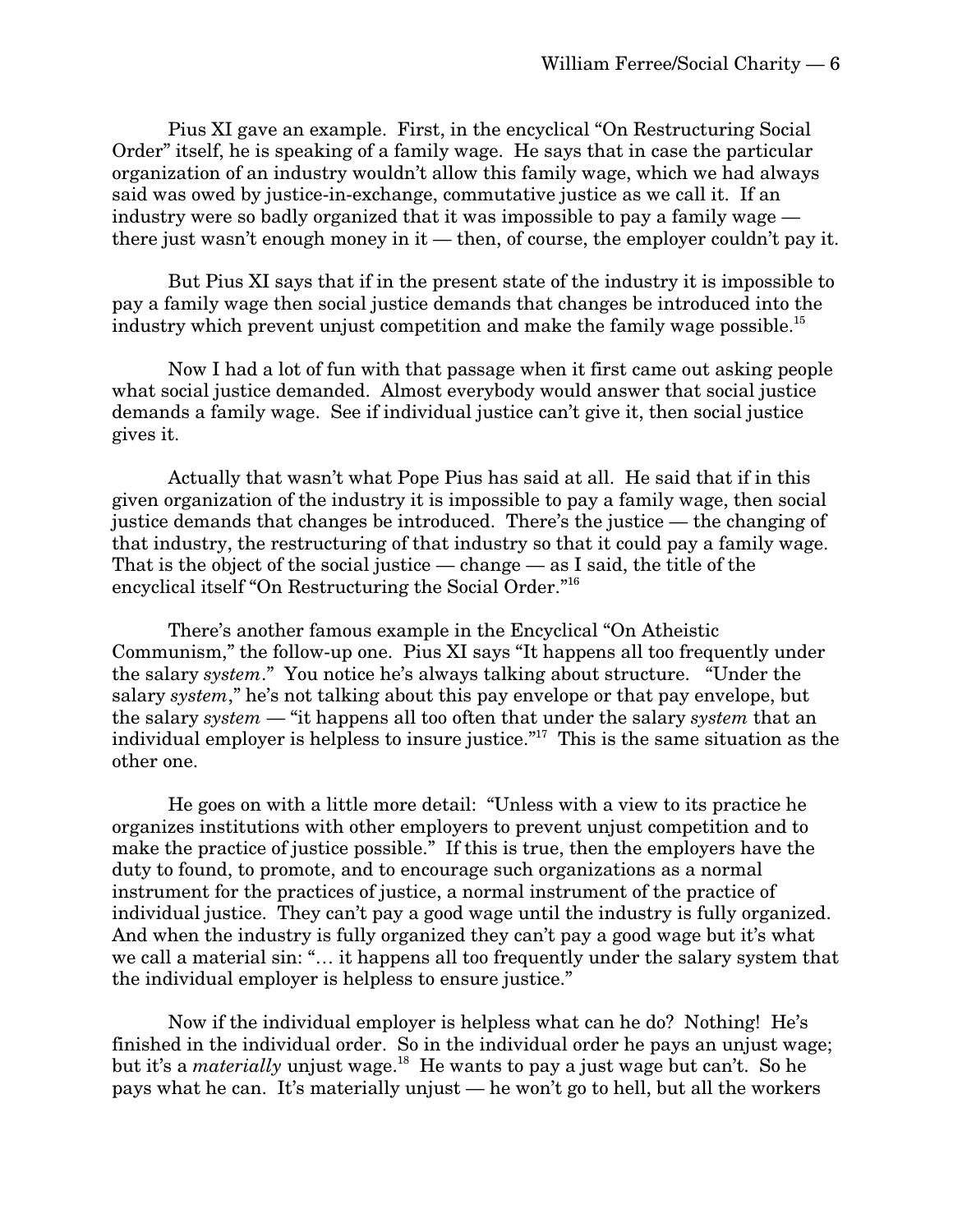go to the poorhouse! In the individual order it's finished. As St. Thomas explained, no one is held to that which is impossible.19

Now the impossibility was there in the individual order: under the system the individual is helpless. But the individual is never helpless in the social order. He can, with the other employers, organize institutions which change that industry and which make a just wage possible.

So there you have the picture of social justice. There is a justice which deals with pay envelopes, with individual friends of individuals, with the props that are the individual possession of each one who is supported, who is propped up in his personal dignity. But there are other relationships which are specifically social, which cannot be done by a single individual. $^{20}$ 

The single individual in both of those examples of Pius XI was helpless. He became unhelpless, he became able to work, only when he got other people in, when he organized institutions with others, when he changed the industry with others. Once he organizes with others, and once he starts working on the structure itself, then he can remove injustices which for the individual are completely impossible to remove. So you see there is the picture.

#### **Social Justice and the Common Good**

Now this social justice is a much better, much more full conception than the legal justice of Aristotle. There's something to Aristotle's idea — that legal justice, general justice, is all the virtues insofar as they are referred to another.

Evidently the common good of our society is going to be made up of a certain number of things. There are the material resources of nature which are fixed — we can't do much about them. Then there is our ability to transform those resources, there we can do a great deal, technology we call it. Then we have all the acts of all the virtues — the way Aristotle saw very clearly — because every act of every virtue will make our society better, will make our society more livable, more human and therefore more perfective.

And then finally — what nobody saw up till Pius  $XI$  — there is the fact that all of those actions can be organized together into institutions, and can be reorganized into better institutions when the institutions suffer.

So those four things — the resources of nature, the ability to transform them, the acts of all the virtues, and then our power to turn these acts into structure, into institutions — these are the components, if you want, of the common good.<sup>21</sup> And when Aristotle said that general justice consisted of all the acts of all the virtues, $22$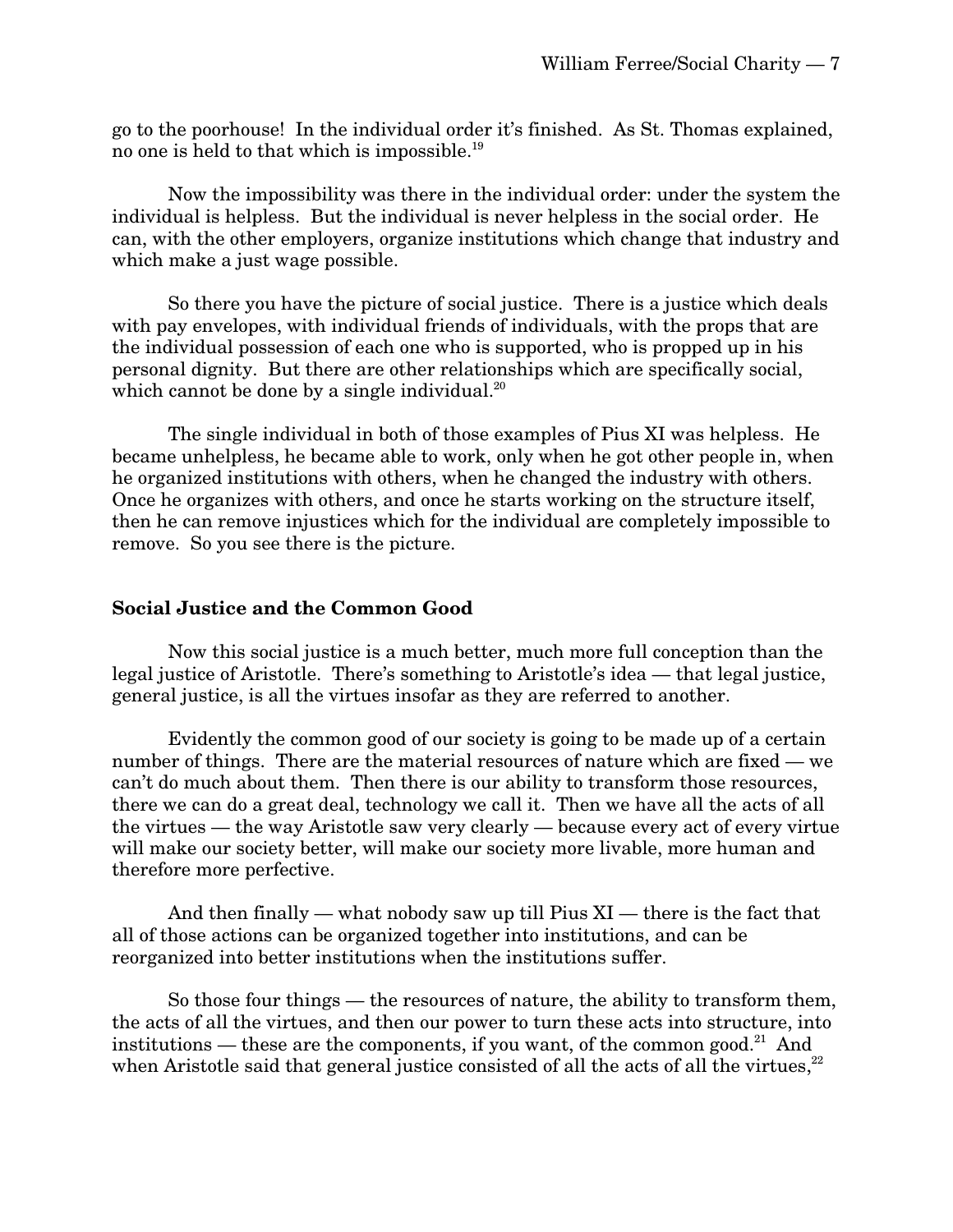you can see that he was saying in a certain way that it had to do with the common good.

But he didn't say that and it was not developed. St. Thomas was the one who pointed out that the general justice that Aristotle talked about was the virtue that had the common good as direct object, in other words, to improve, safeguard the common good itself as the mold of our perfection. And he didn't say how you could do it, except by repeating what Aristotle had said that every act of every virtue would help us along. $23$ 

It was only Pius XI in 1931 who completed the picture and showed that it was our ability to structure our actions into institutions, to make those institutions conform to human perfection. It was that which was the object of social justice, the act of social justice. Then the object, the necessity of that act would be to structure that society so that it conforms to human perfection so that it brings men along to become better images of God.

There you have a very brief réuméa brief summary, as you can see, of well over 2,000 years of human thought. You can't insist too much on the fact that before 1931, you couldn't have talked about social justice in any way that made sense. You couldn't have known what the terms were, although the problem was open from Aristotle on down. Aristotle had opened the problem up in the fourth century before Christ. And here, only in 1931, we begin to get a complete picture of the answer.

I insist on that because it is important to know that you are dealing with something that was not only important — if it's common good it's important — but also extremely difficult. Two hundred years and more the best minds of the Western world had that problem open and it was one of their biggest problems. But only in our day are we coming to a coherent theory of how we can meet that problem and with what tools. So that is the doctrine of social justice.

#### **Now Social Charity …**

Now we don't want to talk about that except, as Aristotle did, to introduce our subject. Our subject is social charity. You have seen this, that society is important in the development of human perfection. Pius XI has a very good description of that importance. He said that the institutions of human life take so tight a grip on our development that they largely determine whether and to what extent individual perfection is even open to each one. $^{24}$  (It was actually his Secretary of State who wrote it, but we happen to know that Pius XI was instrumental even in the terminology.)

We can see how that would be true. What chance would a child have, for example, in an atheistic country, violent and totalitarian? In a total atheistic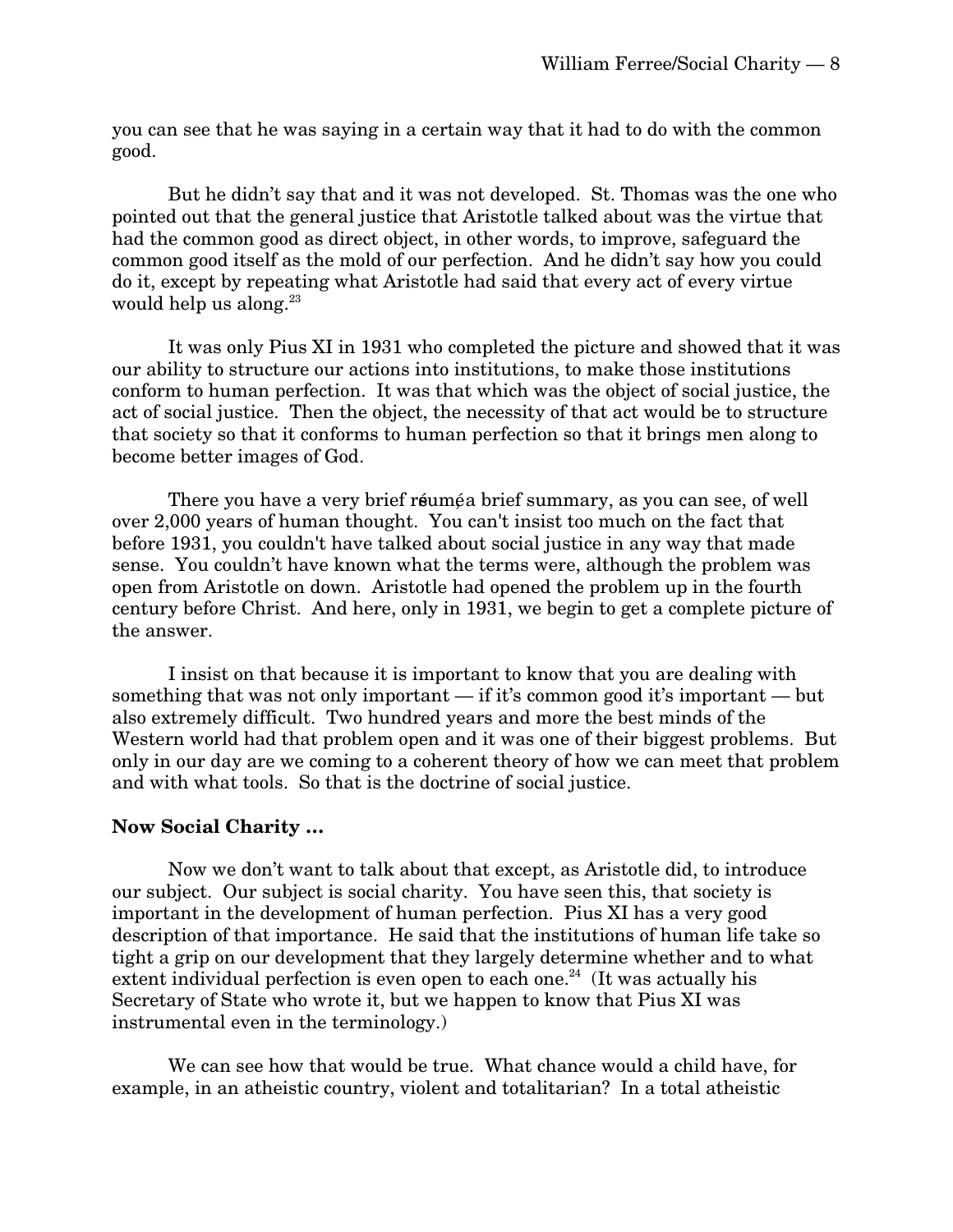country, what chance would a child have of coming to a knowledge of God, if society limited its perfection, limited to what extent it could attain perfection?

The subject therefore is important. It was difficult. It took all those centuries to get it worked out. And it's becoming more and more important with every passing year. We'll see in one of the subsequent talks how everything at the present time is becoming bigger and bigger, more complex, more integrated, how the process of socialization, as John XXIII called it, is increasing with every passing day.

With every increase of socialization you can see immediately you have a greater need for this virtue which controls socialization, which structures for human perfection. And it we can't structure it for human perfection, then the bigger it gets the more it oppresses us, the more it deprives us of the possibility of perfection.<sup>25</sup> So with every passing moment this doctrine of social justice is becoming more important. And by the same token, it becomes important that we should know what is the soul of this social justice and how we can handle it.

Now let's pay attention to the few details we have. It's very seldom that on an important subject you can have the complete literature available. But you have it in your hands. The complete literature on social charity is first in "On Restructuring Social Order." It is the statement that social charity is the soul of social justice and besides that it is ten mentions of the name itself, but always in combination with social justice, so that you don't have any more information.

Pius XI mentions social charity with social justice because social charity is the soul. The next encyclical which explained that one<sup>26</sup> because there had been a great deal of very futile discussion about this social justice and social charity. In that one Pius XI lifted the veil a little on what he was thinking, when he pointed out that society is the image of God in a way that exists nowhere else. Therefore society as such, as an image of God, has to be an object of love.

Now let's work with those two ideas. That's the literature; where do we go from there? Perhaps we can take something that will come later on, but perhaps we can take it here just as an introduction.

When Karl Marx began analyzing the society of his time, the society of the early Industrial Revolution, he found tremendous injustices. Among other things, as you know, the factory owners found that children five or six years old could reach into the threads and tie them when they broke much better than the older people with hair on their hands. So these factory owners went out to hire children five or six years old as well as a great many women in the weaving industry, *etc*.

The factory owners fully expected — they never saw any reason to expect anything different — that those people would work as long as they could keep the factory open, in other words, as long as it was light. And they didn't see any reason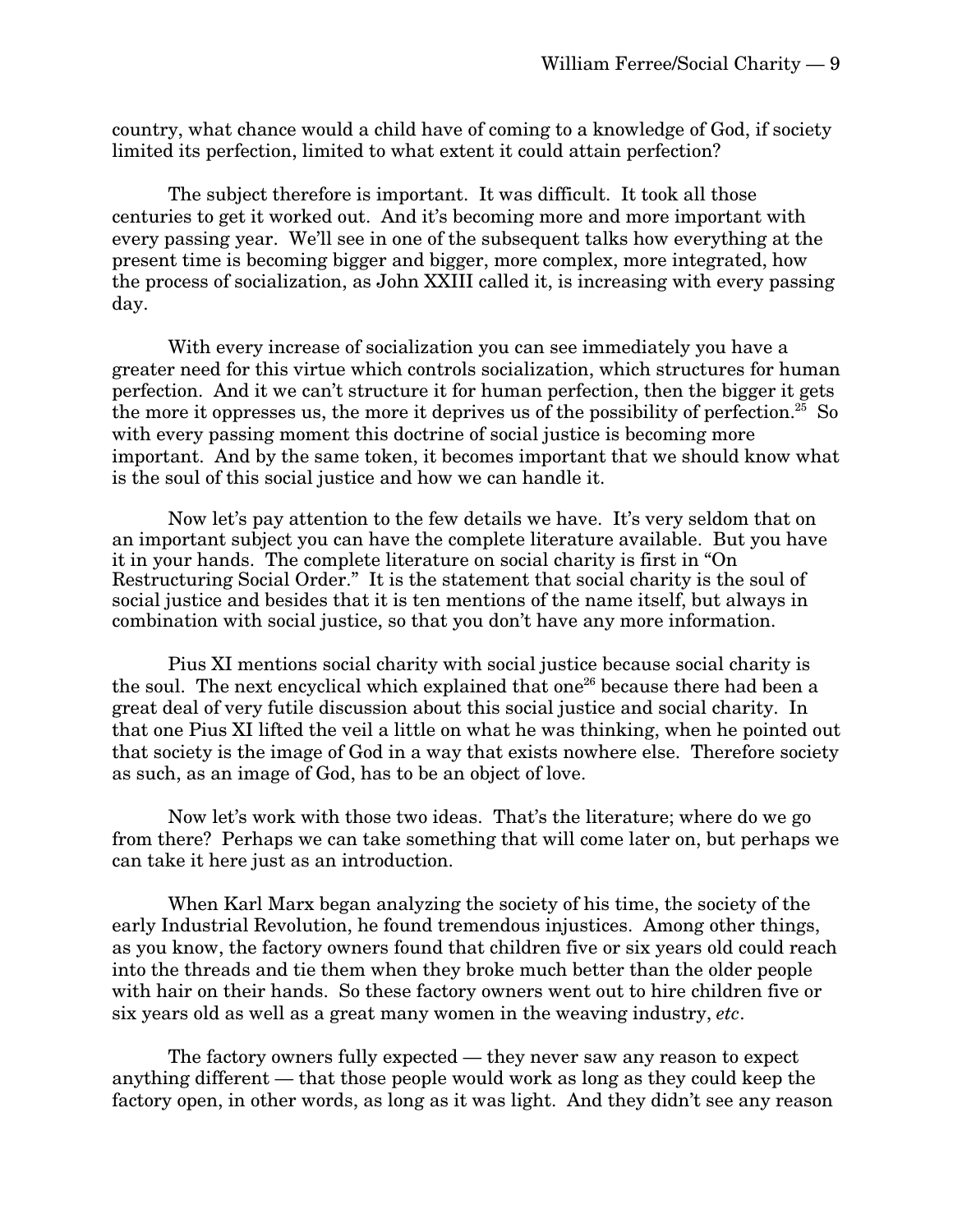for paying them anything more than was necessary to get them back to work the next day.27

You've all read about the Industrial Revolution, about the tremendous injustices that grew up before men had a chance really to think their due processes through, and Marx saw that. He saw that this new capitalism, as it was then called, this economics which dealt with impersonal relationships like the market, value, capital, labor, wage, *etc*., that these impersonal relationships were killing not only men and women, but even innocent children, five or six years old. He had to try to correct that injustice.

We all know how he tried to correct it. He decided that the only thing you could do was to throw the whole thing out and start over, to destroy everything that was there by violent revolution and then to rebuild a society that would be just.<sup>28</sup>

Now let's just look at his reaction for a moment and see what it seems to imply. The first implication was that you couldn't do anything with what was there. If the only solution was by violence to destroy everything that was there and then to build something better, evidently what was there had no value whatsoever. It was something that could only be destroyed.

Now let's think of the common good in the sense that we mentioned before. Evidently Marx wasn't going to destroy the resources. What he would destroy would be man's relationships with one another — the way in which institutions were made, the way in which capital was exercised, the way in which factories were organized, *etc*. 29

Let's look at the common good with its four elements. Recall that these consist of the wealth and resources of nature, our power to transform them, our relationships with one another in all ways, all the virtues, and above all our way to organize, our way to organizing our actions so as to accomplish tasks bigger than we are. Evidently what Marx wanted to destroy really was that last thing. He wanted to destroy the way capital was organized, the way in which it worked, the methods it used, *etc*., because it was those things which determined the society, and determined the injustices he saw. Now, with that provision, Karl Marx saw a society which was evil. He wanted to destroy that evil completely, to get it out of the way and then to remake a new society with the wealth and resources of nature that would be left.

What are we to think of that approach? Was it a failure in justice? No, you can't say that it was. The organization that Marx saw and that Marx condemned and that Marx wanted to destroy, that organization was evil. It was bringing in very young children, as soon as they could be taught how to do something in sequence, because the smaller they were the easier they could get in among the threads. I used the age five or six there before as an extreme example. Evidently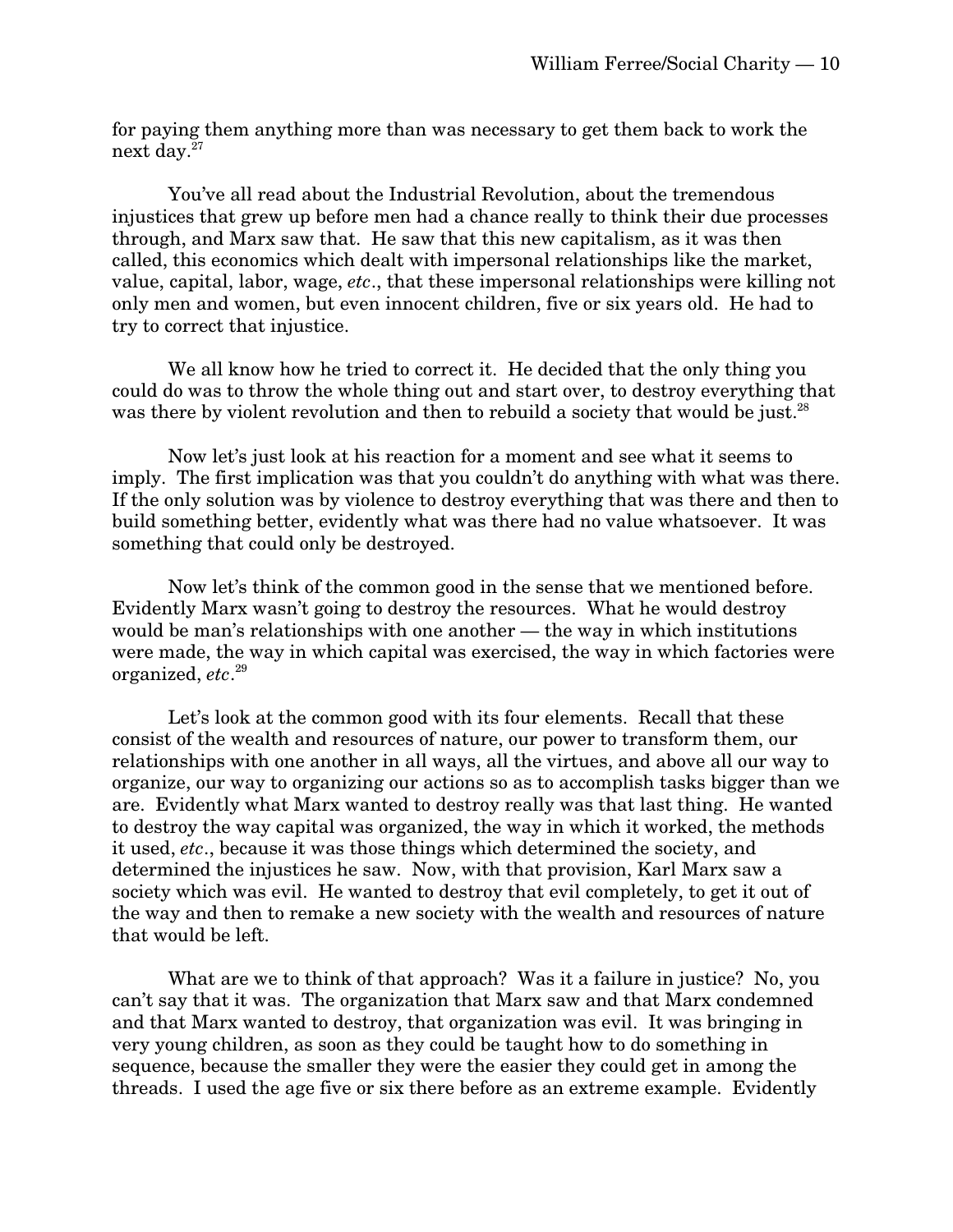most of them were not that; they were mostly children 8, 10 or 12 years old, who could be guided easier. But there was no age limit. If there were younger ones to tie the threads, the younger ones were taken.

So the thing was evil, tremendously evil, and we can sympathize with Marx that he wanted to destroy that evil and wanted to start the thing over. Where do we have to stop sympathizing with him? In the fact that he misunderstood his problem. If the common good is organized — he would have admitted that — then you can't destroy everything and start over. You have to start with what you've got.

We come here to something that sounds very much like charity. Remember, "Charity covers a multitude of sins." We love our friends, our relatives, with their faults. We don't love them because of the fact that they have no faults.

I have a friend who is very exigent about his friends. As soon as someone doesn't measure up he kicks him out and looks for someone else who is better. Of course, he is always changing. I tell him, "Well, look, my friends are integrated, both sinners and saints. And I have a lot less trouble. I can keep them all."

So that's what charity does. It's integrated; it takes things as they come. It tries to find what's good in people, and it loves what's good in them. It knows that people are not saints and that even the saints are hard to live with. It knows that and it accepts that anyhow.

So that just as we accept our friends with all their faults, so the first lesson of social charity is that we accept our society with all its faults. It's our society; it's the only common good we have. If we try to destroy that we have lost our common good and we can't be without that. So that we must — there's no way out of it — we must maintain our common good in order to perfect it.

You see then why social charity, which accepts the common good the way it is, is the soul of social justice. Because the moment you stay with your society, that moment social justice gets you and you have to try to perfect it, you have to try to make it better.

I have a very good friend in Colombia whom I happened to be with one time a number of years ago, although with the political disorganization that is there now, he'd probably do the same thing. I was there during a time when Colombia had an extremely important election. The Catholics felt that the outcome very much depended on Christians coming out ahead of what they call the liberals, the anticlericals, the secularists.

This family, which is a very pious family and also very rich, has its own private chapel. They asked for special permission to have exposition of the Blessed Sacrament the whole election day. They made very sure that every hour of that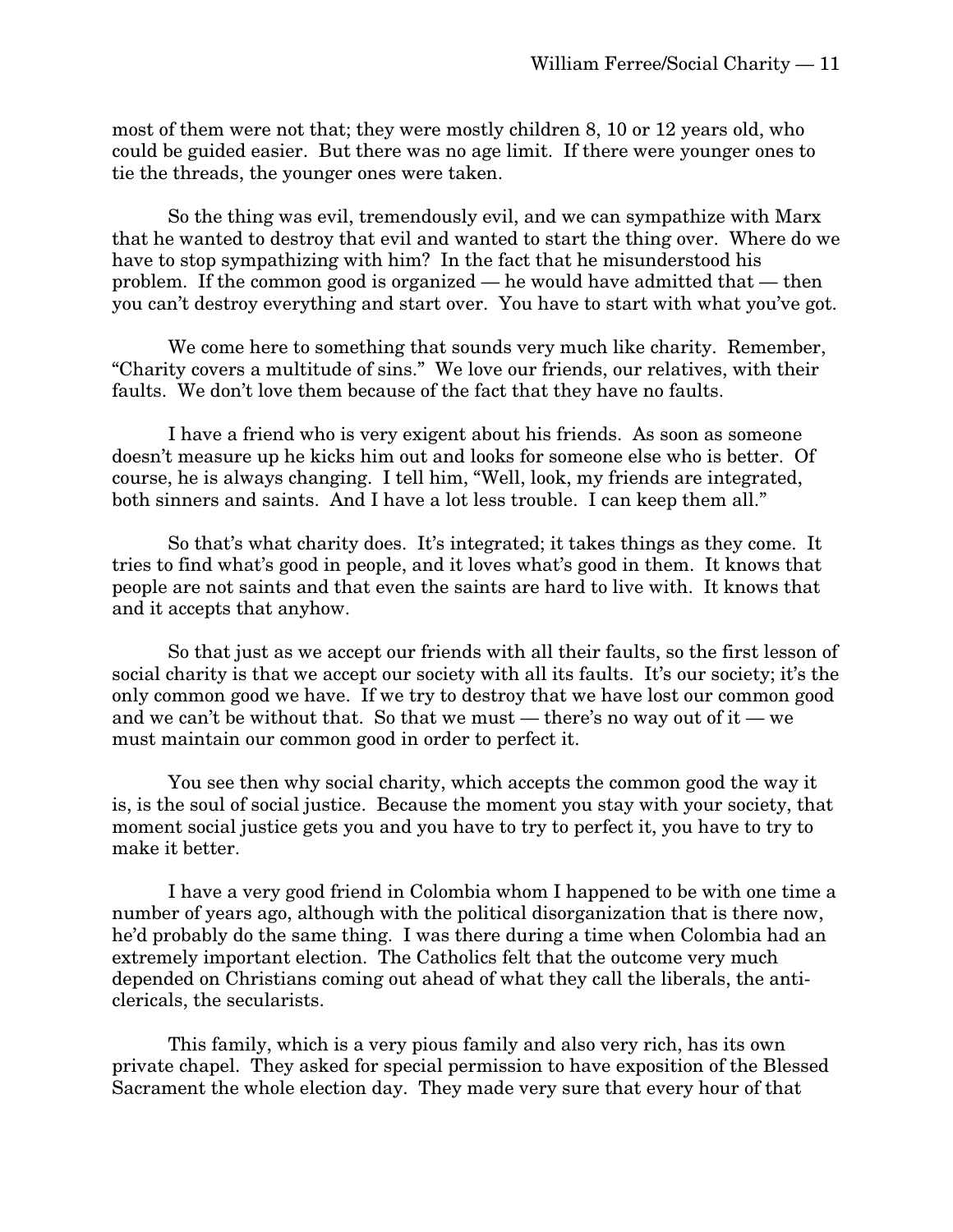whole day some member of that family was there praying for good elections — and not one of them voted! There was not a vote that came from that house. They all were busy praying that the votes would be good.

You can see right away there's a misunderstanding there. They don't understand their common good. They have a completely false approach to it.

Now the same thing can be said of Karl Marx. I suppose he was as much interested in justice as they were. But his remedy was just as ineffective — less pious, but just as ineffective. He failed in not keeping his society, and therefore, in not getting into it.

I asked my friends in Columbia afterwards, I was curious, I said, "Well, now will you mind telling me why you don't vote, why you don't get into politics, if politics needs attention so much?" They said it was so dirty that they couldn't afford to be in it. Their conscience can't accept that sort of thing. Politics is unjust, it's dirty, it's venal, and we don't have anything to do with it.

Now, what about those people? They were not accepting the only common good that exists — the only one, there was no other one. And that one had to be accepted with all its faults, the same way we accept our friends. And once we have accepted it, then social justice demands that we change it so that we can get rid of its faults. There you have the picture how social charity is the soul of social justice.

#### **Who Is Obliged?**

Anyone who says that politics is too dirty a business to be in, and I'm sure you've all heard that from someone or other, that person may be a very virtuous person, but only on one condition, that is, on Chesterton's conditions for ignorance. He, in one of his books, had occasion to use the word "our innocence," "until we have lost our innocence." Then he put a parenthesis "(that is, our invincible ignorance)," closed the parenthesis and went on.

So insofar as this person would be ignorant of what social charity was he might be virtuous, at least he wouldn't go to hell. But insofar as he would know what social justice would be, he could not say without sin, that politics is so dirty that he won't get in it. Just because it's dirty and because it's yours, because it's the common good that, yours, you must get into it, you must stay with it and then as soon as you stay with it you must change it because it's dirty.

There you have a complete machinery if you want, a complete instrumentality to get hold of society, to get hold of our social life and to make something out of it.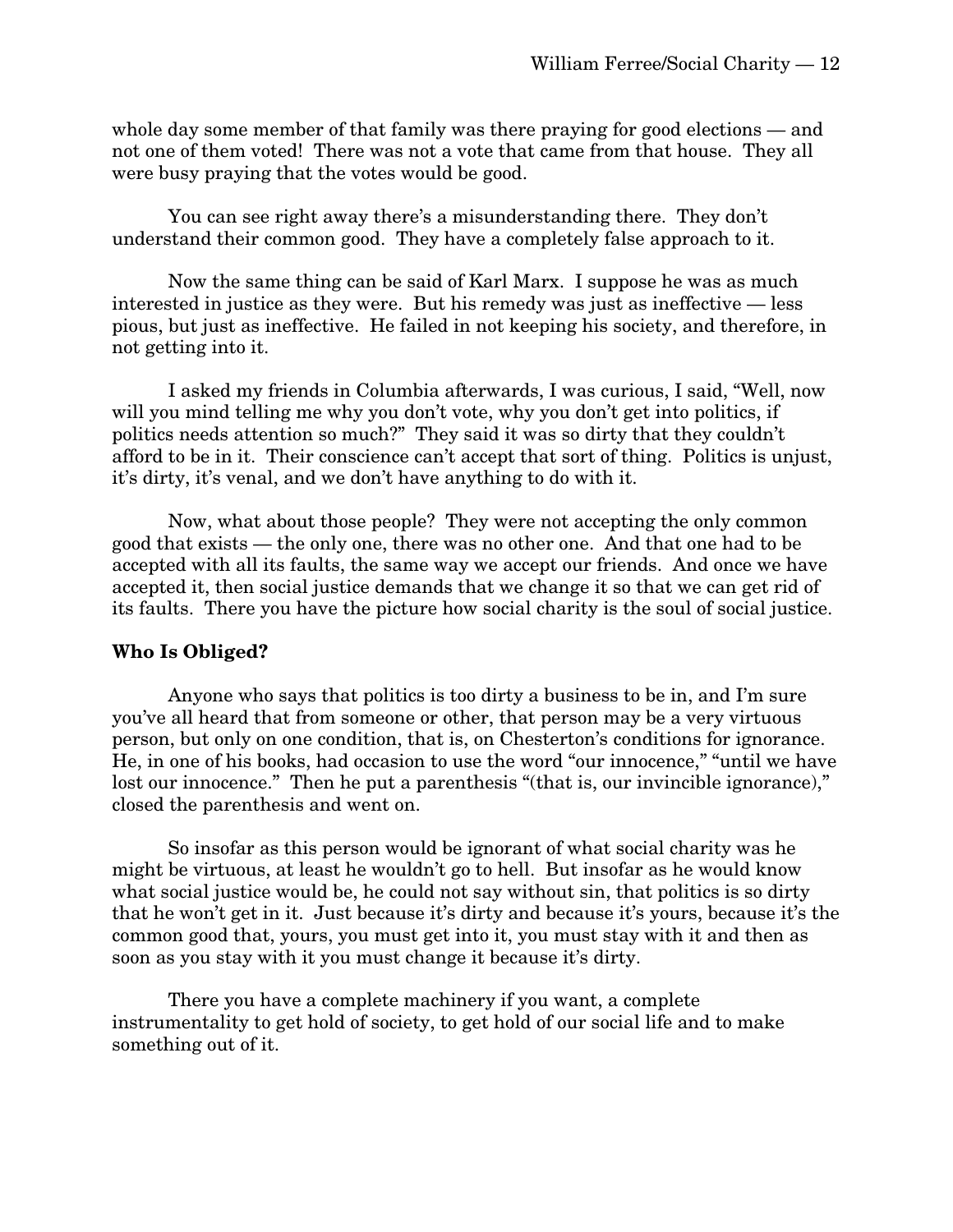Now that machinery, that framework was not there before 1931. Everybody knew that you ought to try to make things better. Everybody knew that a bad society was a bad thing, but there was no clear scientific conception of how you'd have to go about it, how to make the society better and above all whether there was any obligation to do so.

In the past, we always thought of social action, social effort as a kind of option — you could take it or leave it alone. Some people like that sort of thing. It's very good for those who like it. But those who didn't like it could walk away. Not any more! In the measure in which we come to understand social justice and social charity, every one of us will have to be in one way or another involved in our society. First, in accepting them as they are, and then, once we have accepted them, we are obliged to get rid of their faults, to try to work to make them better, to make them more perfect instruments of human perfection. That's as far as we want to go now. I think we can have some questions.

But you see now what we are dealing with. It's something quite new. We are on the edge of thought here. People are beginning to think these things over for the first time in human history and, as I told you, the materials are very scarce. You have to work with your head. You can't work with books. There will be books, but they are not written yet.

Just as a little teaser if you want, I'll take back what I said. The books are being written, but in the most outlandish place you ever saw. You'd think that books about this would be written for seminaries and religious communities and things like that. You know what they are being written for? Business! For industry, by men who are making money, not by men who are trying to perfect and protect human nature — what you call human relations at the present time and it's a tremendous thing.

You go into any library and ask for their books on human relations in industry. You are going to find shelves and shelves of books because there are so many of them coming out. Men who are trying to think how you have to respect human nature as it is when you try to get human nature to work.

So the thing is being done. But it's not being done by people who are moralists, by people who have this preoccupation of human perfection. It's being done, strangely enough, by people who want to make money, and have discovered that in order to make money they are going to have to act human.

Now I think that's a very sad thing, that we whose business it is to safeguard human perfection have left these ideas fall almost without a flop and that other people who are making money have picked them up. Now what do we want to talk about?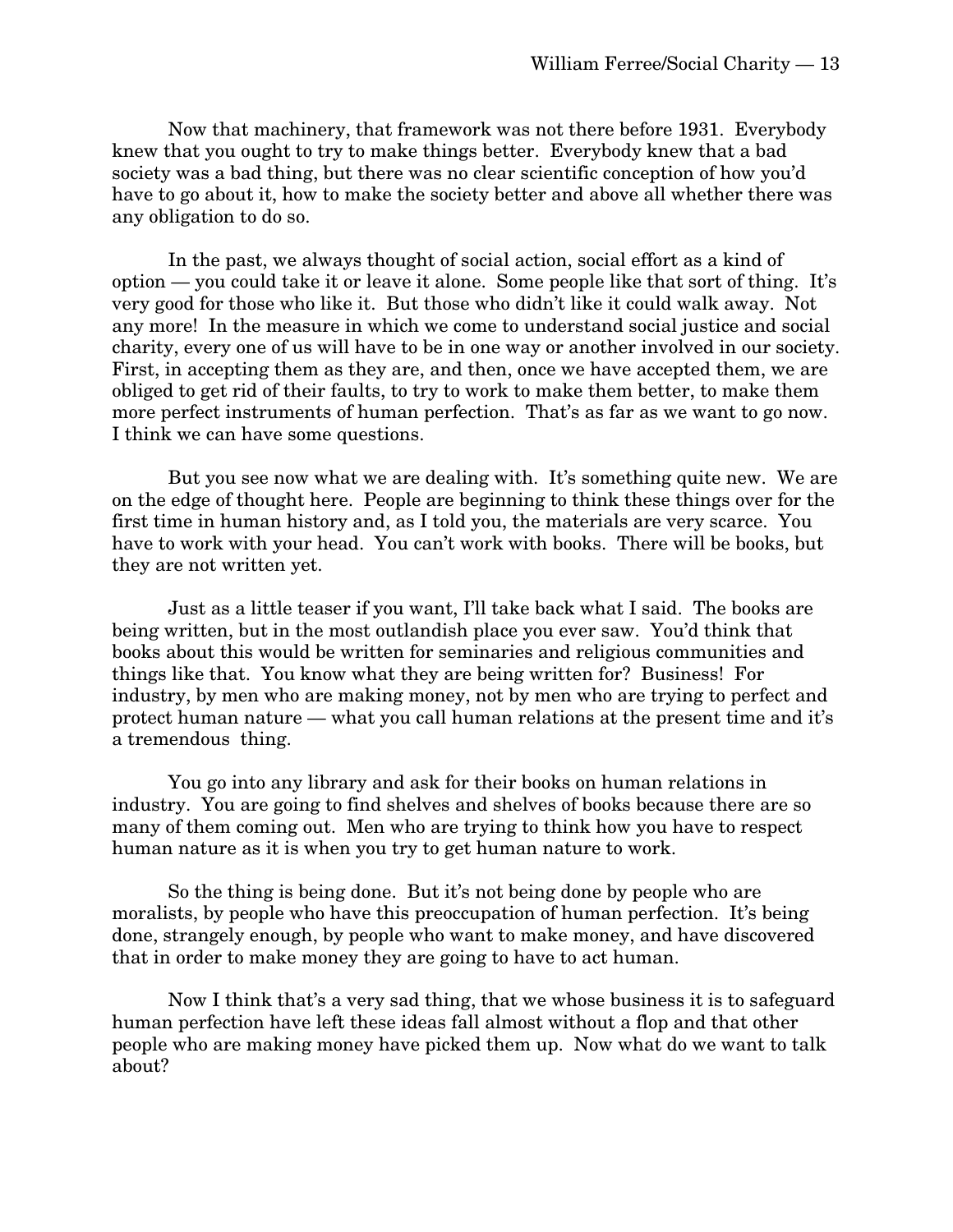# **Second Talk**

Let's see what we've done briefly before we start again. We saw something of the history of the development of social justice and social charity as clear and precise ideas, scientific ideas. The words "social justice" existed before, but not as a clear idea. Since Pius XI it is a very definite virtue, as clear and as precise and as scientific in its definition as any other virtue.

Social charity was not so developed. It was left to the theologians, and so far it has not been developed consistently in the same way that Pius XI himself developed social justice. But we can see the outlines. We can see at least the field that we should work in and what would have to be said about it.

Then we made some applications in order to explain that. It's a rather difficult concept. We had enough applications, I think, to give you the idea of what the significance of those virtues would be and their importance. Now this afternoon we wanted to develop the idea a little further.

#### **Social Prudence**

We have two things here, the nature and significance of the social virtues in general, and finally social charity and the other social virtues in the practical order. Let's consider first of all society virtues in general. We can see in these two, social justice and social charity, certain common lines which would be true of any social virtue. And then history has a social virtue in it.

The moralists always recognized a social prudence and they divided that social prudence into three categories, so to say, three divisions, three classes of action. There was political prudence which was of two kinds, regnative and political, but the simple word political prudence is enough.

The older ideas that the king was somebody special hardly would hold water at the present time.<sup>1</sup> The king is a human being who happens to have a job and in those times, coming down from the earliest Western philosophies, there was a failure to see that human dignity belonged to the human person as such. They tried to put men's dignity in something else, in the fact that he was a citizen, that he was a king, or somebody special like that. Other people who didn't have that particular characteristic were simply excluded from the common good.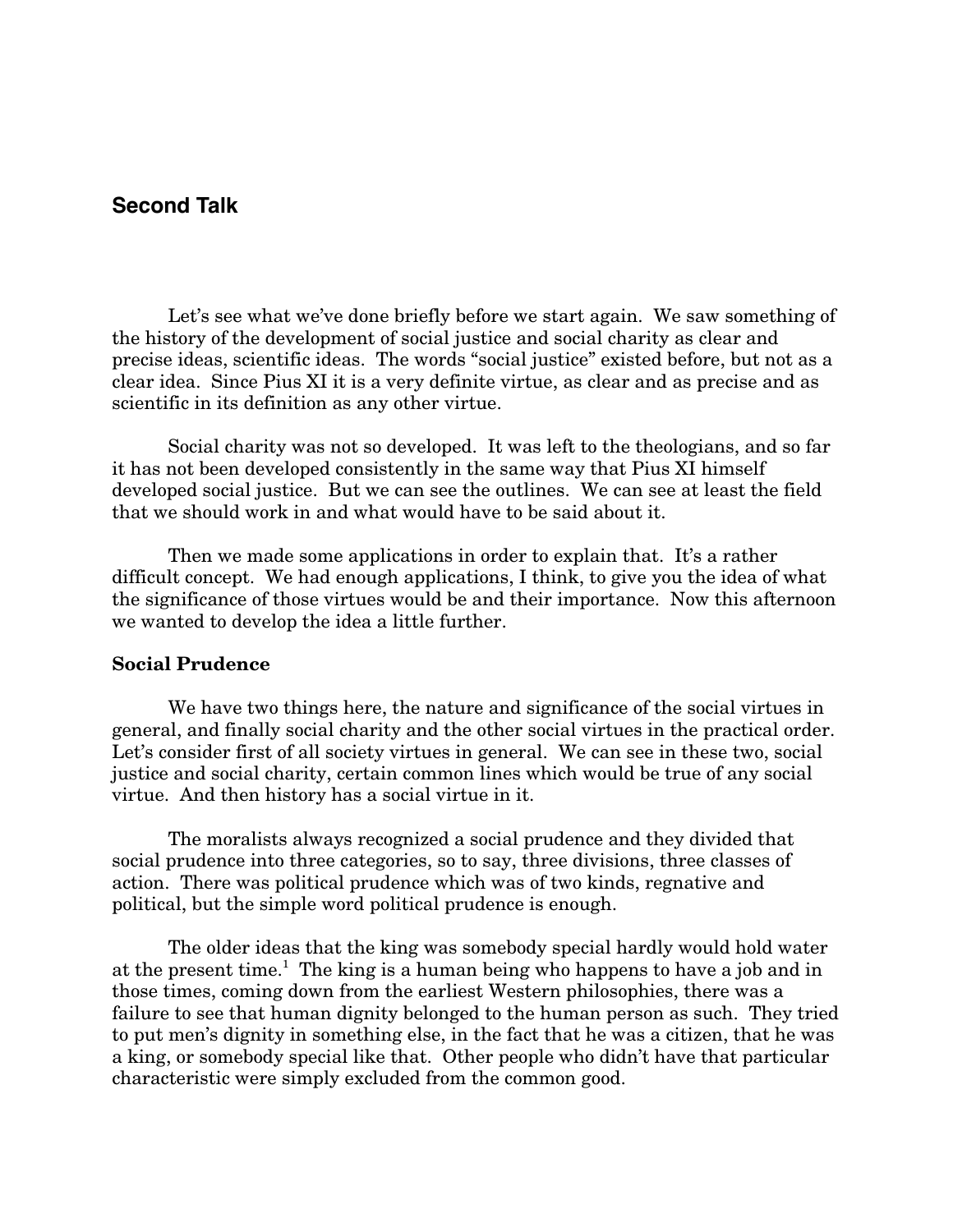I imagine all of you who have read Aristotle, Plato, or Seneca know that very well. In pagan philosophy, in classical philosophy there were certain people who did not participate in the common good — women, children, foreigners, slaves and mechanics, in that order.

The worst of all were the mechanics, the people who worked by their hands but weren't slaves, who were, as we would say, free workers. Aristotle very clearly says what's wrong with them. He says at least the slave has a reflected glory from the citizen.<sup>2</sup> He belonged to somebody who's worthwhile. A mechanic has nobody, so the best thing you can do is become a slave.

So you get there a completely foreign frame of mind. We don't participate in that part of their philosophy at all. But you can see what it was. It was an attempt to build human worth on something that they understood, and something they understood was citizenship.

Because they were trying to do that, those who were not citizens were less than human, and we know the terrible definition of Aristotle, "A slave is useful for the wants of life."<sup>3</sup> In other words, a slave is a thing that you employ. It's not a human being. So there was a very limited conception of where man's dignity really lay in his value as the image of God, not in being a citizen or anything else.

So certain of their categories, very rigid categories, very well preserved, simply have no meaning. Aristotle and those other people after him went to great lengths to show how the king, because he exemplified citizenship in the fullest extent, was a perfect man, you know, better.

There's nothing quite so evident in history as the morals of kings and they are not good! But for that philosophy it was important that the king should be a perfect man because he best exemplified citizenship, and for them citizenship was the perfection of humanity. So sometimes we desert our philosophers and that's one of the places we desert them. So for us social prudence is just political prudence, we don't have to have regnative and political, just political.

Then there was economic prudence, and then there was a military prudence.

#### **Social Prudence in Modern Management**

Now, strangely enough, we have rediscovered those three divisions in modern management. We can distinguish nowadays three different kinds of organizations. If welfare purposes, the perfections of the people inside the organization, is the primary purpose, then we call that an *organization of life* — the family, state, cities, neighborhood, tribes, Church.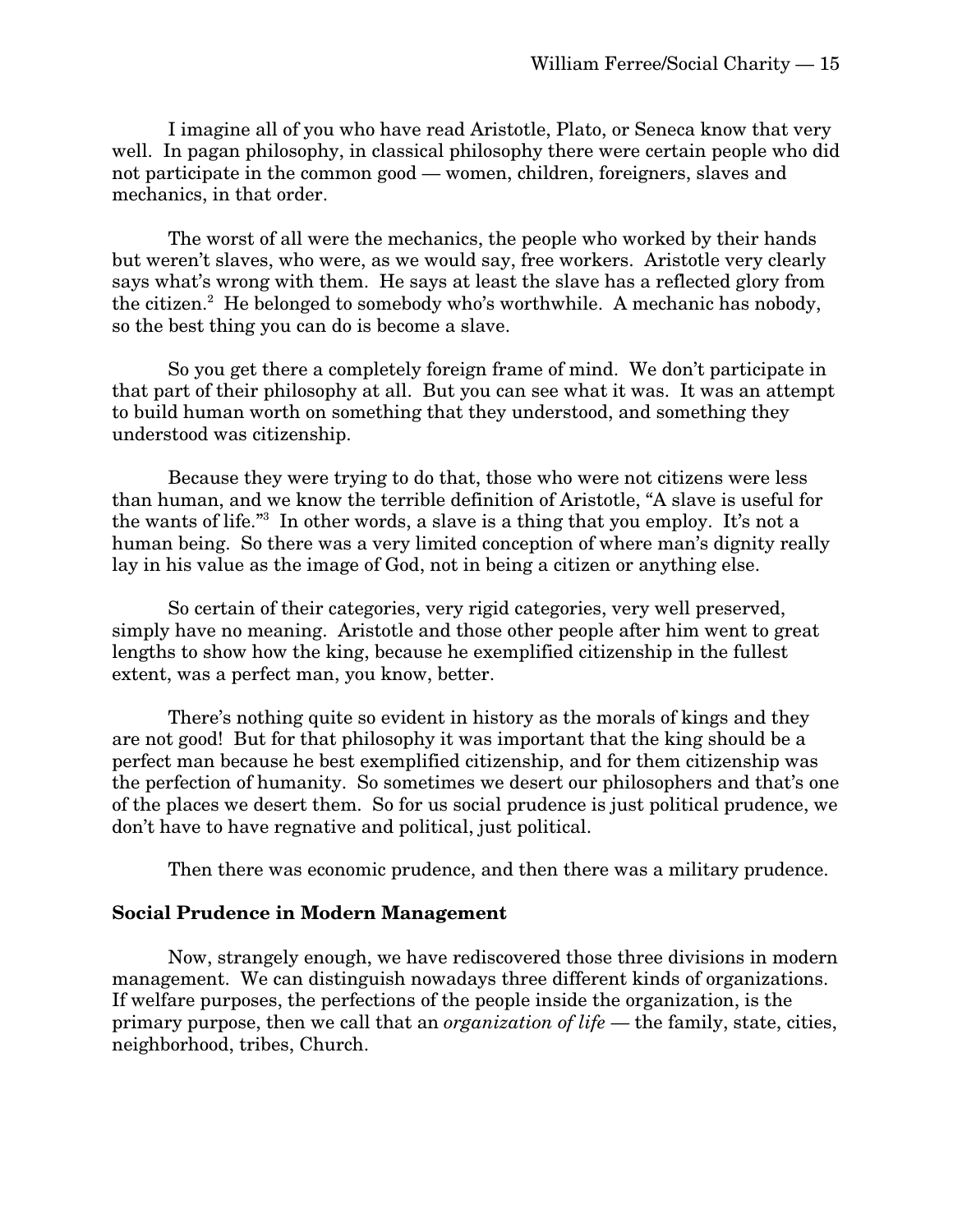All of those organizations have for their goal the perfection of the people inside them. That makes a particular kind of organization and it's guided in a certain way. Then you can also have, besides the perfection of people inside the organization, you can have the perfection of people outside the organization. Then you have an *organization of service*.

Any kind of business is an organization of service. The faculty of a university is an organization of service. Then you can have an organization which is concerned with the organization of the means for these two. See both of these, perfection of people inside and perfection of people outside the organization, would require means. And those means have to be adapted to those two purposes. But we have certain organizations where the means themselves become important.

You all know the definition of a successful army: It's the one that gets there first with the most. A military organization depends on the effectiveness of its means and its organization, because it is with its means and its organizations that victory is achieved.

So you have three kinds of organizations: 1) organizations of life, that's the political prudence of St. Thomas; 2) organizations of service, that's the economic prudence; and, 3) organizations of struggle, that's the military prudence. So that actually in this way we bridged a few centuries of human thought.

In social prudence we have some pre-thinking of some thinking that's being done now for the first time in the field of justice. There are different kinds of organizations that are fundamentally different in the kind of authority you have in them, in the kind of obedience you give in them, and in the way in which they are organized, *etc*. So there was a social prudence in history and you can read that in any moral book. But that's the only social virtue that was ever developed.

The legal justice — which is the same thing as social justice, only a primitive name — was never developed by St. Thomas as legal justice. It was simply named and, at the most, it was given by St. Thomas the goal, the purpose, of being at the direct service of the common good. But nobody ever developed the meaning of legal justice in the same sense that I just showed you.

That doctrine of social justice is now being developed. In fact, Pius XI simply gave up the old term. If you wanted to see how he did it, it's in an Encyclical called Studiorem Ducem.<sup>4</sup> He uses the word legal justice and social justice and he applies legal justice to the courtroom and social justice to the social order.<sup>5</sup> So he simply gave the term to the lawyers and never used it again. That's the only place Pius XI ever used the term legal justice and he handed it over to the lawyers. It's courtroom justice, legal justice, from now on. And the thing which was legal justice in history now is social justice, only with some body, with some meaning, with scientific definition.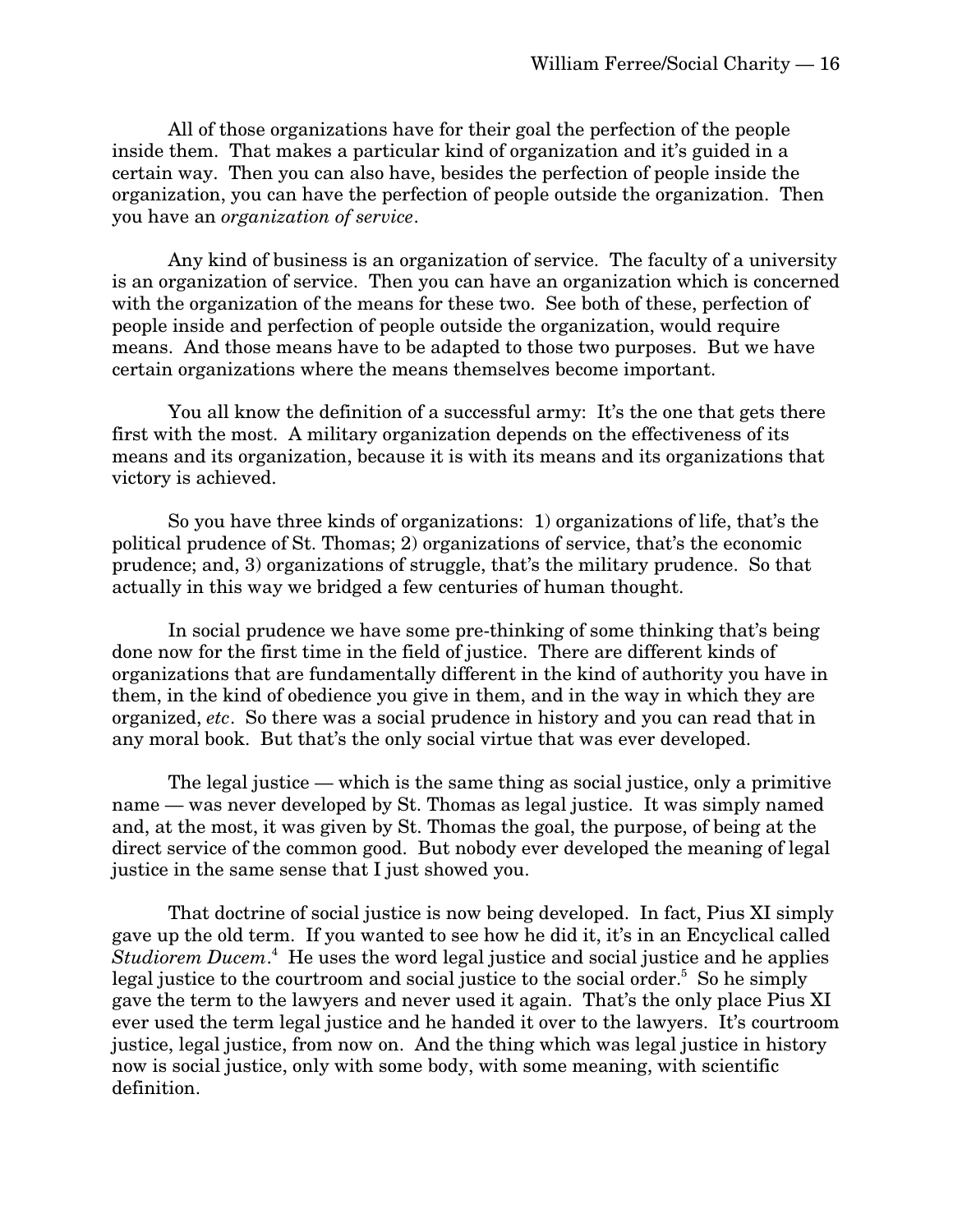#### **Social Virtues in General**

Now we have three social virtues then, social prudence, social justice and social charity. Prudence was always there. Social justice or social charity were developed or named in the words of Pius XI and since the work of Pius XI we've begun asking some other questions. If three of the virtues have social twins, would it be possible that all virtues have one?

In other words, instead of having a morality which is largely individual but has a few social virtues in it, is there a whole social morality alongside the individual morality? That's a question which is becoming more and more clear as time goes on. In what way does it become clear?

From the structure itself of the social virtues that Pius XI pointed out and that we know from history and from prudence. In prudence there was — in that division I told you about which no longer exists and is valid — the regnative prudence which St. Thomas said was architectonic, structural. And the political prudence was executive. So that you can see that both deal with the structuring of action of society. And of course once you get into the social justice and social charity of Pius XI, the idea of structure is tremendously evident.

The direct matter of these virtues is change, structural change, and the title of the encyclical is "On Restructuring the Social Order." So once you see that point, these virtues have two things in common: some kind of a common goal — common activity in the pursuit of a common goal — and then they have some structure; they are bound together. One man can't do them; only people in society can do them.<sup>6</sup> Then you can see that evidently other virtues could have that characteristic besides justice and charity.

#### **Social Fortitude**

Take courage, for example, fortitude. We all have heard of such a thing as organizational morale, which is a quite different thing from courage. It's easy to see that it's different. You can have some quite brave men, tremendous individual bravery and put them under ordinary leadership and they will go to pieces. You can take some very ordinary Joes, who are afraid of the dark, put them under good leadership and they'll tackle anything.

Social bravery and individual bravery are two different things, and you work at them in different ways. For bravery, individual bravery, you would give encouragement, you would try to give ideals and so forth. For morale, you might put on a good show — these are two different things — to get their sense of belonging, a sense of worthwhileness in the thing they are trying to do together.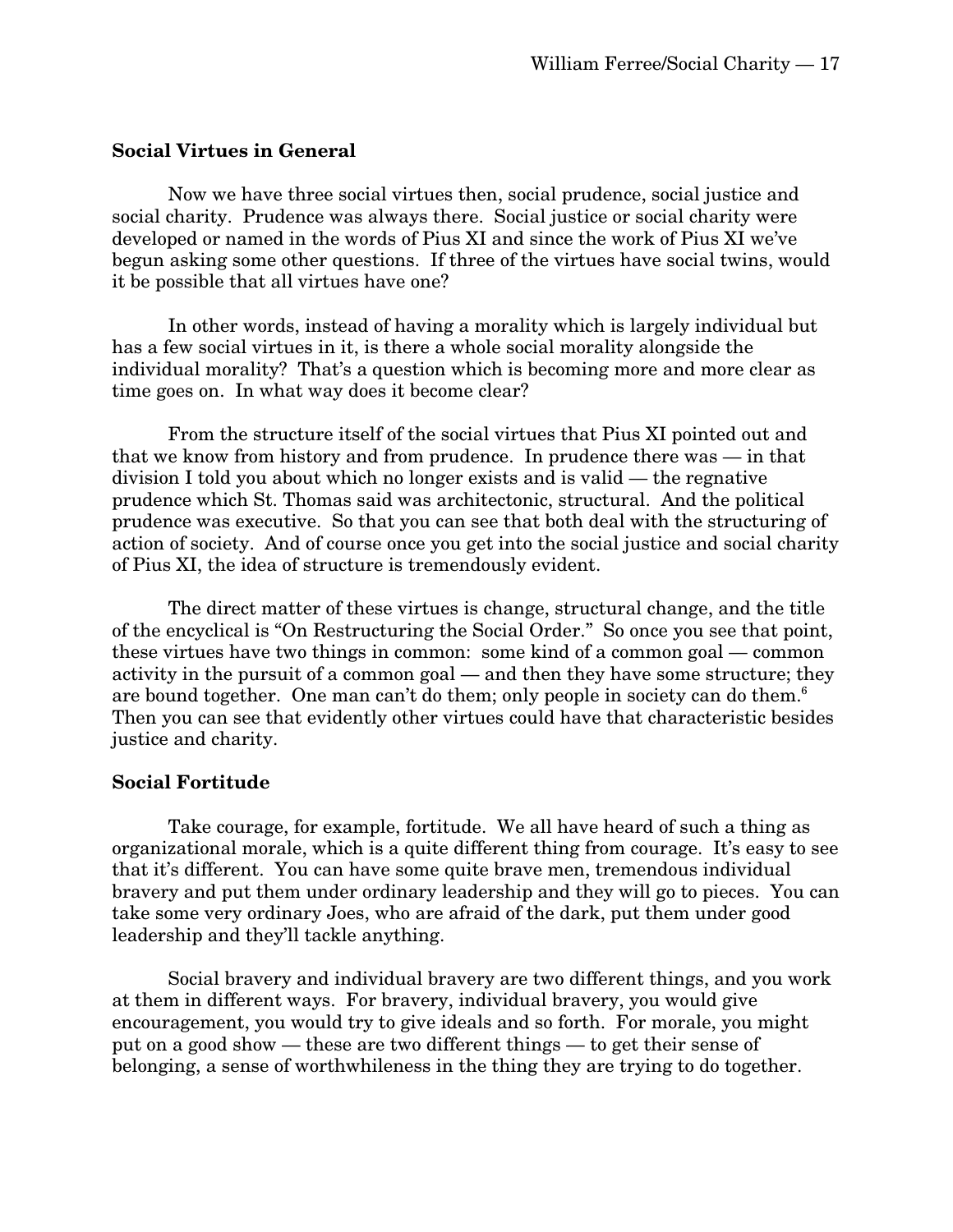So it's very probably that in this sense the concept of organizational morale, we're dealing with a social fortitude, which has the same relationship as social justice to individual justice or as social charity to individual charity. It's about structures; it's about things that are done in common.

#### **Social Temperance**

In the same way it is quite possible that we can locate social temperance in any kind of organization. Well, let's take an example of what is obviously a certain lack of temperance.

Mike Quill, $^7$  before he died, when he was making his demands on the New York subways, his tactic was to be intemperate, to demand more than he expected to get and to keep insisting on that up to the last minute. The tactic was, if you want, intemperance.

Now there is a real effort on the part of any organization not to have those exorbitant demands on all sides, but to try to ask for things that people know that they can get. So in any business, in any group action, there is an attempt on the part of everybody, if they are interested in the organization, to play the game by the rules, so to say, to expect no more than they are likely to get for the common good.

Anytime all the people in the organization start asking for everything they can get, that organization goes to pieces. I imagine a good example would be the Common Market<sup>8</sup> in Europe and De Gaulle's idea of French grandeur. The two don't go together. You can have a Common Market, you can have a united Europe, but in getting that you have to limit your ideas of grandeur. And it's because he's trying to get both of them together that we have a lot of tension in Europe and we won't arrive at a united Europe.

That would be a certain example of a lack of social temperance, how much you want to ask of the group. Anytime a group of people are working together, they will ordinarily try to limit their demands to what all can get. And that desire to limit demands to what all can get is a kind of temperance. All you have to do is to ask for everything you can get, and nobody gets anything. Like a theater, for example, when somebody shouts "fire." If they all want to get out at the same time, nobody gets out. It's only insofar as they are willing to wait their turn that anybody can get out.

So there is a social temperance and what we wind up with is a kind of social virtue different from the individual virtue in every virtue we have named. Social justice has nothing in common for matter, for the way you do it, or for the time limit, with individual justice. If you owe a man  $10¢$  at  $10:00$  on Tuesday, then if you haven't paid him  $10¢$  at  $10:00$  on Tuesday, then you are unjust.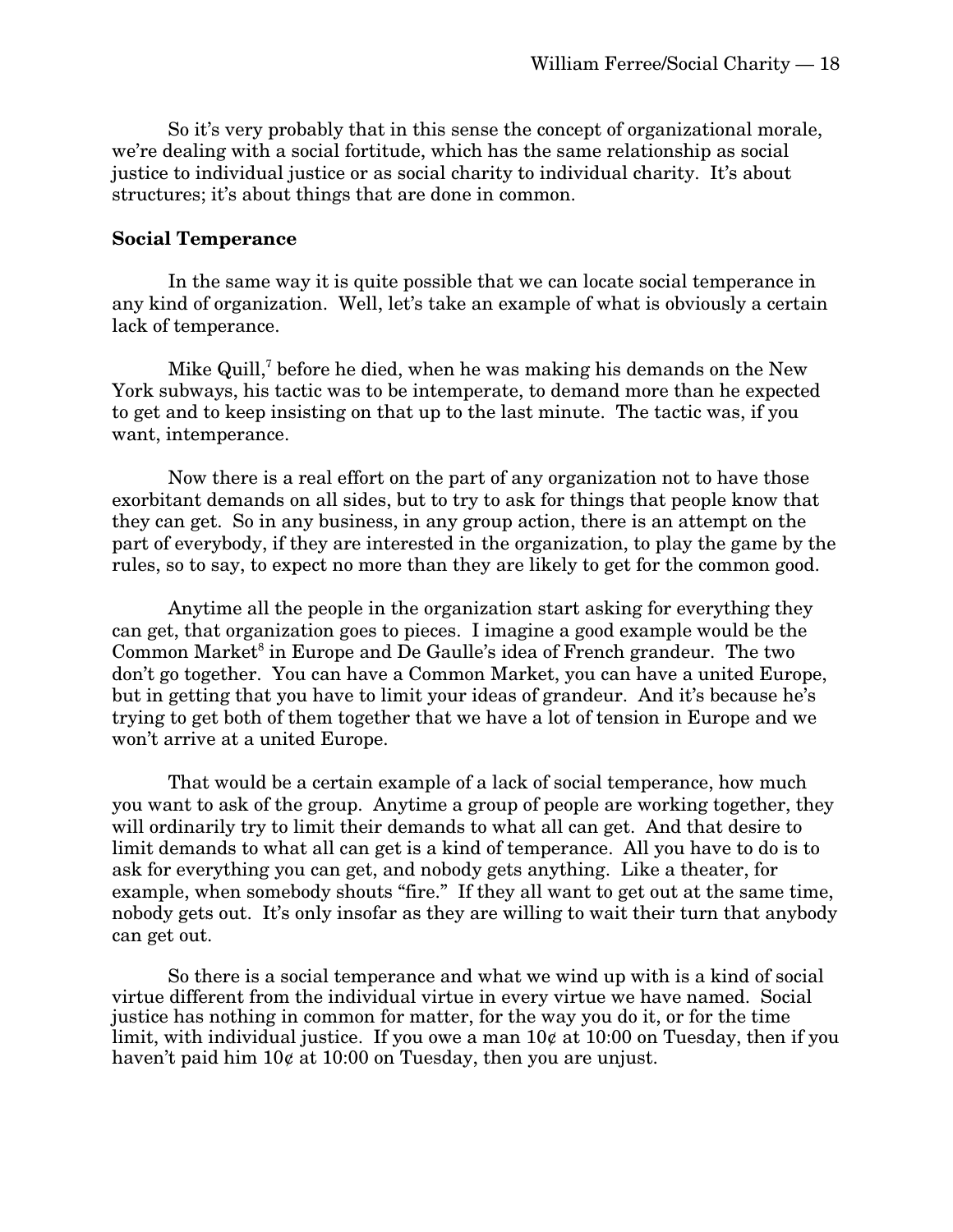But you could never do social justice that way. Take the example that Pope Pius XI gave of changing an entire salary system to make a just wage possible. That evidently couldn't be done overnight because you must organize, promote and support such organizations with the other employers as a normal means. It may take years to just organize and promote those organizations before they get anything done.

So you see it is not something that can be done at 10:00 on any day. But individual justice is defined that way — you owe somebody something at 10:00, at 10:01 you're unjust if you haven't done it. So the things don't look the same, they don't act the same, they don't act with the same things. Individual justice deals with a wage or a piece of property; social justice deals with social structure, with society itself.<sup>9</sup> So the probability is that what Pope Pius XI pointed out to us is really a whole new morality which has to be written for the first time alongside the traditional morality.

In another context Pope Pius XI used the expression: "The pastoral theology of another day is now no longer enough."<sup>10</sup> It was in connection with what he then called Catholic Action. But it can apply to this. Pastoral theology, the moral theology of another date, is no longer enough. We have to move on. We have to see aspects of the truth that we never saw before.

But, as I mentioned in the first talk, it's unfortunate that our moral books, the books of the seminary and study, don't reflect any of this. The books that you want that will reflect this are in a different field entirely, they are in the field you call management, the theory of administration and of management — a purely secular enterprise which has no Christian influence at all except by accident.

That is unfortunate, and sooner or later we hope that the moralists will take over and will try to direct these people who are trying to think through the problem of management, in other words, the problem of trying to direct human effort towards the attainment of common goals. You can see in that very statement, "to direct human effort towards the attainment of common goals," that it is a moral problem. And the people who are thinking about it now are not moralists. The moralists are thinking about something else. I don't know what it is.

So when you come then to the nature and significance of social virtues, which is the second topic on our list for today, I think we've answered that to a certain extent. The nature of social virtues is that they always deal with organized activity, with human pursuit of common goals, of common perfection and the thing that sets them off is that structuring of activities.

#### **Structure and Habit**

Now we might spend a few moments on that idea of structure, so that it becomes a little clearer to us. In the individual order, we have a thing called habit. For instance, when we are very small our mother teaches us to tie our shoes and it's a job, it takes quite a while!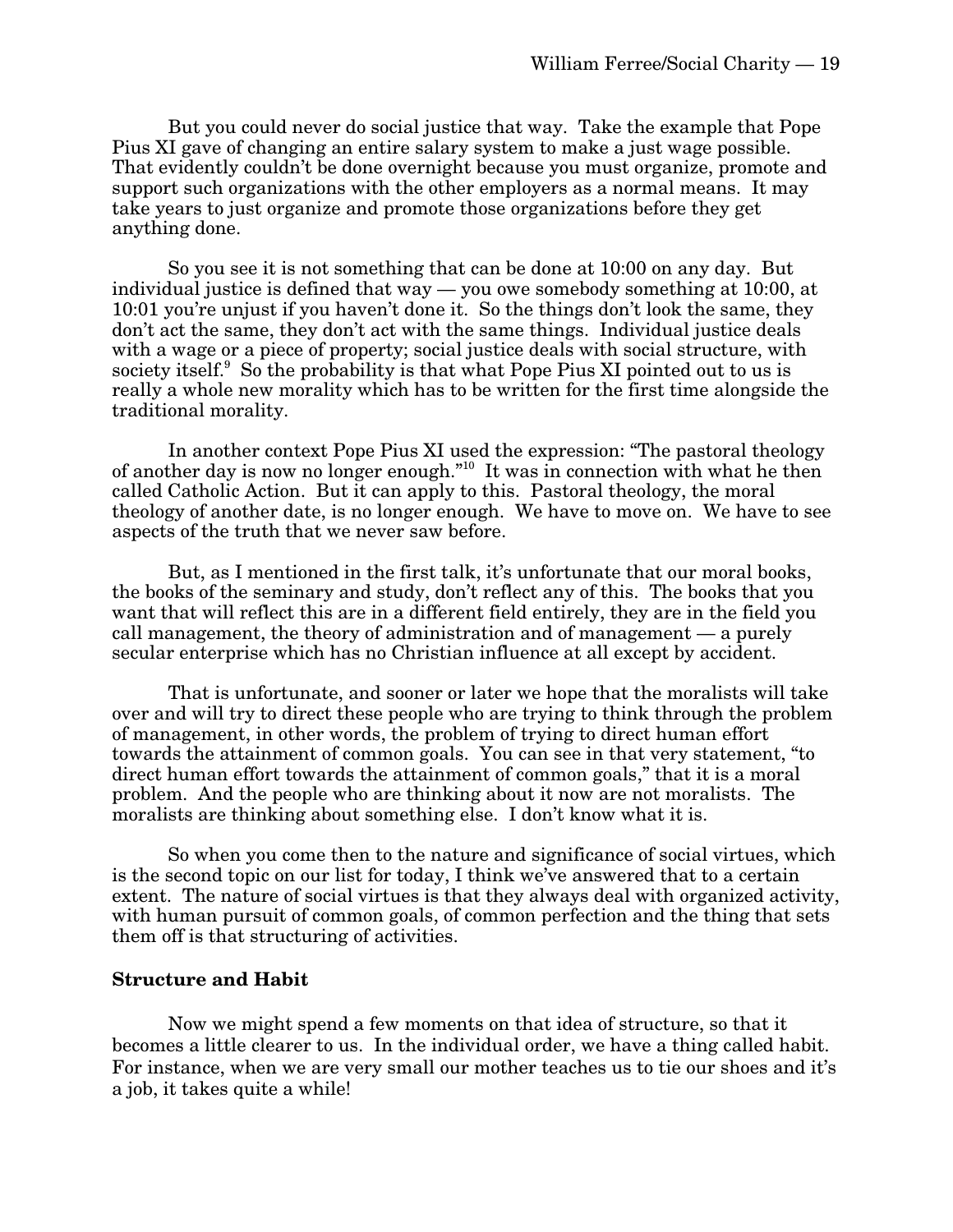Suppose that that first experience that we had of tying our shoes — which may take weeks before she gets around and gets it so that we can do it — suppose that had to be gone through every time we wanted our shoes tied. You can see there'd be no room in life for anything else.

We have time in our life for other things because tying our shoes becomes a habit and more than likely none of us ever thinks of tying our shoes every time. We do them, while we're thinking of something else.

That's only one example, a very ridiculously simple example, but our whole life is like that. If we didn't have habits, we would be absolutely stymied. We'd be paralyzed from one end of the day to the other just tying our shoes, or just getting in shape to perform an action. It's because we are, so to say, trained — because we have stored up in our own nerve complexes all of these habits — that we can live all during the day thinking about the goals that we have. But if we once had to think through every step, if we had to perform every step consciously, we would be completely paralyzed. Without habits we are hopeless.

Now what are those habits? They are structures, structures of individual actions. A good example is a man who would learn to play the piano, a great artist who has become great by practice. What does his practice consist in? It consists in organizing his nerve impulses. He may practice scales one day. He may practice rhythm one day. He may practice finger movements, accent, all kinds of things that he practices one after another.

As he practices them he stores the nerve impulses up in his memory bank, whatever that is, and they are there for him to use. When he comes to play he just reads the music and all of these habits are in action because he stored them up. If you haven't gone through that work, if you haven't done all of that practicing to store up habits, there's no use trying to play.

You've all heard the joke, I imagine, where someone asks a man whether he can play the violin, and he says, "Why I don't know, I've never tried." The answer always is, if you haven't tried, you don't know, because it is a question of building up habits, and until you've built up those habits, you can't play.

Now our whole life is like that. Until we build up the habits which we use every minute of the day, we can't live. We can transfer that same thing now to the social order. In the social order also there are habits and we call those habits "institutions."

Just try to think for a moment of the tremendous amount of confidence in the predictable actions of men that would be represented, for example, by a prisoner of war in Japan who would get extra rations for his companions in that war camp by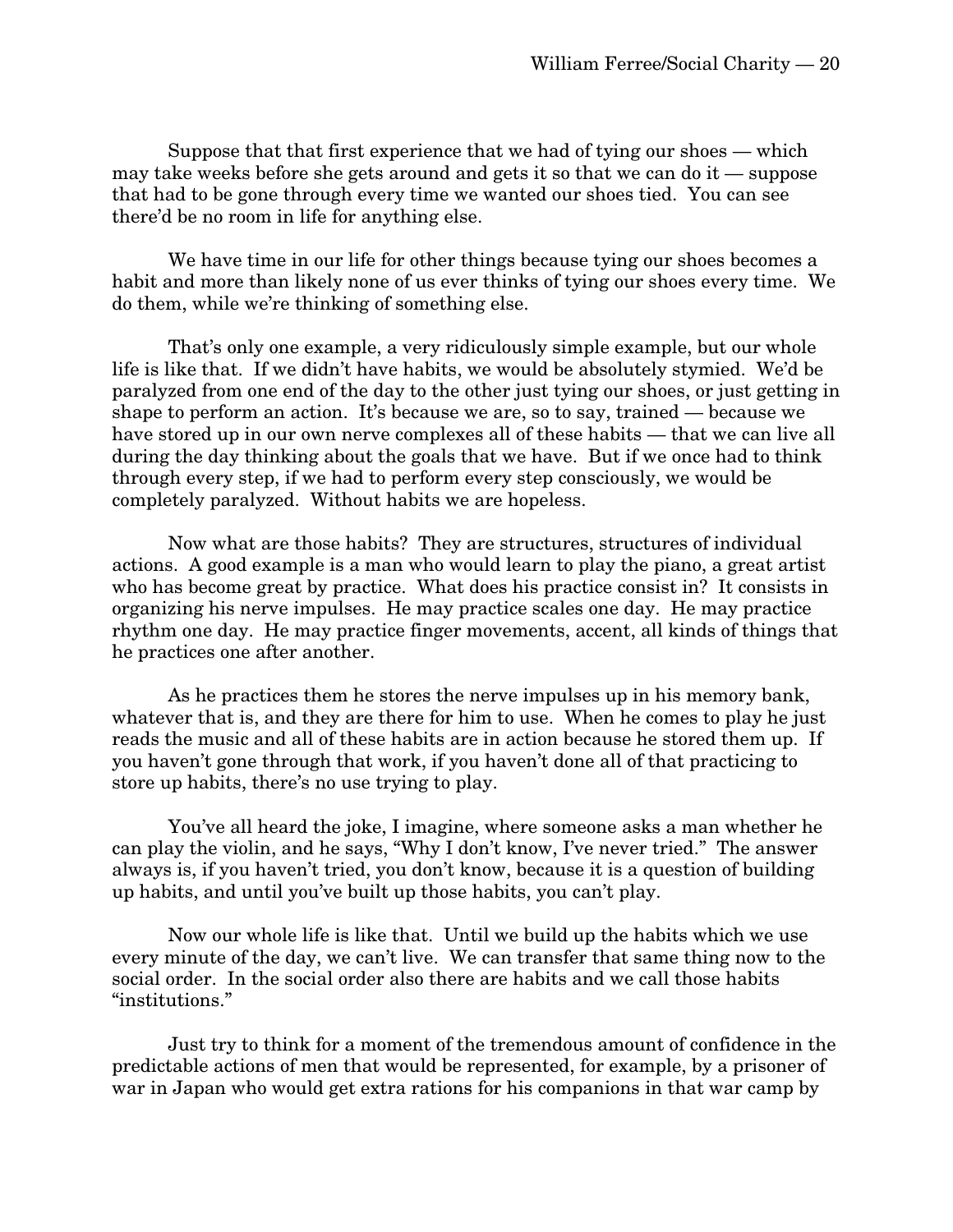writing a check for the keeper. He wanted to buy some more food and he didn't have any money, so he wrote a check. This is a real case! The prison guard accepted the check, brought him the food and cashed the check in New York. He sent it in the mail and got the money.

Imagine that, a piece of paper which would just have a signature on it and which could be counted on by all the people concerned in that operation to make food available to those people who needed it. Evidently there's something in there besides paper and ink. There is a whole organization of life. A check means something, a signature on a check means something, something which would have a predictable response.

Now that check was a very simple example, in one way, of an institution. In another way it was very complicated. For example, in the example the check was signed with a pen; but it if was a Chinaman who was doing it, he'd sign it with a brush. Now the fact that you use a pen or a brush, that's an institution. It's a thing which has been built up over the centuries.

When you go into a store here in this country you ask what the price is of something and then somebody behind the counter will tell you what the price is, and then you either buy the thing or you walk out. That's incredible!

There are some places in the world where if you did that, you'd be locked up, you'd be crazy. What you do is you walk in and say, "I'd take it but it's spoiled, it's not good." Then the other person says, "Well, of course I could give you a little reduction on it." Then you say, "Oh, no, nothing you could do would make me interested in it now because it's not worth it." You start walking out, "No, come, come back …" — what you call bargaining. That's the way you do it.

You'd never go in and ask what the price is. If you ask what the price is they'd tell you something twenty times what it should be and if you paid it you'd be stupid and they would be the first ones to despise you because you don't know how to live. Whereas in a fixed price tradition you go ahead and ask what the price is and then you expect them to tell you what the price is and then when they tell you, you either accept it or you don't. But if you may ask which one is the simpler of the two?

We had a man in China before the Communists. He wrote a story back on how you do business in China. He said when a missionary comes, it's the same as when a chicken fancier here has walked in among a group of foxes. He's a source of income for the community!

So when he wanted a piece of land to build his church on, his missionary compound on, he said, "I don't know how you'd do it in the West. Maybe you'd go and ask somebody what they'd want for their land; but over here that would be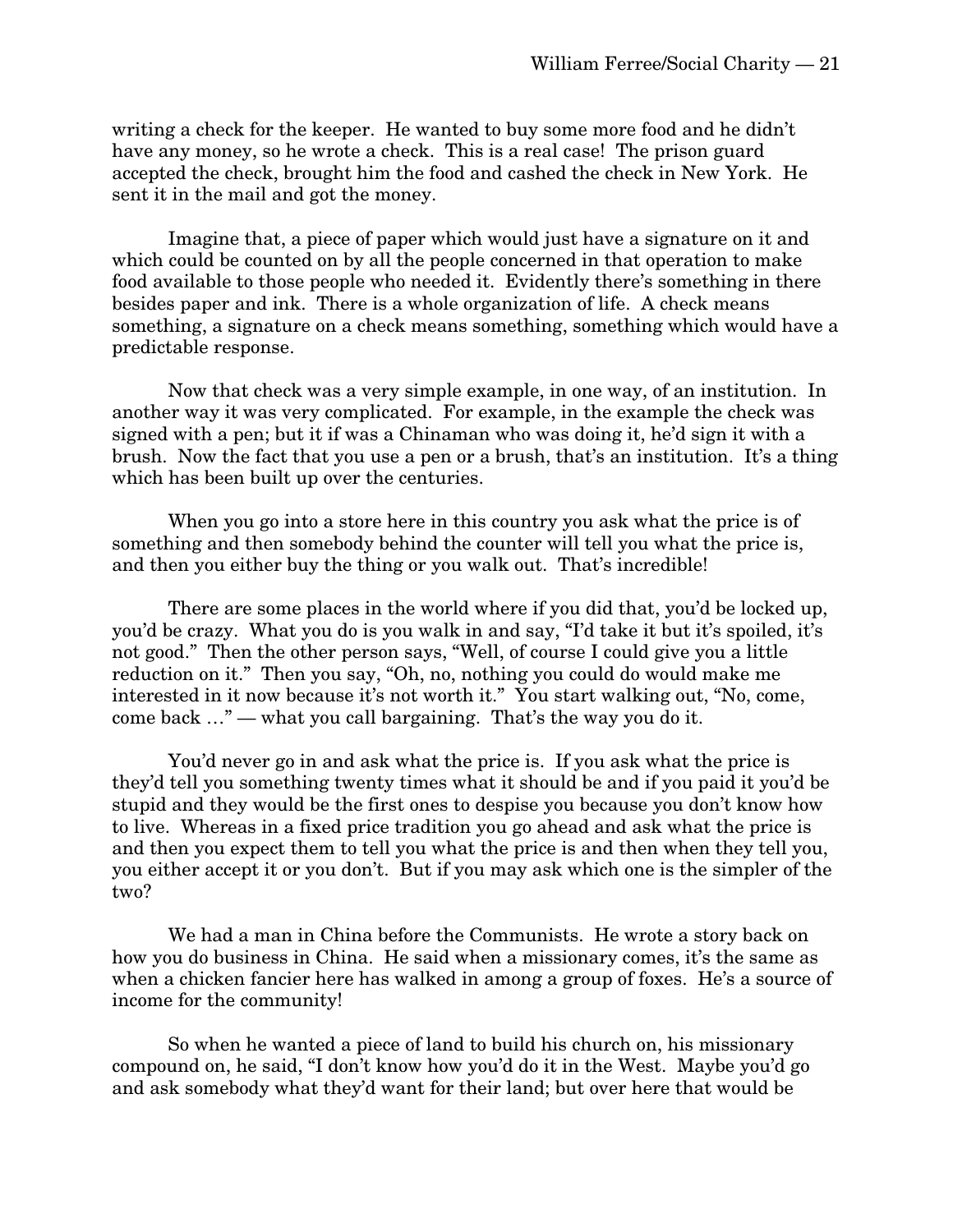suicide. What you do over here, is you let your number one boy know that this barren swamp back of the woods wouldn't suit your purposes if it were given to you with money to build on. And then as that word gets around, he [the owner] lets it be known to all his friends that if you had offered \$10,000 a square foot he still wouldn't consider it because that land is too valuable to alienate."

"This goes on for maybe five or six months. Nobody knows about it except the 10,000 people in the surrounding villages. And after everybody is quite clearly convinced that the missionary won't take the land at any price and that the man who owns it won't let it go under any consideration, the deal can be carried through with remarkable simplicity."

Now you'd ask which is the more complicated, this bargaining or the fact that you can walk into a store, ask what the price is, be told, and either buy it or walk out. Which is the more complicated? Fixed price! The other one is simple because you build it as you go. Nothing is understood, nothing is structured. You go in and you try to get the best deal under whatever circumstances there are.

Whereas when you go into the store and ask what the price is, that's an indication of what the real value of that thing is. You're taking that all for granted. But look what organization is behind that. And you simply say, if you find it too expensive, "No, I can't afford that. I'll have to get something cheaper."

They don't run out after you, they don't grab your coattails because they know that you can't afford this thing and that that's the price of it. That's a tremendously complex social structure, yet it looks simple. The reason is that it is such complexity, such structure, which makes our life simple, which makes it possible to live.

An activity which is the case of that missionary might require three or four years of delicate negotiations with us might be done in 15 minutes. That seems that all the rest of those three or four years is available for something else. We have structured life therefore, it has become simple in the same way that tying our shoes becomes simple, we have set up social habits.

This relationship between the man who writes the check, and the bank which is willing to cash it and the one who expects to be paid, that relationship has been structured and it has taken centuries of hard work on all sides to get that structure solid. Everybody knows exactly what the rules are, exactly what everything means. It is on the basis then, that all of that work has been done, that we can now write a check and hand it to a stranger and expect that another group of strangers in some bank are going to honor that check and do what is expected.

So you see what society means. Society is a complex of habitual acts, of expectations that are assured, so to say — when you do this you get this result.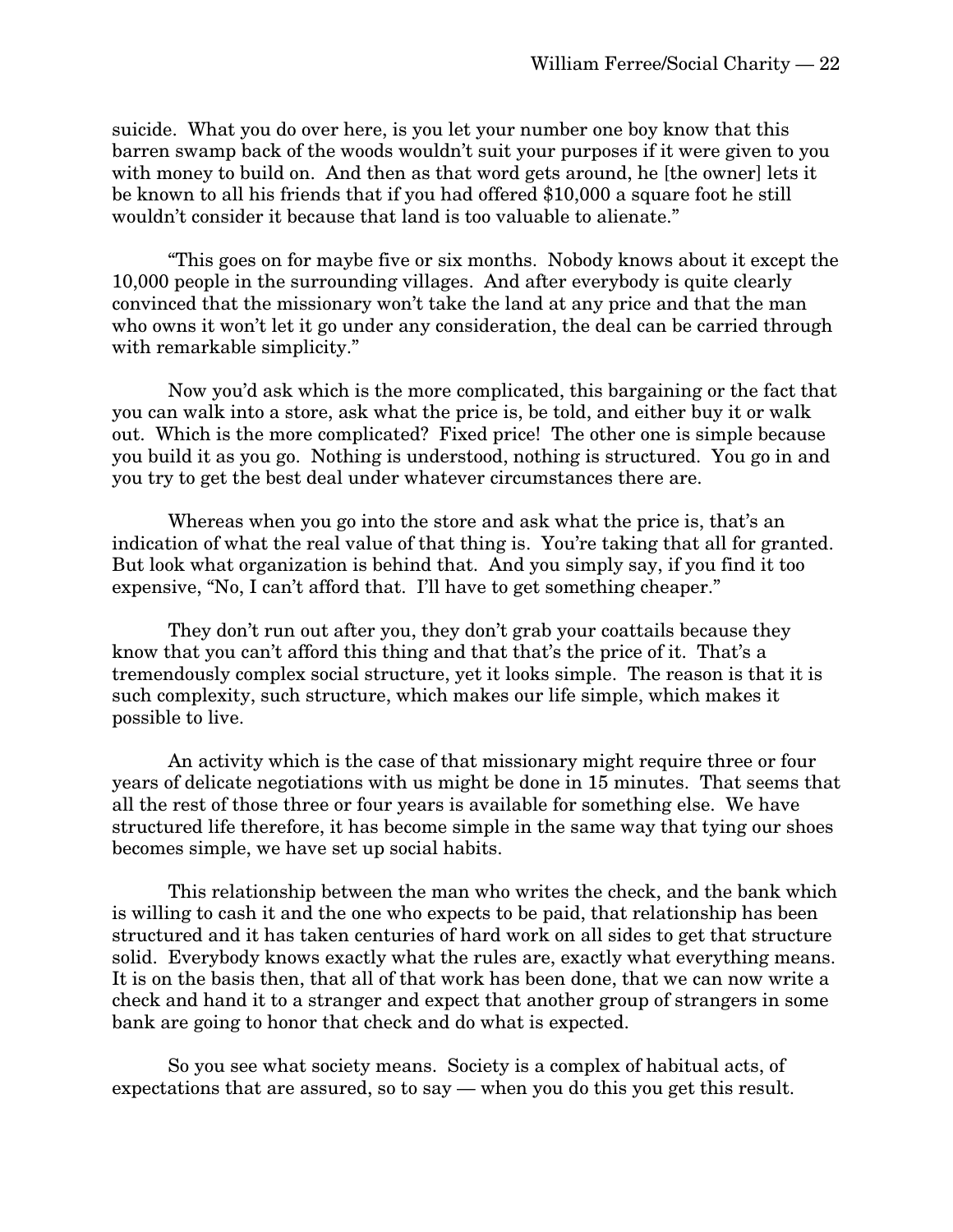Therefore, when you want this result all you have to do is to do this. Whereas if you didn't have that structure, it might take you two months, or two years or ten years to get to that result because you'd have to do everything yourself. In the same way you'd be paralyzed if you had to learn to tie your shoes every morning, so you'd be paralyzed if you had to explain what it meant whenever you wrote a check.

So there's the vision of society — that we can live together because we have built up common expectations of habitual actions, of actions that are always the same. They always have the same significance and people count on that like we count on it. Because we can count on these common expectations we can live. You can see then why society becomes important for human perfection.

If it weren't for those structures all of us would be exactly like those rare individuals who are somehow lost in their earliest infancy and were taken care of by animals. That exists. There have been cases where children abandoned or somehow lost have been taken care of by wild animals. They grew up and were discovered later on.

They had the form of a human being, but they had none of the capacities. They couldn't even learn, even though they were eight or nine years old. By the time they were found they could never learn a language. The connections are missing; the possibility of learning is missing.

There have been one or two examples of that in history. They have been great scientific discoveries and curiosities. But there's no chance for a fully human life with other people. They didn't have a society around them. They are not able to perfect themselves. They are like people who die in infancy — they never develop.

So a society is, for that reason, our greatest single resource in coming to perfection. It makes things possible that would not be possible otherwise. It makes it possible to do things within reasonable time limits so that we can carry out goals with them. If it weren't for that we would be entirely preoccupied our whole life long with the details. We would never get to goals, and it's only insofar as we arrive at our goals that we respect ourselves.

So there's the nature and significance of social virtues. And they become very important. We're going to see that tomorrow — the special significance of social charity in our times. We're living in a time when organizations are becoming more and more important, bigger and bigger and always our goals are becoming greater. That means our need for these organizations, for control of organizations is becoming bigger also.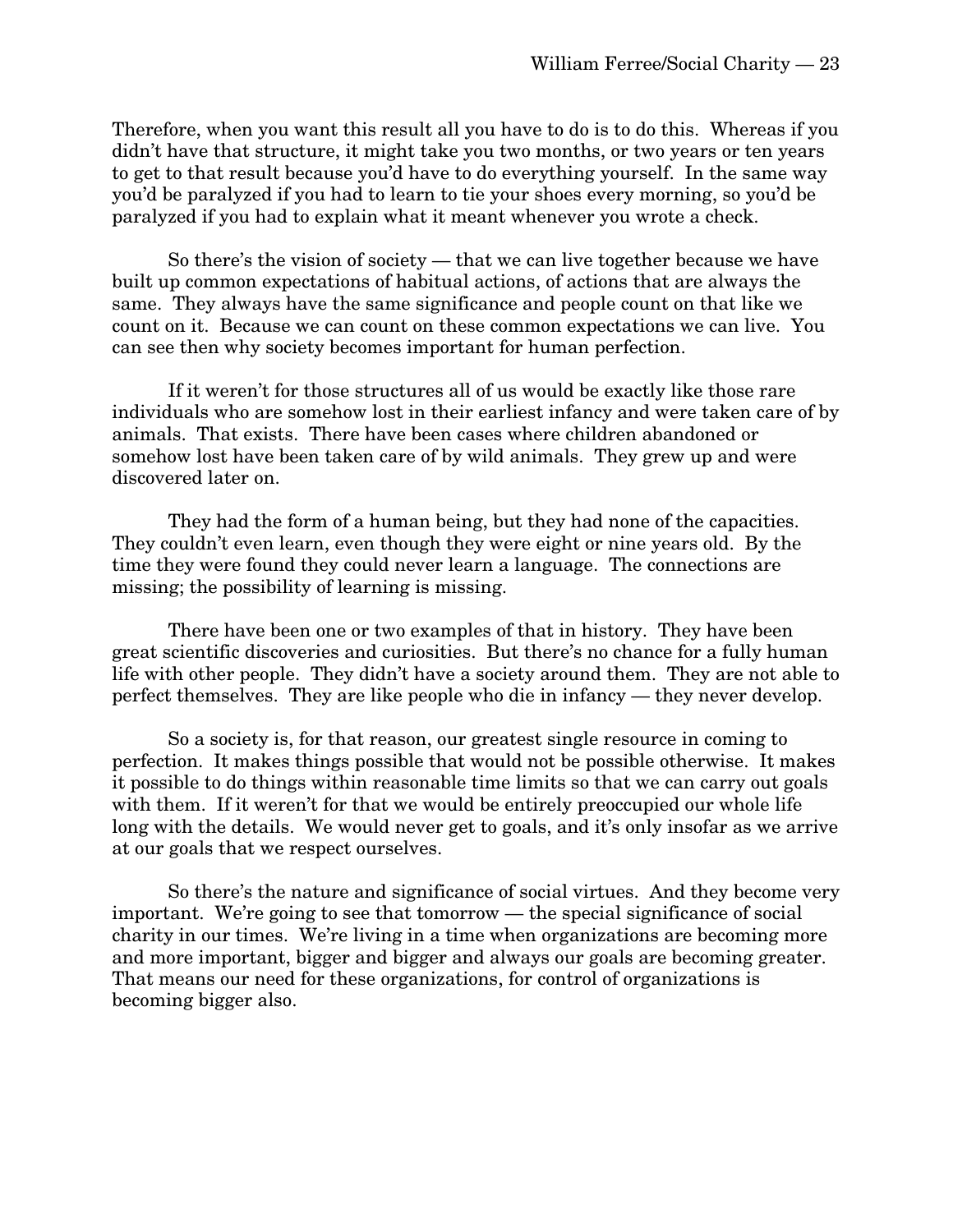#### **Social Charity and the Other Social Virtues in the Practical Order**

Now, finally, social charity and the other social virtues in the practical order. We're going to have to do some tremendous re-learning when we get these social virtues clear in our own minds. Luckily until we do that we are in Chesterton's definition of innocence. We don't know. But I'll give you some examples.

I know people, and you do too, who would never think of being jealous in their personal life, who if they meet someone who does something better than they do, they are happy that someone else has qualities that they don't have. They are willing to accept themselves the way they are and they are happy that other people can do things better. They are quite happy and jealousy is foreign to their nature.

If you want to see a wonderful example of human mutation, make that person president of some Catholic society. Then let some other society in the same field do something better. You are going to see immediately a reaction of jealousy. Immediately! The things that we would never think of doing in our own private lives because we have private rules of virtue which take care of them, are completely overturned when we get into social obligations.

Then you'll find people with what we call organizational patriotism. It is ordinarily, and I mean ordinarily, exercised by trying to repress other organizations whereas your individual perfection is never done in that way unless you are psychologically in trouble. There are some people who can't feel any worth themselves unless they have got their foot on somebody else's neck.

Some of those really confirmed racists are like that. It's not a problem of social order; it's a problem of psychology. The real racist is one who has made his personal worth depend entirely on the fact that he is not a Negro — that's something that he can handle. And of course if you try to tell him a Negro is equal to him you give him a psychological crisis which is tremendous and he won't go along. To admit that is to admit that he has no worth himself. Some people work that way.

Now that's the normal way in organization. We haven't any rules, so to say, to guide our conduct and we have allowed our organizational loyalties, our organizational responsibilities, organization rivalries, organizational jealousies, our jurisdictional rights, we have allowed them to get away from us because we had no rules for them — we didn't know what social virtues were.

Certain movements at the present time, like the Better World Movement<sup>11</sup> which we will talk about later on, have taken as a kind of mission to try to get Catholic organizations to be Christian. That's really what they are trying to do. They are trying to make Catholic organizations Christian.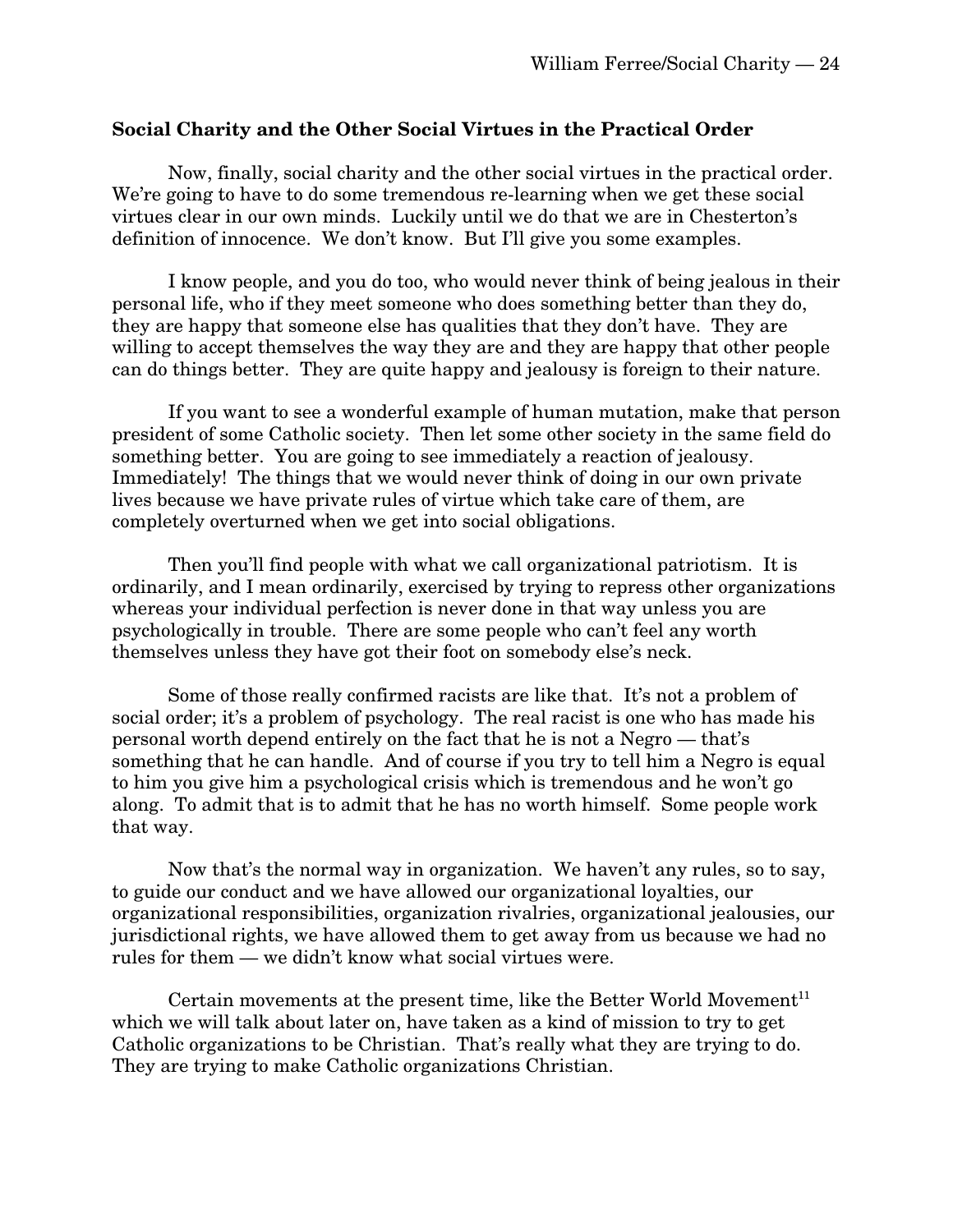One of the greatest difficulties these movements find in the way of Christianization of the world is that organizations as such are not Christian. They are jealous. They are competitive in the wrong sense. They are suspicious of one another and you have there a whole field of life where we don't worry about our virtues, or where we call them by other names.

If you ask someone, for instance, why he is trying to run down another organization, or why he is trying to drive it out of existence, or why he is trying to do this or that he would always tell you that it is loyalty to his own organization. That he has to or it's his obligation as President, or he must defend the rights, or he must safeguard the jurisdiction, and so on.

They'll have words like that which explain their actions, but not which explain their results. The results show quite simply that we don't have in our intellectual baggage when we deal with social conduct the kind of rules we have for individual conduct. And when we come to know these social virtues, come to apply them, we are going to find that we have an increased control over these organizational tasks just as we have a better control over our personal activities when we know the individual virtues.

I'll give you an example of that better control. I've had occasion on numerous occasions, in fact, to raise funds in a town where I wasn't quite at home, in a town where I didn't know all the rules.

My first preoccupation always is to get the right organization to start. You get the wrong organization to start and your name is mud. They'll be a certain pecking order in the organizations; you get the right one and you can get the collaboration of the others. You get the wrong one, and nobody else will look at you. You have to learn where the rivalries and the jealousies and the jurisdictional disputes are under possible control — if you miss that key you are lost.

You can see right away there are a great many very good goals that we never arrive at because we run into these jurisdictional disputes, these organizational rivalries. One famous historical example was the rivalry — always for the glory of God, of course — between the Jesuits and the Franciscans in the Far East.

There was a time when the Far East looked as if it could be converted to Christianity. And the reason it was not was that the Franciscans didn't like what the Jesuits were doing. You all know the story, I imagine, it's nothing new to you. But there is a good example. And I assure you it was all for the glory of God at all times.

None of them had the suspicion that they were doing that for unworthy motives, in other words, for organizational motives. Yet there you have a wonderful historical example and that's not an isolated example. You always can give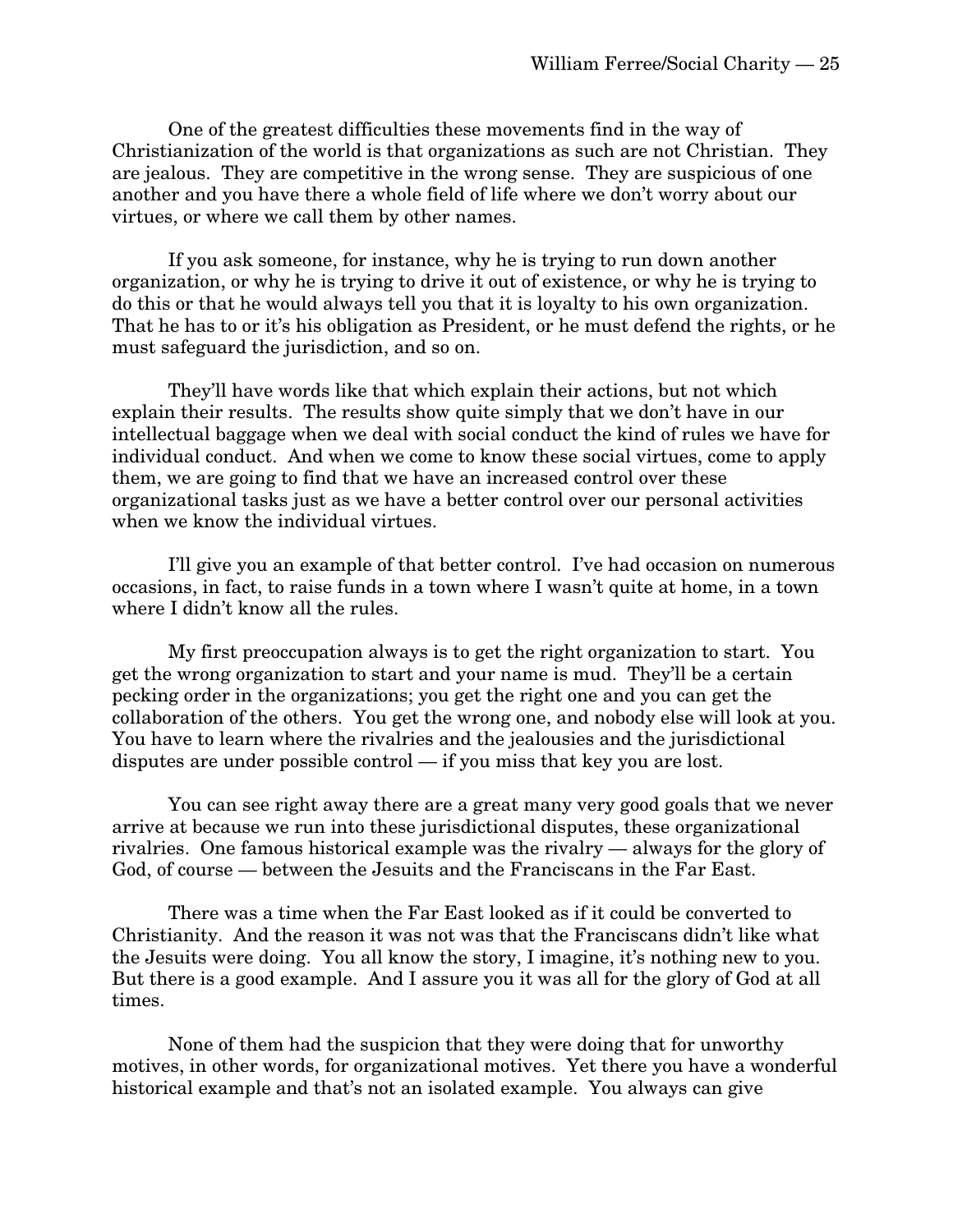examples about Jesuits because they are used to it. But you can do the same thing about most other religious societies.

If you get down on a low enough level where you'd be dealing with local needs or diocesan needs you could always find it for every society, where organizational jurisdictional disputes, jealousies, rivalries or whatever you want, have been used for the glory of God.

Of course, you can see right away much of the work of the Council on the coordination of the pastoral task under the Bishop, the coordination of the religious and the diocesan work, is simply a confession that that was not done in the past. There was something that was lacking in the past and ordinarily the reason it was lacking is what we are talking about here — jurisdictional, organizational considerations which we didn't know how to handle.

We looked upon them as virtue — patriotism to our own organization, loyalty to our own organization — and not knowing how to handle it, that got interpreted as rivalry, envy, sometimes open opposition, attempts to destroy. So it has a very great meaning in the practical order, for ourselves, that we can be more integral Christians.

Not too long ago I was talking to someone about a person who was rather well known in these corporate aggressions, you know, the social attitudes towards other organizations. I don't know how it came up, but the person I was talking to, he was talking French, said, "Il est Catholique, il n'est pas chretien." "He's a Catholic, but not a Christian!" He meant on that conduct, the social conduct.

Oftentimes, I think, now knowing these social virtues, we fit in that category — we are Catholics but not Christians. Oftentimes the question that was asked this morning about the ghetto organization is an expression of that. We are by ourselves not because we are trying to learn, as I said this morning, but because we depreciate the other organizations around us and they are possibilities to do good.

So there, those are the main lines that are on the paper for development this afternoon. I don't want to talk too long because I think you get it clearer if you can ask questions about it. You have now the main lines that we are talking about and if we will just get some questions to develop it better, good. If not I may talk some more.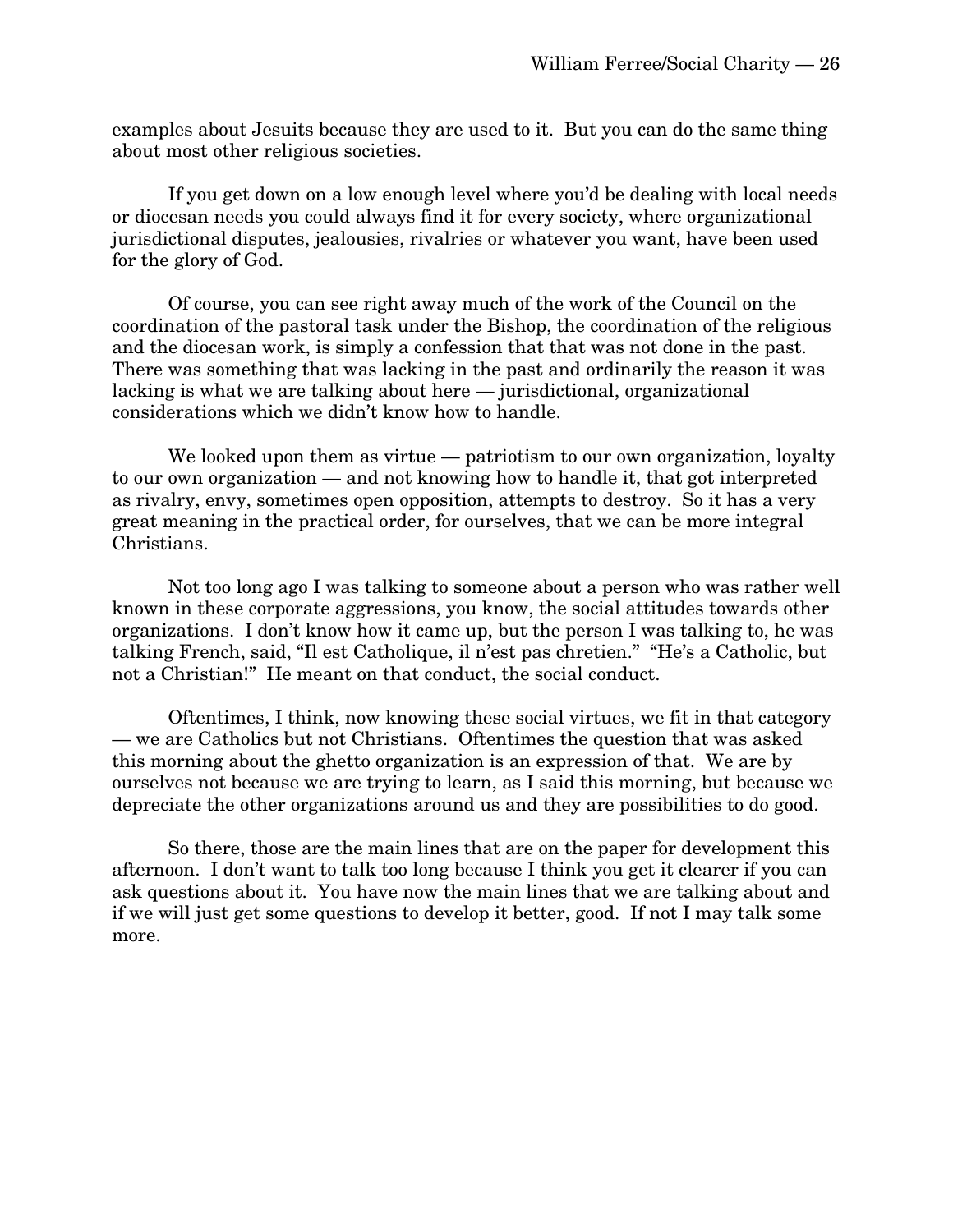# **Third Talk**

These talks are supposed to get more practical as we go on now. We had some idea of the theoretical aspect and there is probably one other theoretical consideration we ought to go into before we go ahead. I can do it as a kind of review. As we saw yesterday the particular business of social charity is to respect, accept, and to love our common good, the community of life in which we live. Then when that community is thus respected and accepted, in our allegiance we have to stay with it even though it has certain deficiencies.

We love it as we love our friends — with their faults. And then once we stay with our organization, our community, our common good in that way because of our acceptance of it, because of our attachment to it, our love for it, then social justice takes over, of which social charity is the soul. Social justice requires that we adapt that community, that organization, that common good, as much as possible to the necessities of human perfection, of human development so that we can arrive in our societies at a real human development, a real human perfection.

#### **Social Charity**

Now, as I told you yesterday, the literature on social charity is rather restrictive. The formal material which has value is pretty much in the Papal encyclicals. The word occurs and the idea also without the word in the encyclicals of Pope John XXIII. The ideas occur in the Council. But the technical development and scientific analysis and elaboration of the concept has not caught on the way we would have expected it.

I told you yesterday two of the reasons why it had not caught on. The theologians, the moralists are a little worried about the concept of social charity and social justice. First of all because they don't see how society as such has personal characteristics, can be an object of love, and they don't see how the word charity can be applied to something which evidently is going to be human, not divine.

Man's organizations, his institutions, go far beyond the Christian civilization. When you apply social charity as a technical term to all organizations of human perfection you step on the theologians' toes. They wanted to reserve that word for only the supernatural. Those are two of the prejudices which have made them very hesitant about taking up these new ideas, and developing them.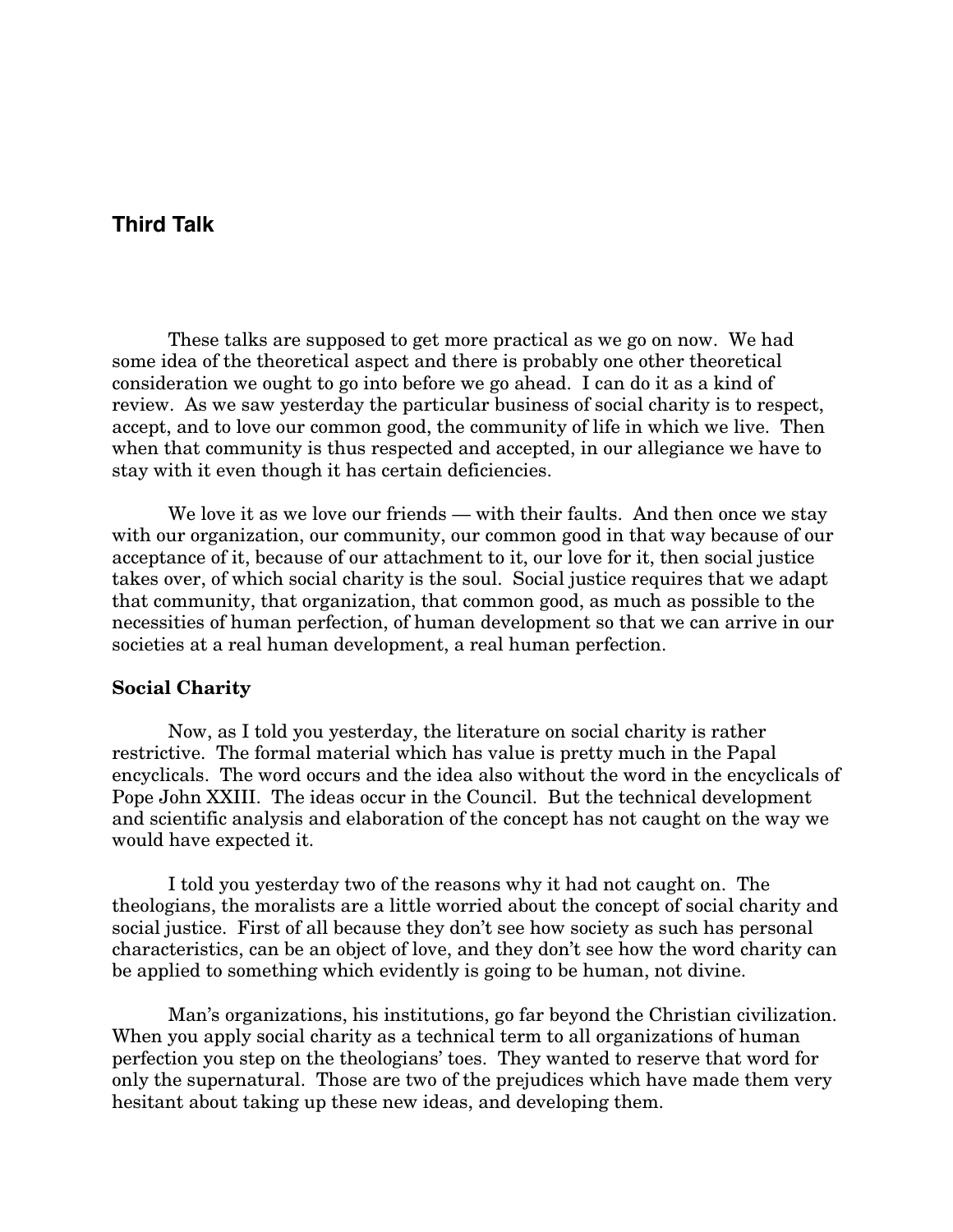#### **Where Two or Three Are Gathered Together …**

Now we can go a little further with the theoretical development. Father Lombardi in the Better World Movement likes to do this. He says that when we interpret the scripture text, "Where two or three are gathered together in my name, there am I in the midst of them," we usually interpret it wrong. We think that once we have established our unity, then Christ comes into that, whereas the much more fundamental truth is that once you have seen the doctrine of social charity, in forming that unity we have placed Christ there.

It is the unity itself, the community of life itself which is Christ. Where charity and love are, there is God. Not that He comes in, but He is there. And in that sense, you see, that expression, "Where two or three are gathered in my name, there am I in the midst of them," would be the group itself, not that Christ comes into the group, but the group itself is an image of Christ.

Pope Pius XI said of all society that in society man imitates the divine perfections in ways that would not be possible to him were he to be alone. So that as soon as we are together, as soon as we have a community of life, as soon as we compenetrate one another's actions and goals and ideals, we are already closer to God. Not that He has to come into it. But that union, the unity, that community of life is an image of God and for that reason it is worthy of love as we saw.

#### **Special Significance of Social Charity in Our Times<sup>2</sup>**

For today's work we have the special significance of social charity in our times — Conciliar times which we will talk about tomorrow and then the regular life of the world whether inside the Church or out in this  $20<sup>th</sup>$  century. Is it true that we have a very special need of social charity and social justice in our times? Yes, very much true.

Probably the best way to see it — since most of us are educators — is in the general disorientation of the young which we notice all around us. The world has become simply too big for them to feel that they can handle it. They feel left out, they feel alienated as some of us said yesterday, the organizations seem too big and too impersonal, too unmanageable and they revolt. They feel that too much is being asked of them. That fact that the organizations are becoming bigger, that the control of human life is becoming more complex, more technical, more difficult to acquire, that certainly is true.

The modern world has been made by a series of very great changes in the way people live, the way that they conduct their affairs, changes so great that we can call them Revolutions. You've all had occasion to go through these with your students — in your teaching of history, if you are teaching history — or which you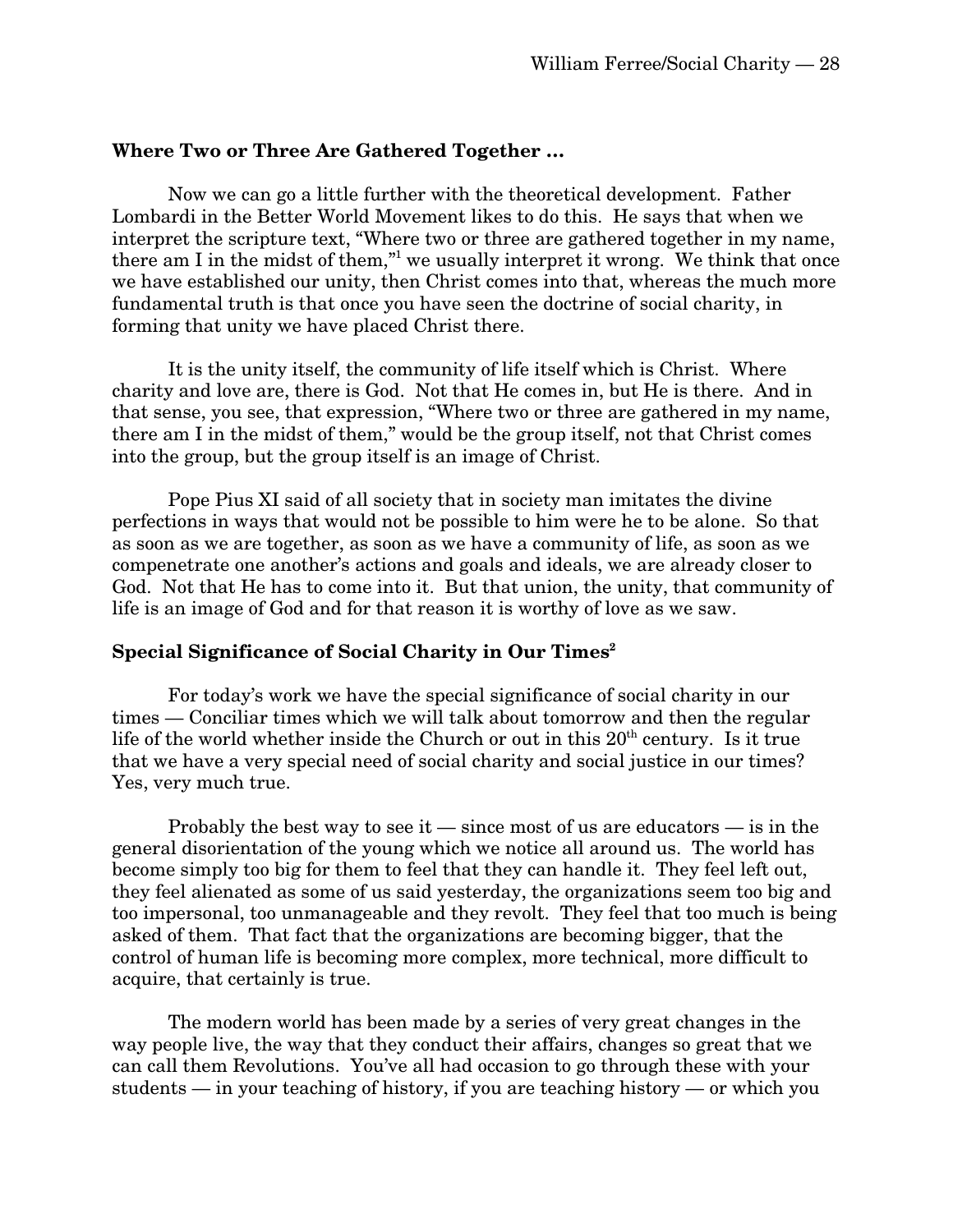certainly have seen in your own studies. The modern world is often thought to begin with the discovery of the Western hemisphere, the new world by Columbus; that's at the beginning of the  $16<sup>th</sup>$  century, 1492, 1500, so it just gets over into the  $16<sup>th</sup>$  century.

That discovery of a New World opened up horizons, opened up possibilities to the old countries of Europe and we know that they went out and colonized this new world and set up trade with the rest of the world, with the Old World. That's the reason that they found the New World; they were looking for the old one. Europe wasn't very rich or very powerful in those days. The great civilizations were in the Far East so that it was very important for merchants to be able to get over to the Far East and get the silks, gold, spices and things like that with which they could do business.

It was in order to open up those riches of the East that the era of navigation began which opened up the New World. We call that the Geographical Revolution. The discovery of a whole new world, of a new place, farms to multiply, to settle, and with that already the population of the world began growing. There was more room, more possibility and, shortly after that, we have a number of Technical Revolutions, the Agricultural and the Genetic Revolutions, when we discovered that we could control the growth of crops, the rotation of crops, the use of hybrid strains, the use of insecticide, fertilization — all of those things changed age-old patterns and made it possible to grow much more food than ever before.

Immediately after that came the Industrial Revolution which we all know about — the use of machinery, the use of power (originally water and then steam power) to drive those machines. This emancipated man from hand tools and hand labor and which made it possible for him to increase production enormously and for that reason to feed a much bigger population.

The population was growing as a result of the Medical and Sanitation Revolutions which came about the same time. The Revolution of Medicine — the discovery of the cause of ailments, the disease in germs, viruses, the ability to control them, the discovery of sterilization, of vaccination, of immunization, all kinds of discoveries so that men lived longer — all of these different revolutions were preparing the modern era. It hadn't come yet.

Only in this present century we began to really develop the powers that we have been getting over the centuries with these new revolutions. We have the Second Industrial Revolution, that changed into electric power instead of steam, the building up of a whole new industries that weren't known before like the petrochemicals and the mechanization of almost all production. Then we have our present Technological Revolution which all of us know very well — space exploration, atomic energy, antibiotics, automation — things which were not thought of before and which are now changing the whole way of life.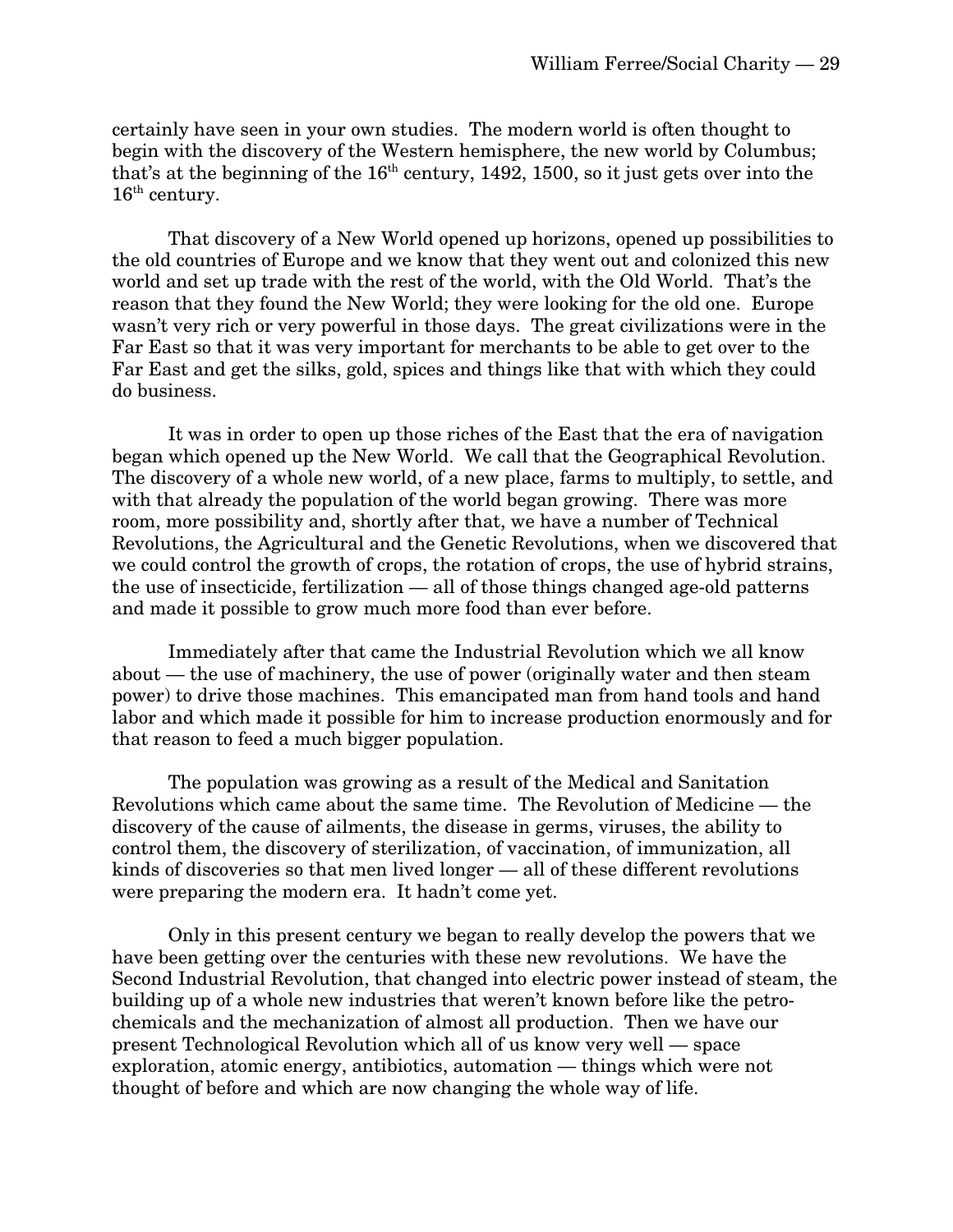#### **The Management Revolution**

With every one of these revolutions (and now there's another one, a very important one, at the beginning of the century), as these techniques became more complicated, as the production became more expanded, multiplied, the necessity of management became more exigent. Men sat down and thought out how they could run their affairs, how they could run an industry, how they could manage a state, how they could manage an organization of any kind. So that with the beginning of the century you have for the first time concentrated attention on how to get people to work together.

Of course, that was always a preoccupation but it was never a scientific thing; it was always a personal thing. And some men like Caesar and Napoleon could do it and other men couldn't do it. But there was no way of knowing how they did it, nor was there any way for them to pass on their knowledge to others. The vocabulary wasn't there; the concepts weren't there.

At the present time, though, in order to meet this bigger and bigger world which is growing up around us, the more and more complicated world, more and more specialized, a world that presents us with bigger and bigger tasks, we've been learning more and more how to get men to engage men in common tasks, how to get them to work together, and to get them to work together at tasks that are bigger than they can handle alone. So there's no question. This world in which we are living is becoming in a remarkable way more complicated, more difficult to manage, and along with that, we have been becoming more clever.

We've been getting the material necessary to manage it. It is this fact — that the world has been changing so rapidly into a different scale of magnitude and that our methods are following, that — we're learning how to handle it — it is largely this fact that has alienated the younger people from their civilization. It makes them feel they are left out, they haven't got anything to say and that no matter what they do they can't influence anything because it's all bigger than they are. So that's the first thing. The social charity and social justice about which we have been speaking are tremendously important for us because of the fact that we live in this new world which is expanding at such a rapid pace, which is growing so rapidly.

Perhaps, if we want to later, if we have the time, I could take us through a few more details, indications how this growth is occurring. It is so big that oftentimes we don't even realize it. All of us know that the principal means of transportation in the world didn't even exist when we were younger. The airplane is something which was invented and developed, and it took over the whole of passenger transportation — within our own lifetime, within one lifetime.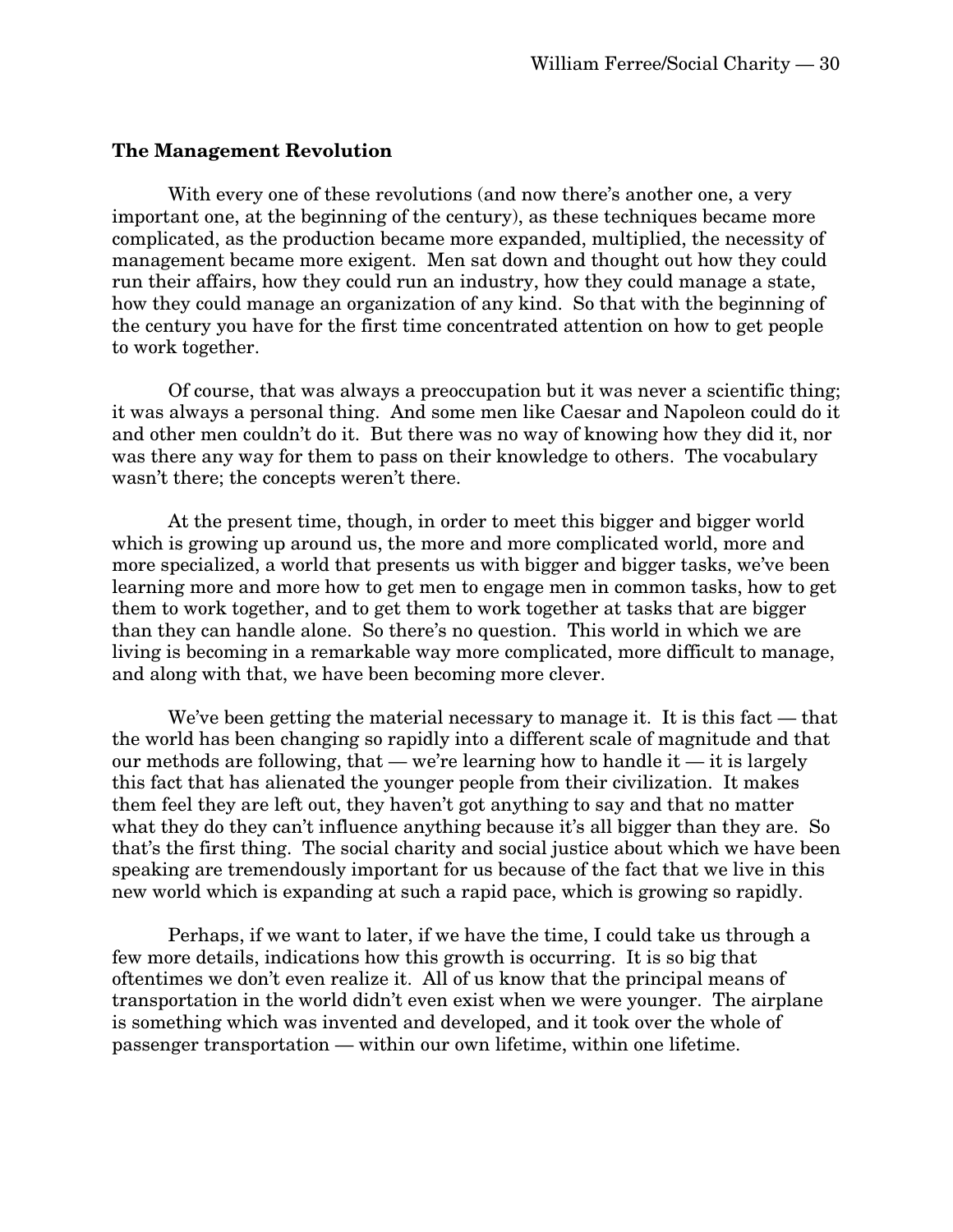Other whole aspects of life, like television would certainly have a shorter history; the new ones, space exploration, and atomic energy even shorter. So you can see that we have a more and more complicated world, one that is reaching out for bigger and bigger tasks, which has more and more people in it — that's one of the easiest ways of understanding what's been happening.

We try to trace the growth of population, and in no other way can you understand so quickly and so clearly what has been happening to the world. The population has been growing, and it grows in direct relation, absolutely direct relation, to the possibility. In the whole history before the time of Columbus, before the beginning of this modern world, population remained pretty much the same. There were fluctuations, but production was limited, definitely limited.

As soon as a group of people went beyond the power of their production, either a famine came or they found it necessary to look for new land to grow things on, or somebody next door came over and tried to take their land. The result was they were pushed back down and most of them killed off and then they were able once more to start growing.

The whole history is a period of cycles like that. There was a period of prosperity when the people are below the productivity of the land. As they get prosperous, as they grow up past the productivity of the land, then comes a famine, a war, or something else to put them down again. Then they start another period of prosperity.

That happened whether you talk about tribal peoples or whether you talk about great empires. The time of the cycle was more or less, but it was always a cycle. The world's population didn't increase much before the modern world. It stayed just about the same with periodic catastrophes which reduced the population to a point where it could once more grow within the limited means as they existed.

Such a thing as the great famine in Asia, in India at the present time, that's completely and absolutely normal! That's the way history was all the time. The unusual thing is that it should be possible to do something about it.

The fact that President Johnson could promise 3 million extra bushels of grain and fund them \$300 million for developing the human potential, and that over the course of the year we will sell some eight or ten million bushels of grain to the Indians to make up for the deficit, that's possible for the first time in our time. Before that the same thing happened, the same kind of famine, on the same scale relatively, but nobody could do anything about it. There were no means there and they were needing help all over the world so that population was a stable characteristic of the earth. It's only in our time that it is not.

Now we have some chalk, I'll show you what that means.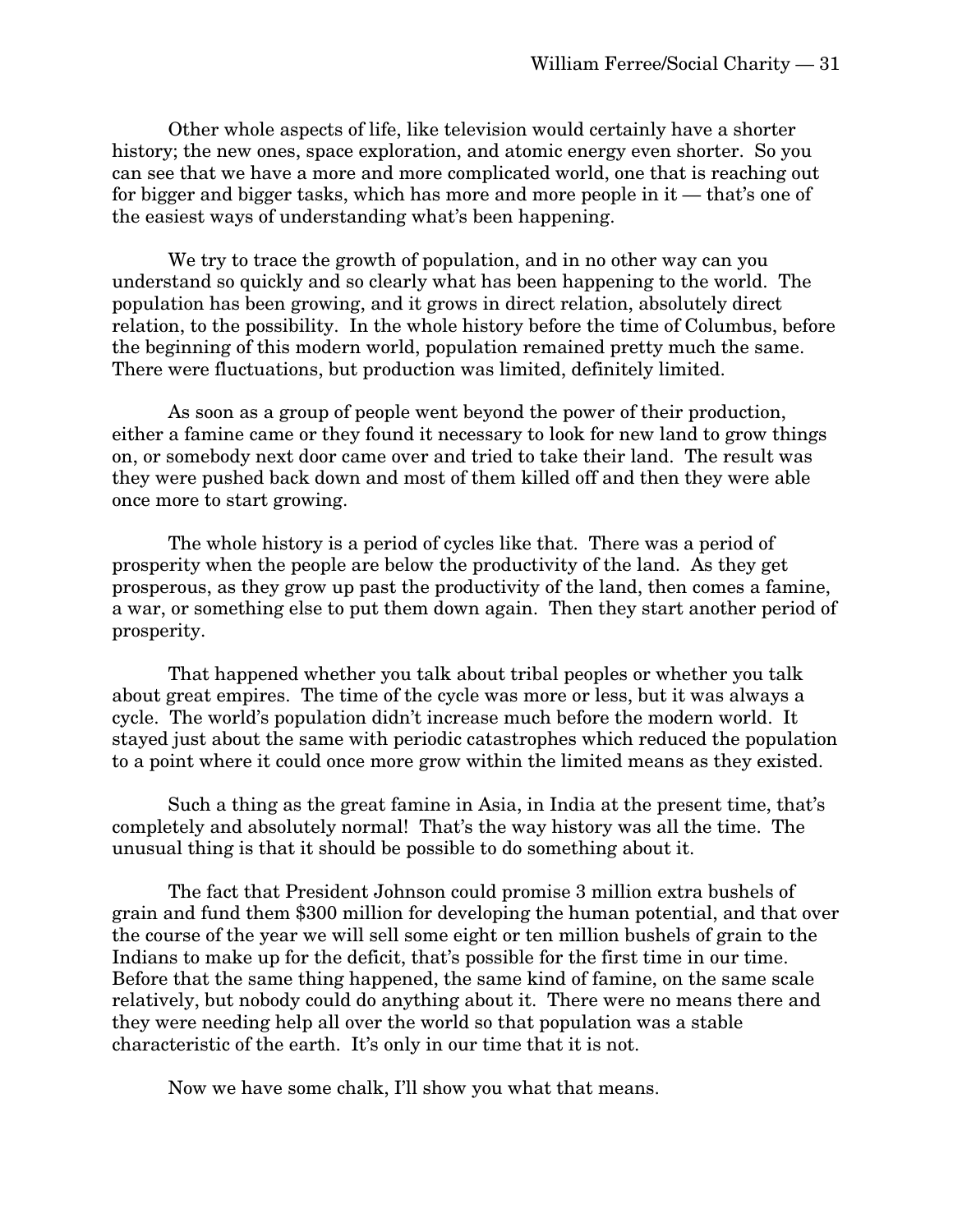

If you 'd take this blackboard and try to get a square here. Draw a line there at the edge of the graph we want to make, and divide this thing into three parts.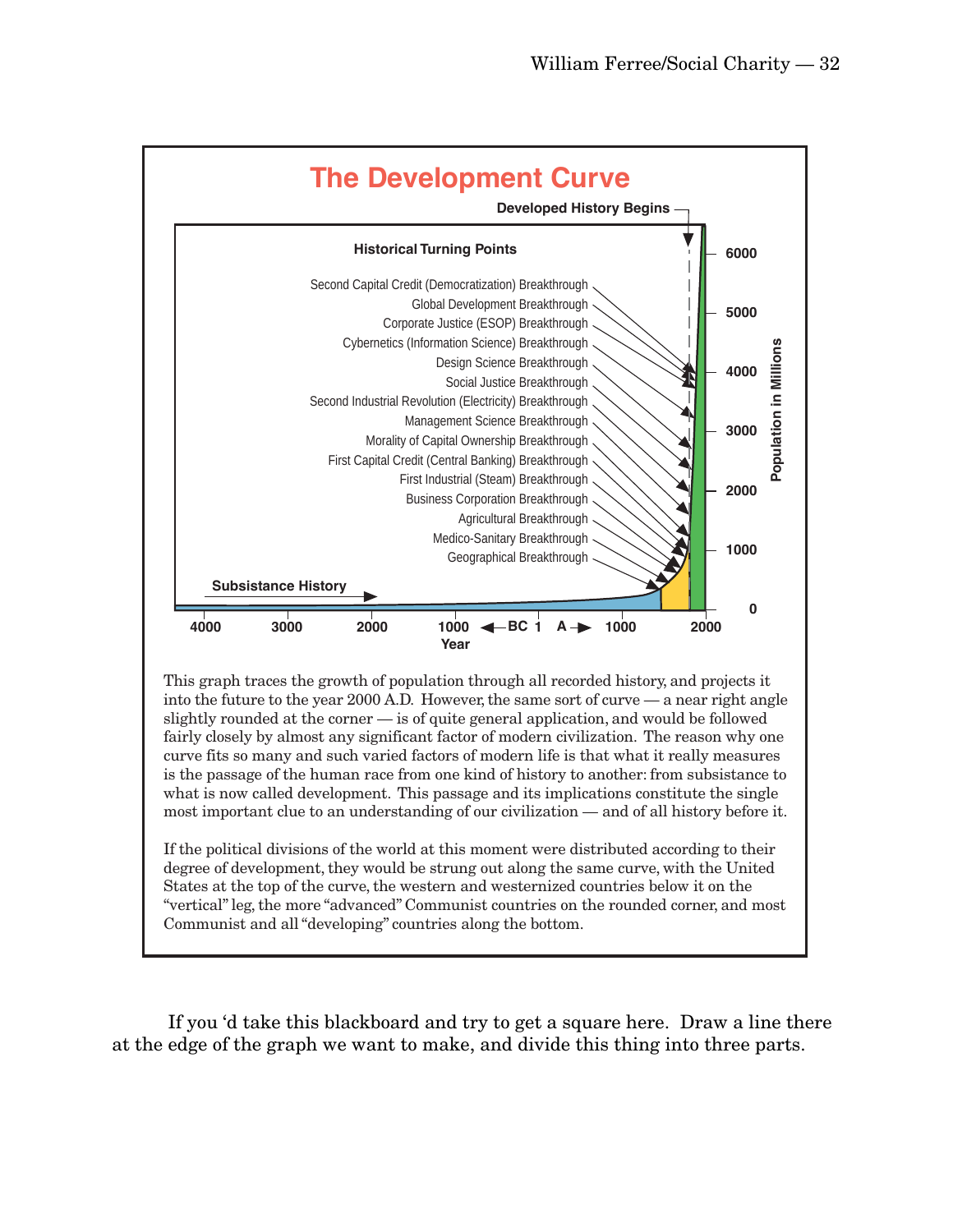Why divide it into three parts? Well, at the year 1963 there were 3 billion people in the world. We want to represent those 3 billion people so we divide it into three parts and each part into tens like that so that each one of those marks from top to bottom is 100 million people. With the 30 of them you would have 3 billion people in the year 1963 about here.

We'll put along the bottom the same size of marks and also three just for fun, to have a reference, and here that mark will be a hundred years. We're trying to see how things have changed, how the world has changed, how things are bigger and more complicated, how they are handled at the present time.

Now on that scale where you have here 30 marks or a hundred years each and here 30 marks of a hundred million people each, you could draw a curve of population for the top corner down to here that goes to a 1,000 years before Christ, the time when Solomon's Temple was begun. Solomon's Temple was begun about 1,000 years BC, and so that at that time, 1,000 years before Christ, and we can see population growing up to 1963 when it went off the scale. The line over there would be the year 2000, 34 years from now will be that line, and we are then 34 years out.

Now the thing about that line is that it stays in the margin, it stays along the edge, it doesn't go vertically, it goes horizontally! Considering that in the time when Solomon built his temple there may have been 75 to 100 million people in the world. And there were not many more at the time of Christ at the year 1.

Then you can keep on going through the early Middle Ages, the Dark Ages, the late Middle Ages, the time of the Protestant Reformation, *etc*., and you'd come to the time we spoke of as the beginning of the modern world, the beginning of the  $16<sup>th</sup>$ century, about 1500. About 1500 you would have this situation: about 400 million people in the world, an educated guess, and 1500 would be five of these marks out.

At this point 4 up and 5 out we could indicate the population at the time of Columbus, and at that point then you go back in history as we saw to the time of Solomon's temple. You can keep on going back as long as you want, because no matter what your theory, whether you have billions and billions of years behind that, you keep on going and you never get above that line. It always stays about the same. Population remains pretty much equalized because, as I said, as soon as it grew a little bit, it got beyond the means of production. Then there came a famine which put it down, or there came an invasion — some one who was looking for land that they wouldn't have a famine.

That was the picture then of human society in its growth during all the ages from the time of Columbus on back to creation — never, never any change. A big empire like Rome or Persia — it made no difference. They simply reached out and pulled in those people who were starving anyhow and were able to pitch a little bit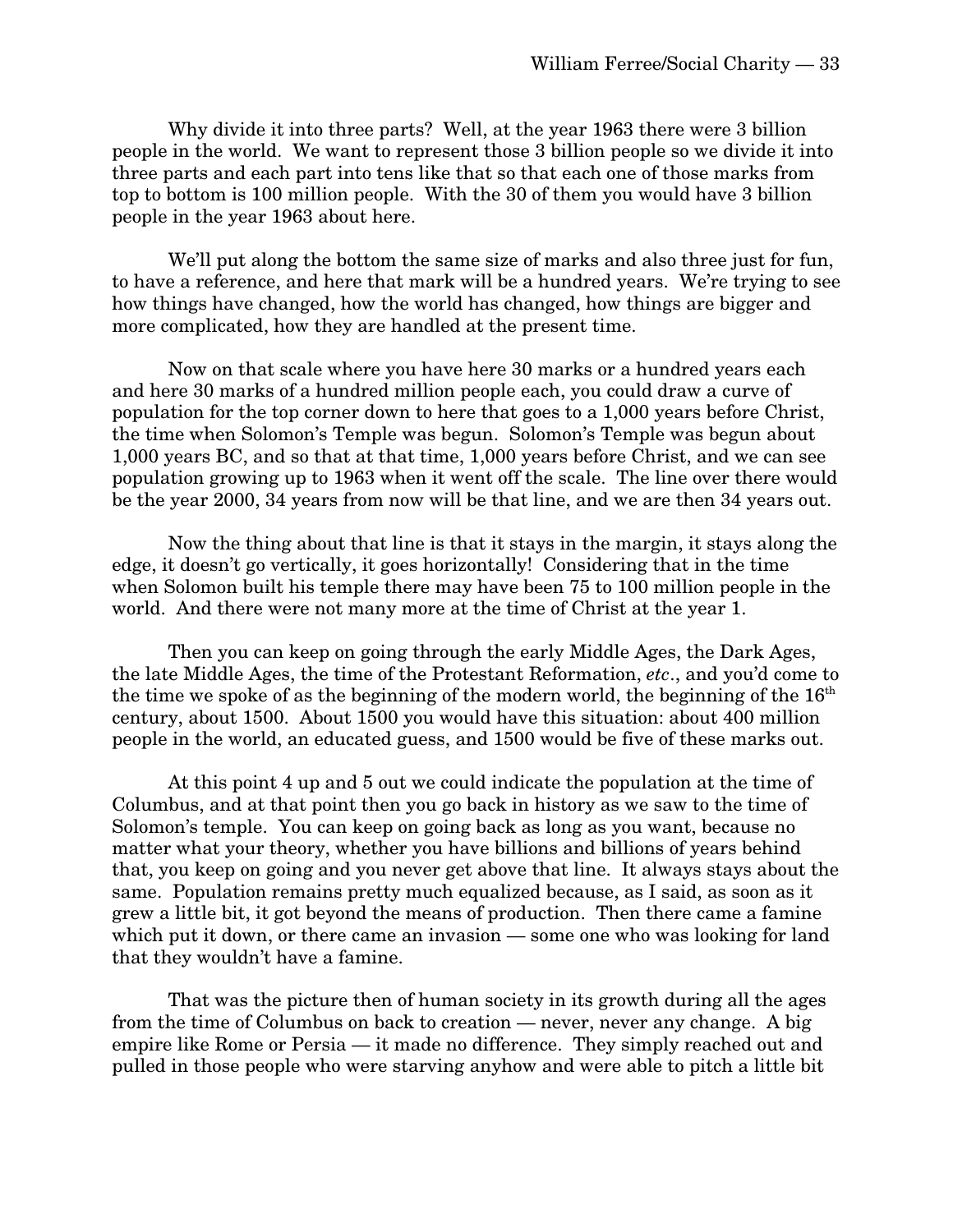of what they didn't eat and bring it into the central place and live much better, but they didn't increase the production.

Now after this point, at the time of Columbus, we begin stepping into the modern world, but it takes about 3 centuries before the modern world really hits us, before we reach the big change which has come in the present century, in the 1900s. We are here in the 1500s and we saw certain revolutions. There was the Geographical Revolution that sent population up, more places to go. The Agricultural Revolution grew more food, and as more food was available people didn't die so soon.

At this point in history, by the way, the average length of life was 27 years. The average life span was 27 years for the most advanced peoples, for others it was lower. Then as this line goes up, the life span goes up, then you have then the Industrial Revolution, you have the Medical and Sanitation Revolution, that goes up through, we said, 1963 when it goes off the line. We have 34 years left to the end of the century, till 2000, and when that 34 years is represented, you have to have as much extra space, in other words, about three feet up on the next floor, for 34 years, so you see what's happened.

One whole kind of history exists for the beginning of the modern world. Below that you have a subsistence history — small institutions, small groups of people, small production, very limited possibilities of organization and work. Past that line you have a completely different kind of history. You can see it is growing not only rapidly, but increasingly, so that at the present time every single year will add as much to the population as there were in the whole world at the time of Christ.

When Christ said "Go and teach ye all nations, baptizing them ..."<sup>3</sup> He was talking about a historical task; you'd have from that time on to the end to do it. He was talking about a task the same size as we get now with each passing year. That task is added to our task each passing year because at the present time, the population of the world increases from 75 to 80 million people a year, as many as there were in the whole world at the time of Christ.

When you get to that next stage, you remember, three or four feet up on the next floor, that population will be increasing over 100 million people a year, because with each year it increases more since it's a percentage of a bigger group. Now that's a fact, that the population can increase like that, that it is a different world than that one. That reflects in a kind of summary way, the kind of result of all the things that we were talking about here, the different technical revolutions, the different abilities that we discover to govern bigger and bigger groups of men, to tackle bigger and bigger tasks, and you can see it's all part of history. That's the way history is.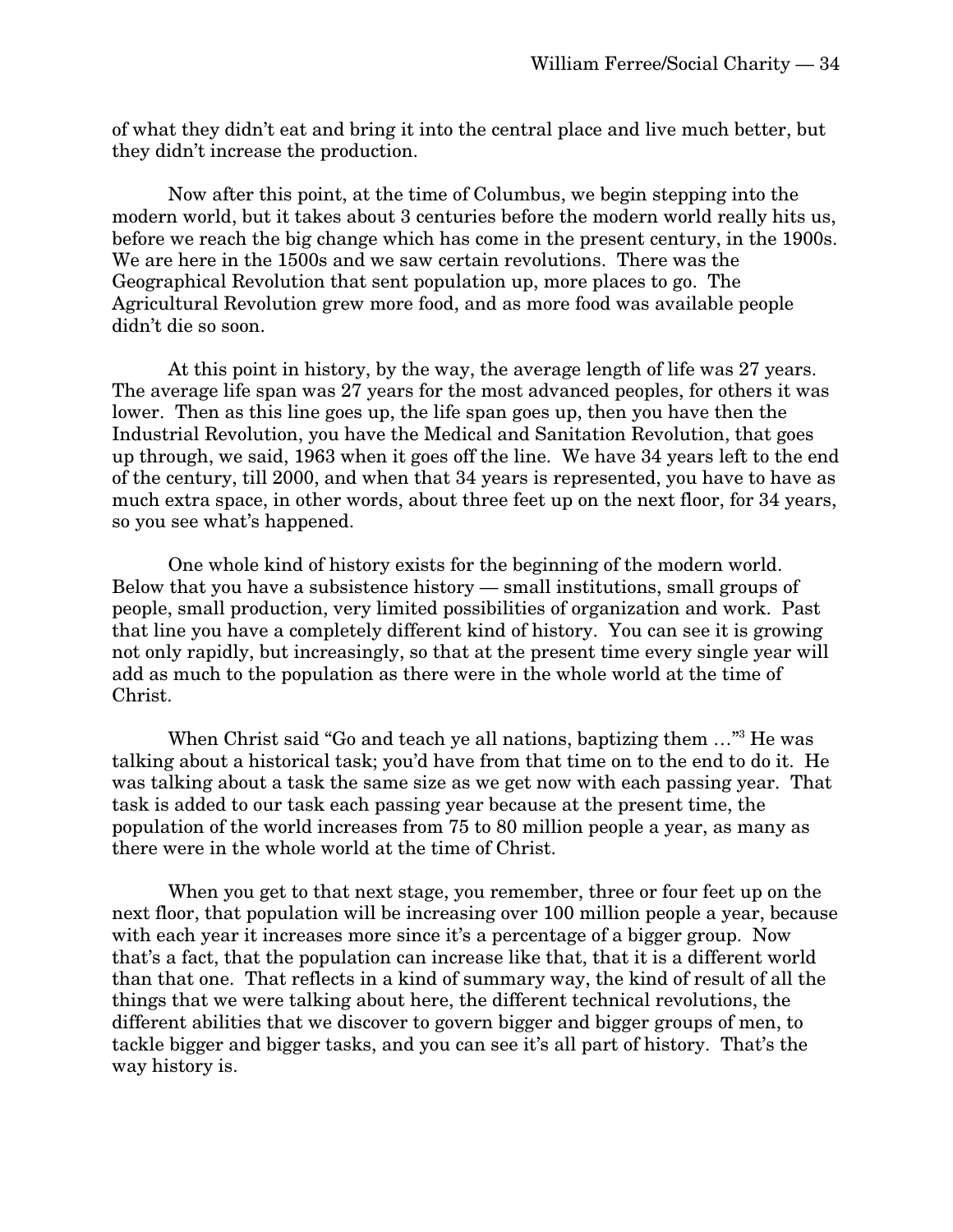If we don't learn to do bigger and bigger tasks, we're lost because the tasks are bigger and bigger. I like to explain the dynamics for that by saying that on the subsistence part, the horizontal part, the human race had more and more time to do less and less, because as you got something that was done you had less still to do. The other part, what we call the Age of Development, the vertical part we have always less and less time to do more and more.

If you want to see a very, very literal application of that, that line that reaches the top of that blackboard after how many centuries there were from creation, we don't know how many there were. It may be ten thousand years, maybe a hundred thousand years, we don't know. The Bible is not a chronology in that sense. We don't have any idea at the moment, there's a good deal of controversy about how old the human race really is. But whatever age it has, it took that long for the line to reach the top of the board.

It's going to cover the same distance, exactly the same distance, in 34 years. That's what you mean by saying less and less time to do more and more, because the need to organize that extra population is going to be equal to the need to organize the one that's there. You had maybe ten, twenty, thirty, forty, thousand years to do the first one; you have 34 for the next! So you see what we are talking about.

The world is becoming more and more complicated, more and more extended, the tasks are becoming greater. For that reason our ability to handle them, our ability to organize, must become greater, because organization is simply our way of increasing our grasp to keep up with the thing we have to do. How did we say for Browning, "Man's reach must exceed his grasp"?

So there's the background. There's a very special need, a very special significance of social justice and social charity for our times.

Now let's look at some of the specific things. What I gave you there is background, the general background of history which shows you that with yesterday's methods you are helpless today.

I think for educators that's very interesting. If you hand on to the students, to the children in the school, yesterday's methods, the ones you grew up with, then you must expect the alienated people — the beatniks, the teenage manifestations, the ones who don't know what to do with the world — they feel crushed, they feel lost, they feel left out. This world is moving too fast.

You had a chance to feel at least some of the necessities for increasing your vision. They are thrown against it without any preparation whatever except what preparation you give them. That's the real problem of the teenagers at the present time. They are coming into this growing world without any kind of preparation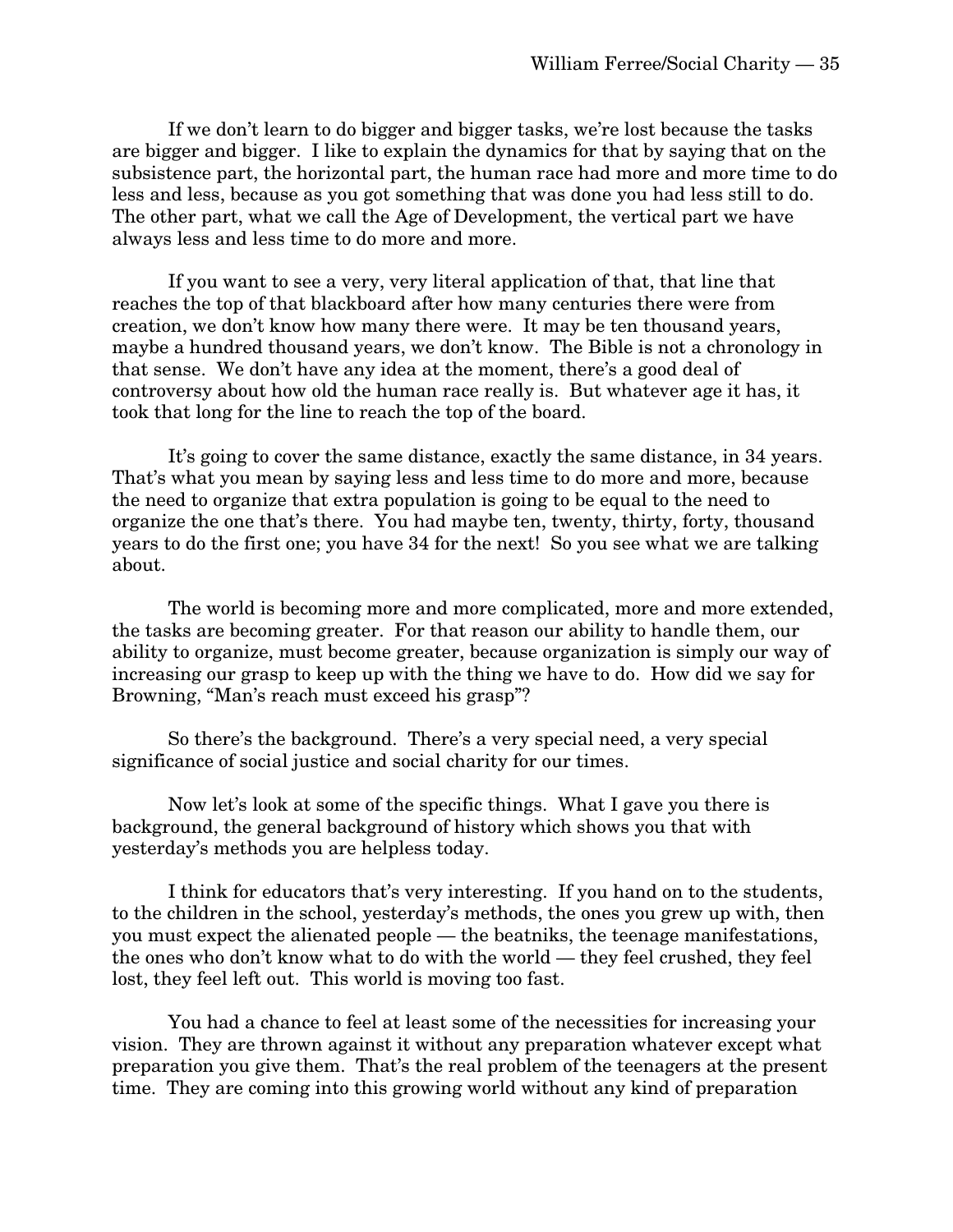except what we give them and maybe we haven't been thinking enough about that. We've been so busy trying to get our own reach extended, that we haven't thought about them.

There's a real problem about educating young people at the present time. And this question of social justice and social charity is going to be a very great part of the solution. If we can give them a vision of the society which enables them to feel somehow in charge of it, they are going to be somehow a lot more balanced. If we let them find out, if they do find out, that society has become so big, so complicated, so impersonal, so immovable, that they just don't count, so to say, then they will have to seek some sort of fulfillment, as they call it, in other manifestations than regular duties of life.

#### **Socialization**

Some of the examples of this increase in bigness. Pope John XXIII called it "socialization." He scandalized a lot of people with that word, but it's a word that's necessary. It doesn't mean socialism. Socialism is a doctrinaire position; socialization is this fact that the world keeps getting bigger by the minute and that the organizations that govern it must be getting more complicated by the minute.

Now what are some of the things that have grown outside? One of the most obvious is business, the giant corporations. A thing like General Motors, it's rather interesting to note, is a private corporation which has a bigger annual budget than all the governments of the world except four. There are only four governments in the world that have a bigger budget than General Motors and General Motors is a private organization.

Now just imagine an organization in private life which could become that big. It was in fact the one that began the Management Revolution. The methods that are used universally now in business were invented by Sloan, the president of General Motors, in order to govern this octopus, to try to keep it together, and he did keep it together. It's one of the most successful of human undertakings. But it means socialization on a scale never before attempted.

The space and atomic programs which we watch on the television are bigger than anything undertaken including General Motors. The problem of development, the necessity of bringing two-thirds of the population of this world to this new world where people can eat as much as they need.

I think I mentioned yesterday, and can't insist too much, that the great surprise about India at the present time, that its famine may involve 20 or 30 million deaths if we don't do something, that great famine is not at all surprising, that's the way people always live.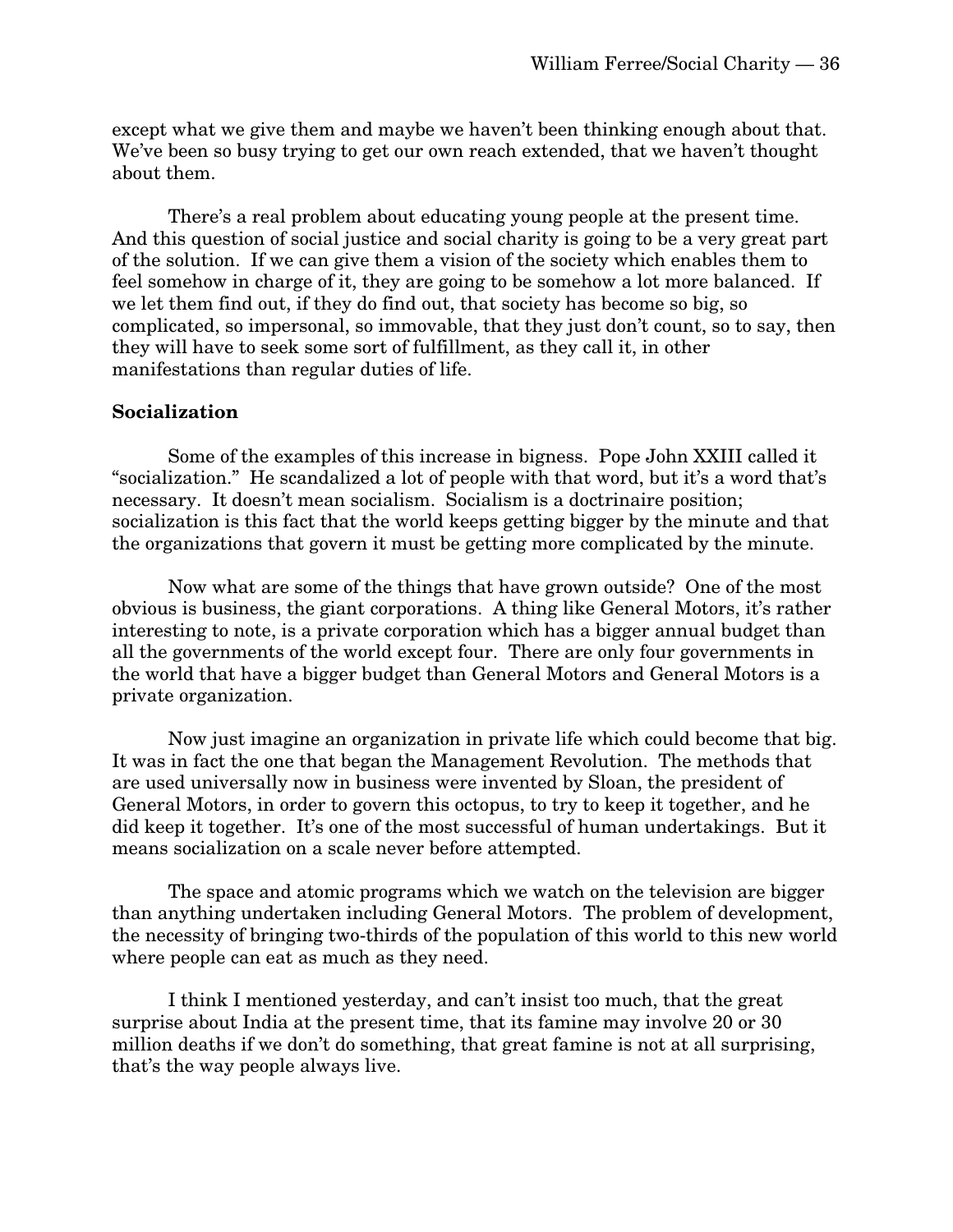The surprising thing is that we are not that way, that a part of the world, a third of the world, has got to a place where it does not have famine. Because up until the beginning of this century such famines were ordinary. They were commonplace. They were the machinery of nature, so to say, keeping that line horizontal.

At the present time we don't keep the line horizontal. It's going up and these famines when they occur now are tremendously striking to us. The idea that a nation of some 400 million people wouldn't have enough to eat strikes us as extraordinary because the world today is not like that of the past. This world of ours, a complicated vast world with its unlimited resources, is something absolutely new in history.

Now we have a problem, and just imagine how big this problem is. We have the problem now of trying to extend our world out to the other two-thirds, to give these techniques of running General Motors to people who ten years ago didn't wear clothes, in Africa, for example. It's a task which is staggering. You can't think how it can be done. But it's there. It has to be done. We have to find the means. We have to find the organization to do it.

You see why it is important that we learn more and more about social virtues, social means, as we go ahead. The United Nations, despite all its weakness, is an aspiration towards a unity on the only scale that will eventually count to the local scale. Even people who don't want anything to do with it in the sense of embracing its goals, up until recently have tried to get in.

At the present time China doesn't seem to want to get in if they let her in but that's a passing case. Certainly the ideal of each nation to belong to that United Nations, even though it's in its beginning, and not very effective, it is already powerful enough to be an almost necessary force.

Now those are only some examples and anyone could multiply those examples endlessly. The world is becoming bigger. The world is becoming more complex. The world is becoming more uncontrollable by the minute and we must also by the minute find better means of control, better means of organization to meet this constantly growing task. This need was not felt before.

In the time when the Church in the United States was growing up, so to say, when we were building our schools and our churches, and living almost in a ghetto, without much influence on the nation as a whole, it was quite possible to preach an intense individualism. We still live with the effects of that individualism.

If you wanted to find a sudden concentration of Catholics, if you wanted to get a group of people in the world that has more Catholics than usual, well, look for the groups that are enemies of the United Nations, for example, or look for the John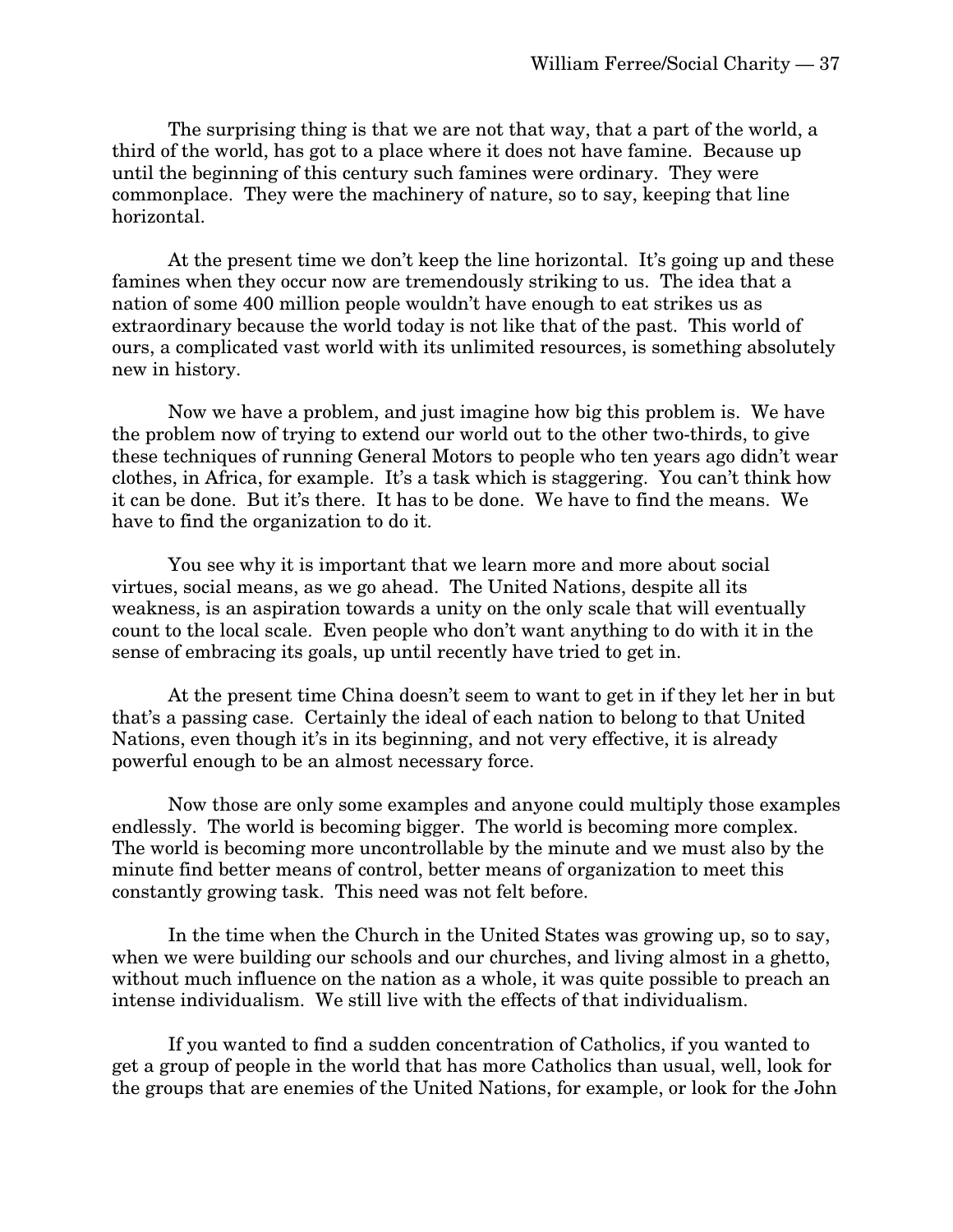Birch Society. You'll find that the Catholics are a larger percentage there than they are in the general population, because there was a time when their preservation, their identity, so to say, depended on individualistic action and that still is in their blood.

At the present time, there is no need for that individualistic action. In fact, it's a distinct liability. We must take our regular place in the ordinary institutions of life if we want Christianity to mean anything in those institutions. And now we are gradually undoing the various Catholic technical social, economic institutions we built up in the past — not so much in America, more in Europe — in order to take their place in the regular organizations that embrace the whole of mankind.

Even the encyclicals are extending their audience. I believe Pius XI was the first one who addressed an encyclical not only to the Bishops but to all the Christian people, that was with this one I told you about, the one "On Restructuring the Social Order." Then when John XXIII came along he addressed his not only to all the Christian people but to all men of good will, in other words, everybody in the world, because even the Church can no longer be a separated thing. It has to take its place in the world, this world which is constantly becoming greater and is constantly needing greater influence by Christians if it is to be influenced at all.

Now as a result of all that increasing socialization we have an increased danger of alienation, what we were talking about before with young people. It's not only young people who feel that — they feel it most — but there's this danger of alienation also for adults. There are greater psychological strains nowadays in life.

Sometimes, of course, such a thing is defective when you see that the statistics on a certain disease are increasing, it might mean that there are more incidents of that disease. It might mean that we are discovering more cases that were always there, it might mean that for the first time we are taking care of the thing.

When we notice, as we must notice, that the incidence of psychological difficulties are greater in the modern world that could mean that more people are going nuts. It could also mean that we're giving them more attention so that we catch them sooner and take care of them better. I think it does seem to be both. We are working harder at it, but also there are more people who are in trouble.

Psychological strain comes from this alienation, this feeling that the world is too big, that things are getting out of one's power, that as a result one has no sufficient value, he is not able to carry his role, he is a failure, and so on. That brings on these psychological strains.

At this present moment it's just as fashionable to talk about your psychiatrist as it used to be to talk about your operations. That was the great conversation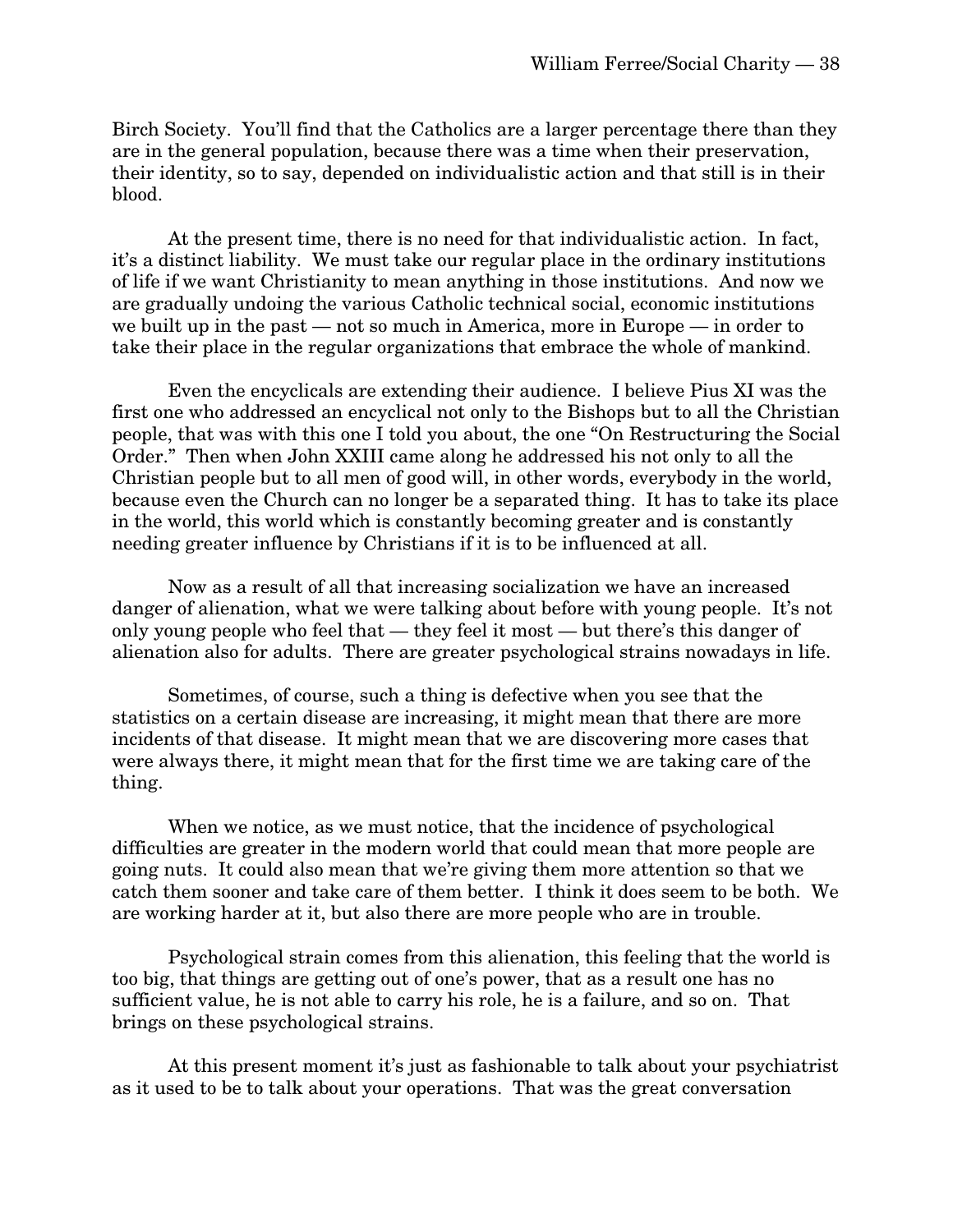formerly, you talked about your operations. Now you talk about your psychiatrist. So it's one example of this danger of alienation, the strain that comes from living in this modern world of ours. What we need is, then, greater control and the control that we need is in these social virtues that we are talking about. We have some other examples.

A few years back there were "the outsiders," the British like that expression, "the outsiders," people who don't belong to this human community, so to say, who are special and who write books about their specialty. Then there are the beatniks, of course, juvenile delinquency, the new breed, the teen culture, as we call it — all of those things are greater or lesser revolts against this tremendous power, if you want, of the organized world around us.

There are other manifestations which are not so normal. It's in this world of ours that such things as Nazism grew up, or the absolutist communism, the absolute state. Those efforts to control life completely are, so to say, deviant manifestations of this necessary effort to control life better. So that such a manifestation as the communist attraction for the whole world would hardly have been possible in the past. People weren't thinking that way. At the present time they can hold out an attraction for everybody, because everybody is feeling the weight of this tremendous socialization of life and in trying to meet that, some people make mistakes.

Then not only is there increasing danger of alienation, there is increasing possibility of achievement. This world of ours is a wonderful place to live in. We can do things that people formerly couldn't even think of. For instance when I came to this first talk I had intended — they told me it would be at 1:00 — to leave Rome at 9:00 in the morning, to get here and give a talk at one. It's presently possible.

Later I made a change. They wanted a talk down in Dayton at 5:00 in the afternoon. All right, I left Rome at 9:30 in the morning and I was in Dayton at 5:00 in the afternoon. You can do that just by buying a ticket now. But fifty years ago you couldn't have thought of it unless you were going to be a saint, bilocation.4

The world has changed. We do things now that formerly were simply impossible. When Pope Paul VI came over here to the United Nations practically the whole country watched him on television. It would have been impossible to even think of that before. Now it's normal, ordinary.

Just as you can have spectacular things like that which don't mean too much but which show you how the world has changed, so there are actual things you can do that were impossible formerly. Our effort now to help India feed this famine is an effort which has quite reasonable chances of succeeding. Before this century, it couldn't have succeeded, no matter how much you had tried and how much you had wanted you couldn't have done anything about it.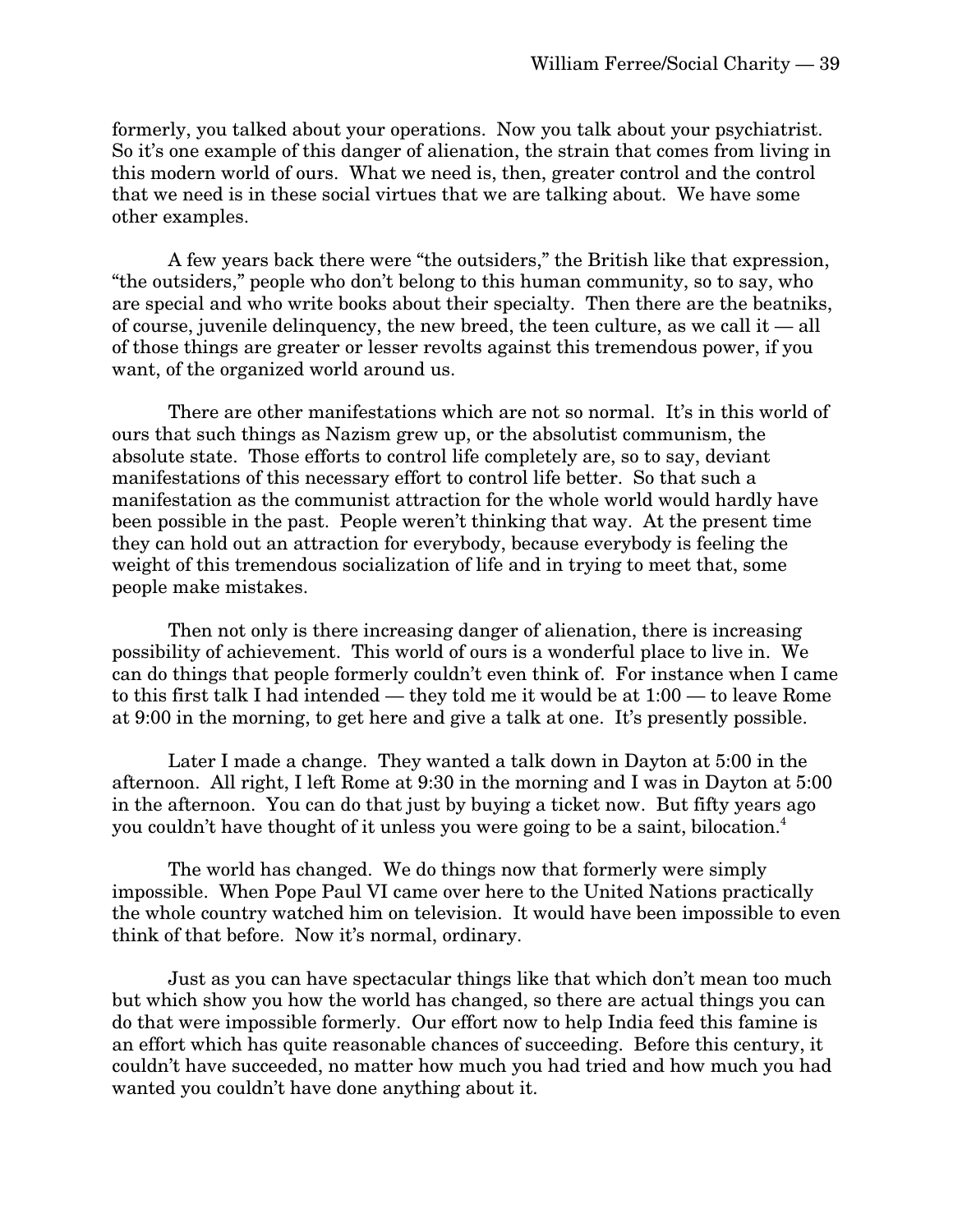At the present time, we have the power. We have the surplus. We have the transportation. We have the good will, so to say, which permits it and over there, there are sufficient facilities and transportation which at least come close to meeting the problem. So a problem as big as that, famine in a nation of 400 million, can be met in our day.

Even 25 years ago we couldn't have met it, and go back beyond a century you wouldn't have known enough about it to try to meet it because communications didn't exist well enough. So we are in a world where bigger things are possible. A thing like the United Nations is more possible now than it was before. It's still very difficult, but it's possible. A thing like the Council which we just finished is not only possible but is tremendously successful at the present time. It would have been quite hard to do a thing like that before the age of the airplane, for example.

And so as we see bigger tasks there a little on the periphery of life, we can have bigger tasks on the very center of life. We can hope at the present time to build a Christianity which was not possible before. This Ecumenical Movement just imagine it if we had done some of the things which we are doing now ten years ago. It's a completely different mentality, and it's possible in our world to have that mentality, to have that different mentality in ten years whereas before you couldn't have had it in ten centuries.

Now there are some efforts to theorize about this different kind of world. And one of the best and most successful is Father Teilhard de Chardin, as well as we know of him. His great contribution has been a theory of evolution on a kind of longer, a broader scale. He felt that the progress of God's creation which you can measure in astronomy and the material world and then in the biological world, and in human affairs, in the intellectual world, that that evolution is finished as far as the basis is concerned.<sup>5</sup>

We're not going to have any new physical evolution or any new biological or intellectual evolution. When he looked at Aristotle almost 2,500 years ago and what we've got now, he didn't see much progress. So he thought that it's not going to be there in a bigger and bigger brain, in a bigger and bigger capacity, that we are going to make further progress — his new evolution will be in the social order, socialization. And in this new field of social effort there will be a growth, a perfection of human nature, as big as the difference of our present intellectual stature and the physical world from which we came.

In other words, as the little poem says, "With the ancestry from which we sprang, I'm glad we sprang." So that's the social world we're talking about. Teilhard de Chardin is correct. That will be the avenue, the highway through which the further progress of creation will take place and through which man will become more the image of God.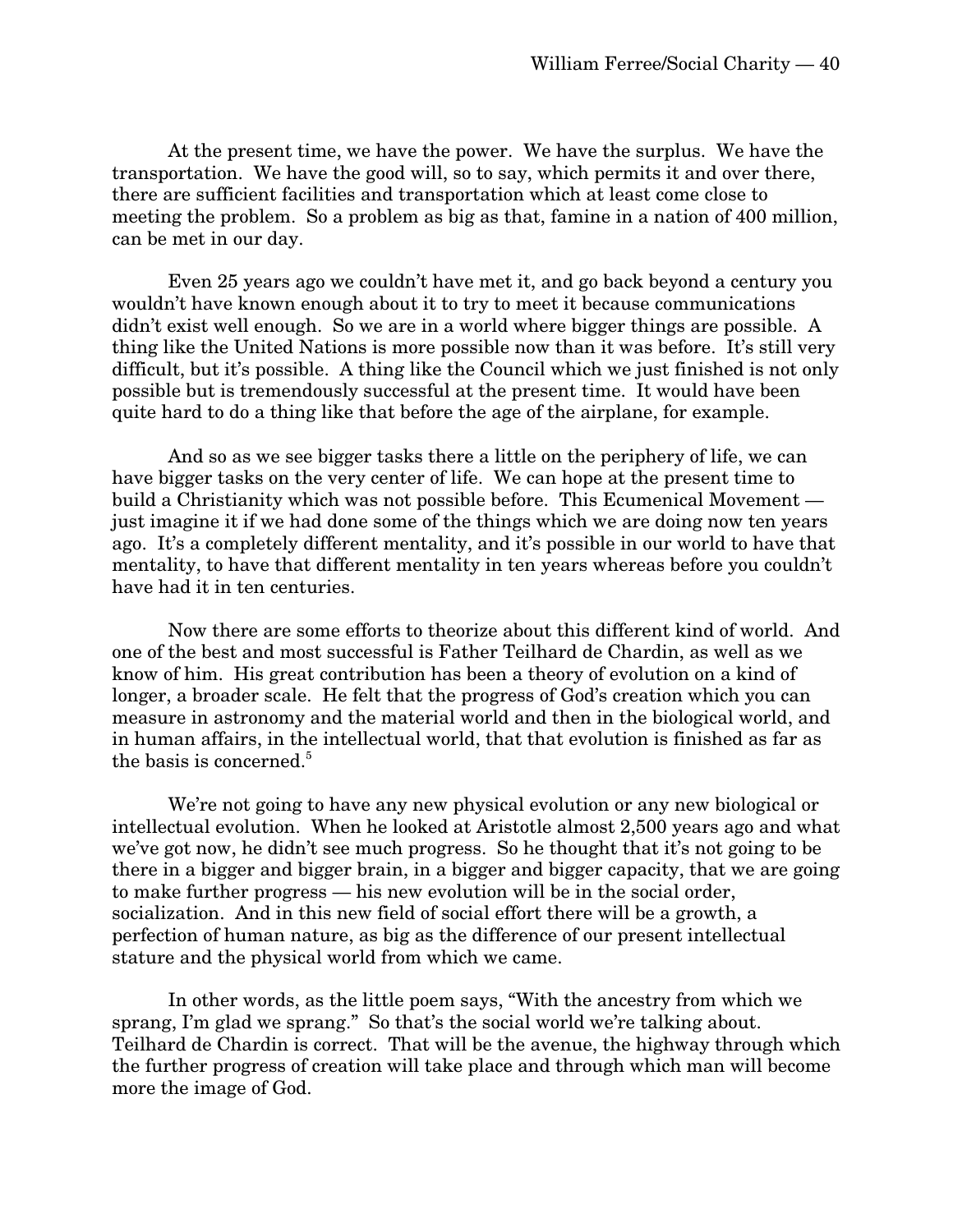There's the answer to the first point in your little outline for today — the very special significance of social charity in our times. Social charity and social justice, the whole complex of the social virtues, are the tools with which we can handle this bigger world and we need these tools to handle this world as much as we need our individual charity and individual justice to handle our personal relations. If we don't have that social charity and social justice, this bigger new world is going to escape from us, it's going to destroy itself and us because it can't be controlled. That's another advance. For the first time human nature can destroy itself utterly and completely. That couldn't be done before; it can be done now.

#### **Some Practical Applications of Social Charity**

Now the next thing we have here is what happens even to justice without charity — the case of Karl Marx. We said a little about it yesterday. And then contemporary phenomena involving a deficiency of social charity. Let's do a little bit now by way of application. Let's return to that example we gave of Karl Marx. Remember, we said that this social charity has as its object the image of God in society.

Remember, if Teilhard de Chardin is correct, then any improvement we make in the image of God, any way in which we bring human nature closer to that image, that's going to come not in a bigger brain box. It will come in a better organization of society, and in better human perfection which will come as a result of that organization.

Therefore the acceptance of our society becomes a very important thing. It was always important, but it becomes more important as the society becomes more overpowering. Whenever we cut ourselves off from our society — we luckily can't do it completely and we always still retain something from the society — we're not any more contributing to it.

A good example of that would be, at least from our point of view, De Gaulle's treatment of the Atlantic Alliance. He says he is not going to get out of the Alliance but that he is going to stay in. He likes all those advantages that the Atlantic Alliance gives, but he won't do anything to help it.

The question will have to be, of course, whether he can have those advantages without doing anything to help. We are all like that a little bit about our society. All of us want to keep the alliance. All of us want to have the advantages that come from it, and more or less, all of us will try to get out of the obligations. So that it is important for us now, as educators especially, to get a clear vision of these newer virtues which are only being opened up to us now, and to be able to pass them on to our students.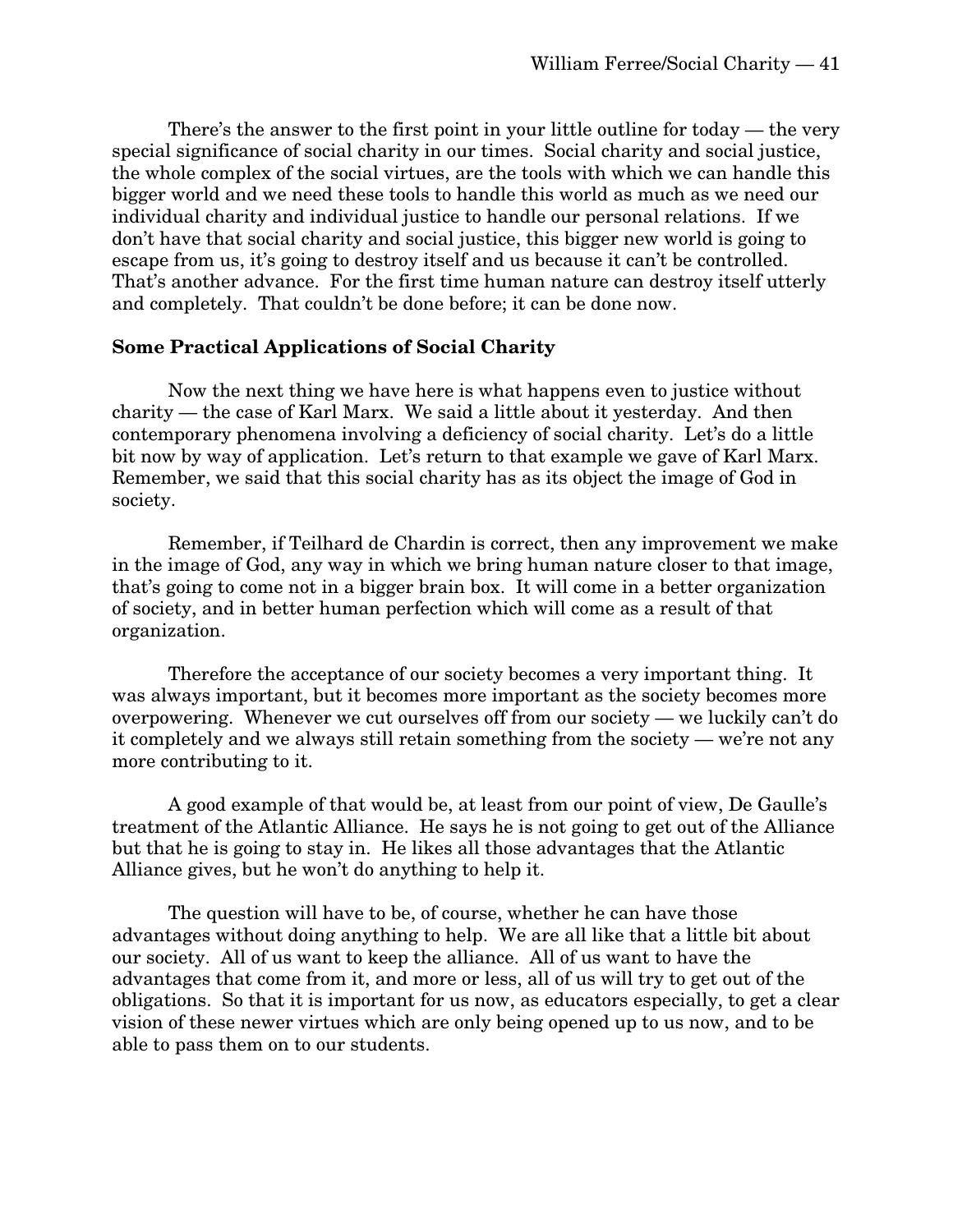#### **The Case of Karl Marx**

Karl Marx, when he faced his society, he found injustice in it. The Industrial Revolution was just beginning. Men didn't know how to handle it. They didn't have the means even to handle it. They only knew strict line authority; they didn't have any staff authority. Anybody, any personnel officers in their outfit, human relations, personnel officers — those didn't exist, so the only way the man at the top could take care of human needs was to take care of it himself and he was busy making money.

There were tremendous injustices.<sup>6</sup> When Karl Marx saw those injustices he jumped to the conclusion that these new things, the Industrial Revolution and Capitalism as a result, was itself the cause. There was no way of having that without having the injustices. His solution was, therefore, destroy it, tear it down, tear down the society that sustains it, and build a new society a new industry even a new kind of man.

That was Marx's project, and we know that he had quite a bit of influence in the world. The project, however, was doomed to failure from the beginning because it started wrong. Whenever you want to correct an injustice, you must first accept the situation in which that injustice occurs. Once you accept it then you can gradually get rid of it.

There has been a movement in the world which has done exactly that. What we call the Management Revolution now is doing in a constructive way what Marx tried to do in a destructive way. It is trying to see how you can direct the coordinated effort of men while respecting their quality as men.

What Marx missed, then, was not a doctrine of justice. Marx had a very clear idea of justice, certainly we cannot say he didn't have a thirst for justice. The probability is he created more injustice than he corrected. The point is that he was trying to correct it. His failure was in not accepting the society which he wanted to correct, in rejecting it and trying to destroy it before he would do something different. He didn't have that power.

We must first accept our society, then we can change it just as we must accept ourselves before we can make ourselves better. The people who can't accept themselves will never make themselves better. You have to accept yourself just the way you are with a pretty realistic idea of your shortcoming and then say, "Now with this, how far can I go?" But if you say, "I can't be what I am, I must be something different," you are in trouble from the first step.<sup>7</sup>

That's what Marx did in the social order. He destroyed the existing organization of economic life, tried to destroy it, in the supposition that he would then be able in the free field to build something which was worthwhile.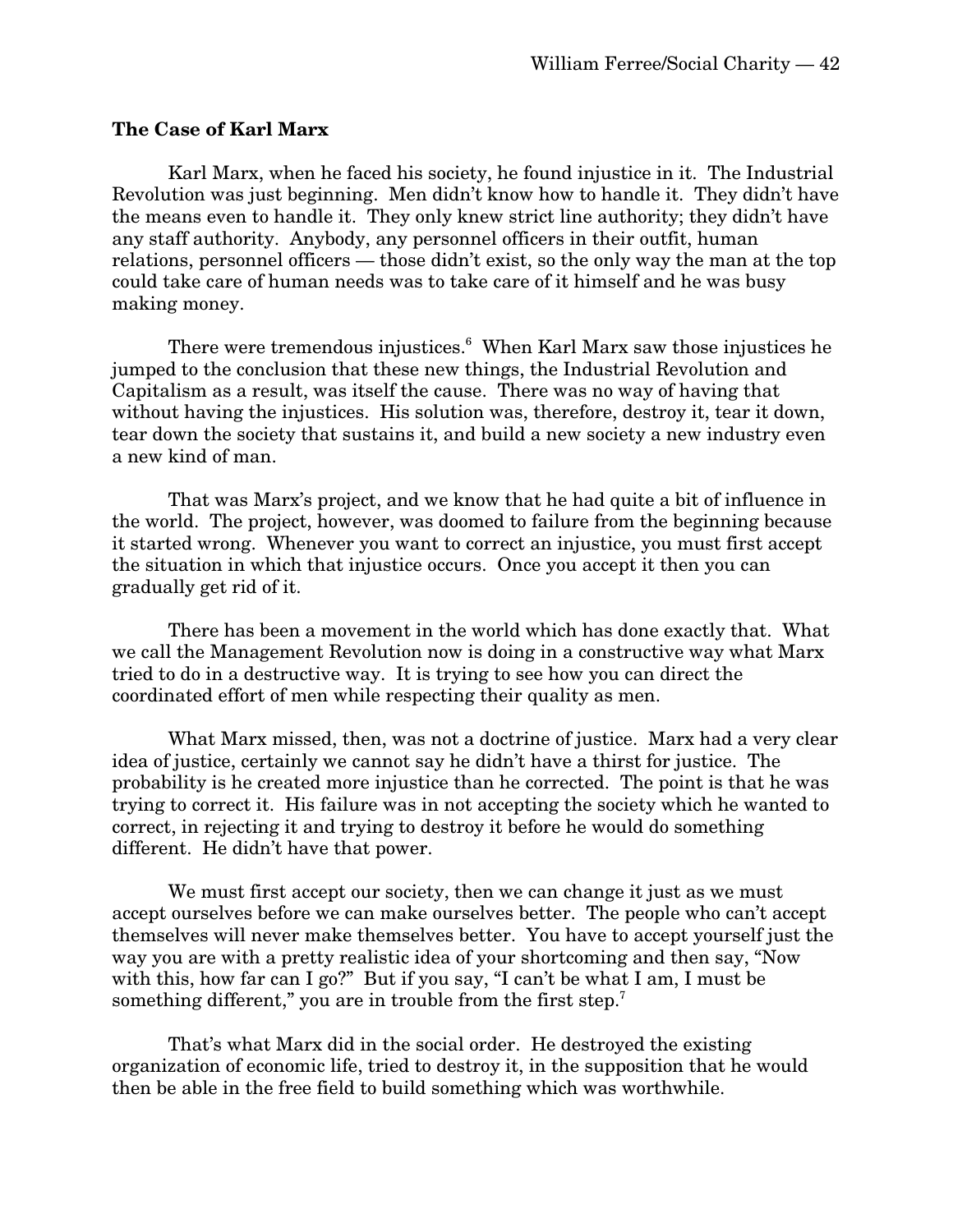The first thing is that in destroying it he's taking a lot for granted. People who know how to fix a thing, ordinarily don't destroy it first, and the people who want to destroy it probably don't know how to fix it. That's an antecedent thing. If a person doesn't have the ability to correct what is there, what ability can you hope for in creating something entirely new?

It is always a temptation to think that in an entirely new situation you'd be better off, but you'd have to also review the facts. The facts are that those people who want to throw over the society that is there, whether they be Karl Marx of the  $19<sup>th</sup>$  century or the young people of today, the ones who want to throw over the society, are precisely the ones who are not working at it, always.

We must teach the young people and we must teach ourselves that in order to prove to ourselves that we can do something to make our society better we have to be willing to work at the society as it stands. To work at it, you have to accept it. It's very easy if you have this vision of social charity.

In social charity, wherever men are brought together for common good, for common advancement, there is God.<sup>8</sup> That grouping, that working together, that common acceptance of goals and common efforts to reach them, that is in itself something which is an image of God, which should be respected, which should be loved for itself.

People are doing their best, and then after that you can help them. Now really, one of our principal reasons for getting into this matter would be to help the young people we are dealing with. Most of us are educators and perhaps in the course of the discussion we can tackle that problem.

How can we give to the young people who feel alienated, who are outsiders, who are rebels against the whole of the world, how can we give them a sense of belonging to this world? First of all, how can we tell them that they are big enough to live in it and to work with it and lead them to take up their obligations in it? That will do, I guess, for the exposition.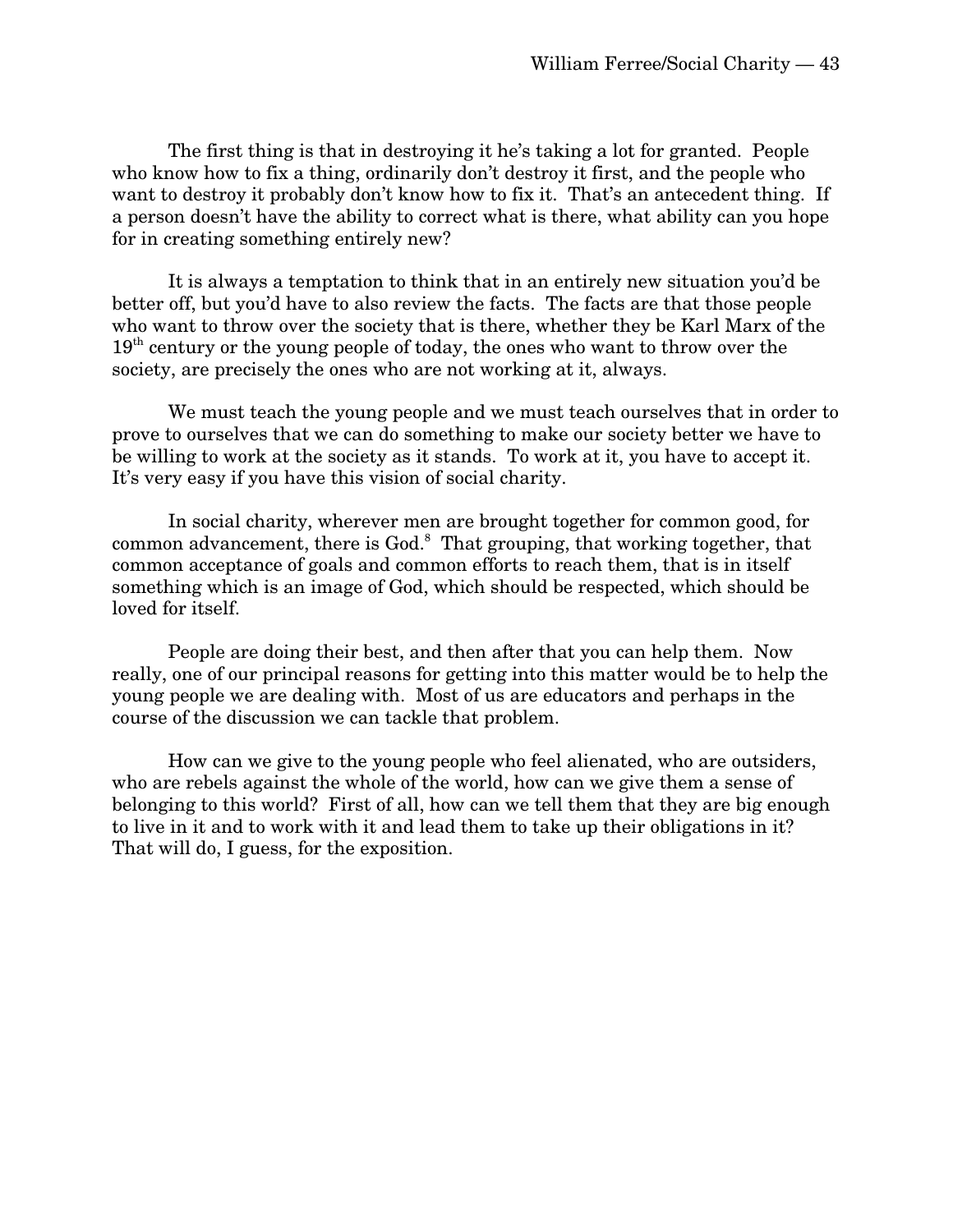# **Fourth Talk: Social Justice, Social Charity and the Council**

Now we want to do a little bit of telescoping. Some of the people won't be able to stay tomorrow for the whole time so I was thinking I would start a little bit already of our last topic — social justice and charity and the Council and its followup. Then tomorrow we'll have only one talk from 1:30, we'll say, going to about 4:00. That was the people can get away and we'll have covered the ground. The first thing, let's see, a bit of the relationship of this social justice and social charity to the work of the Council and to what is necessary as a follow-up and then we'll continue that tomorrow.

The whole Council itself, of course, is an exercise in social justice and social charity. When you think of it, the task that Pope John proposed to the Church of aggiornamento,<sup>1</sup> of bringing itself up to date, so to say, is precisely in our field.

It was a structural change and a structural change that very much took for granted that it worked with what it had. There were no great efforts to denounce the past. There were no condemnations, no recriminations even in fields where recriminations had been the order of the day for centuries.<sup>2</sup>

Suddenly it was out of place to put any blame. Nobody talked about blame; they only talked about what they could do from now on. So you have that burying of all discussion of blame as a perfect example of social charity, of accepting the situation the way it is with all its faults, as the basis for a legitimate effort to do something better.<sup>3</sup> And then the task of restructuring, of *aggiornamento*, that's clearly, if you could see it, a task of social justice, of restructuring the whole organizational aspect, if you want, of the Faith.

Now that, of course, was a very profound change which happened in a very few years and most likely it was the result of a personality. Most things are the result of a single personality who comes at the right time and Pope John seems to have been that. He had himself a certain vision of being a providential person and sometimes he spoke of that.

At any rate he had a lot of fun with the people who elected him, he said that they were trying to get a *papa di pasago*, a pope of transition, and what they got was a *papa de pasedio*, one who ran all over the country. And the changes he brought about were remarkable. We were right in the midst of it there in Rome and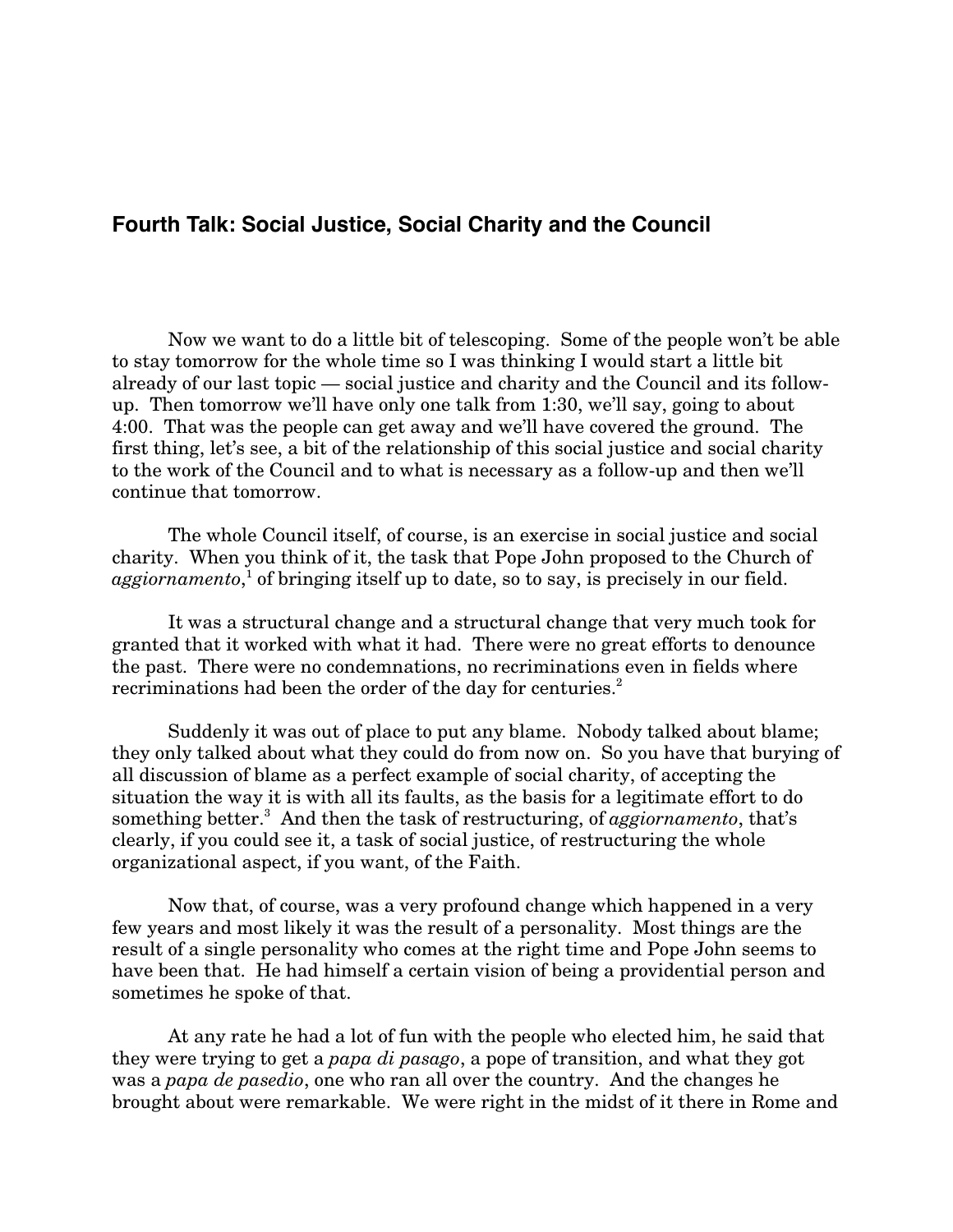we couldn't believe what was happening, but there it was. And it happened overnight, so to say.

There were two jokes which were current in Rome which were what you call a before and after study. Neither one is very reverent, but no jokes are very reverent. The "before" joke: Just before the Council there was quite a disturbance in the Biblical Institute and the Holy Office. A certain number of professors had a very short tenure and that got into a joke, a rather bitter little joke. One biblical scholar was supposed to have come to Rome and he got off at the railroad station and went out to get a taxi. The taxi came up dutifully and he opened the door and he said, "Do you know the way to the Biblical Institute?" The driver said, "Do I know the way to the Biblical Institute? Hell, man, I used to teach there!" That showed the tenure of the teachers in the Biblical Institute.

The other joke, the "after" joke, also involves the Holy Office a little bit. A representative of the Holy Office was supposed to have been wandering about around the world — you know, seeing how things were and he came back to report. Pope John asked him how things were going. He said, "Oh, terrible, there are threats of war, there's all kind of disunity, there's hatreds where Satan is …" and the pope said, "Not Satan, the separated angel!"

There you have the two extremes. A place where even biblical scholars had to become taxi drivers because of relentless opposition and a place where even the Devil couldn't be called a devil. That change, those two jokes illustrate something that really happened. From a mentality of condemnation, of resentment, of keeping a distance, overnight you had a mentality of dialogue, of no blame, of trying to work things out together from where we were.

That was very largely the result of the personality of Pope John himself. So the first thing about the topic is that this social charity that took place in the *aggiornamento* of the Church is there right from the beginning. That willingness to accept the world the way it was, without condemnation, without blame, is perhaps the greatest single mark of the change of mentality which made the Council possible and which made it fruitful.

Now that charity was exercised first of all in relation to the institution which is the Church itself. There was a certain amount of lack of contact with the world, the relation of the Church itself with the world, and finally there was a lot of adjustment, changes to be made in the world itself as it was related to the Church and to the Faith. Now those two tasks were undertaken all of them involving acceptance and all of them involving profound changes in structure.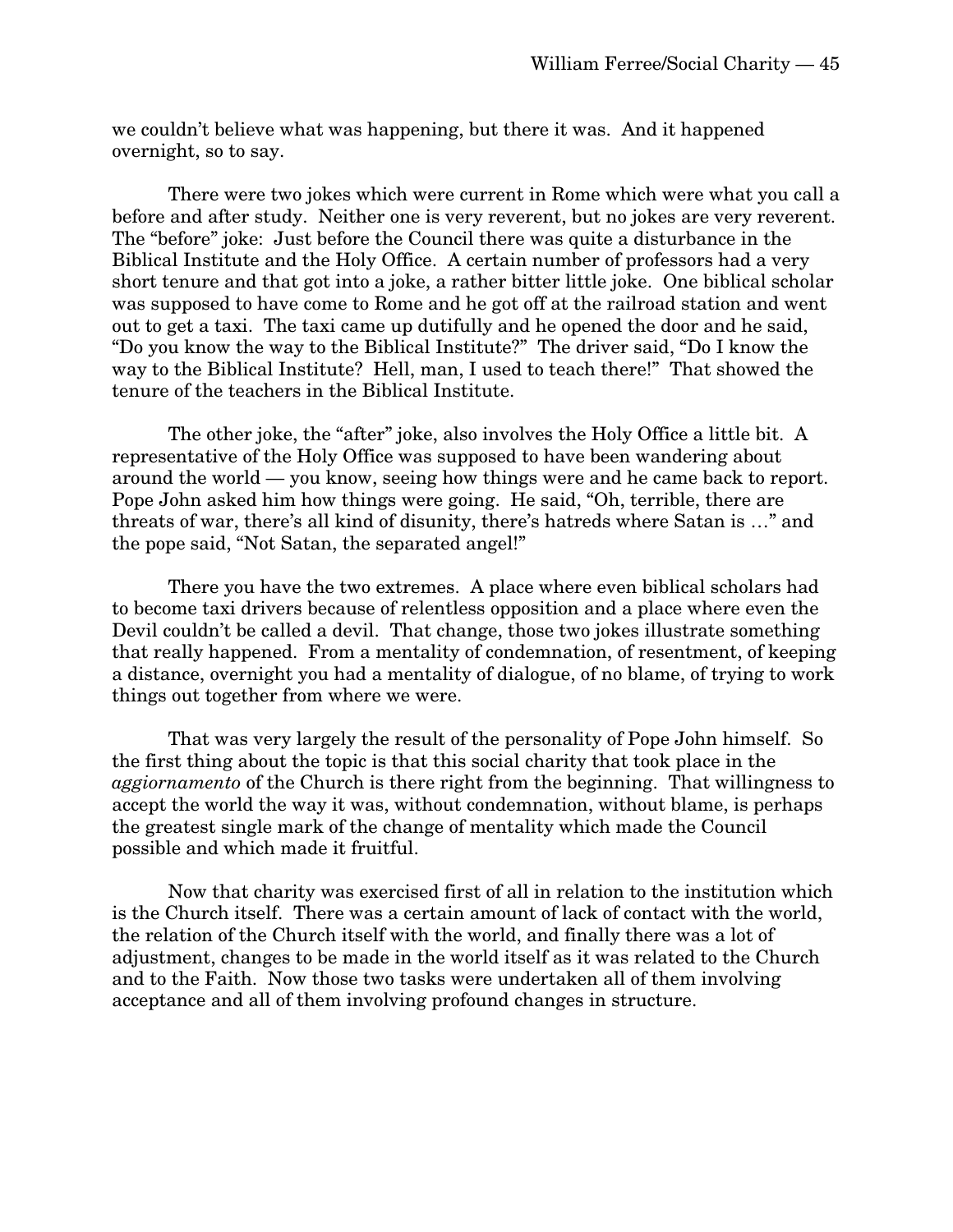#### **The Ecumenical Spirit**

In the Church itself, remember, at the beginning there was a great deal of speculation especially among the Protestants about what this so-called Ecumenical Council would do, whether it would try to work out unity. The assurance that was given at that time was that it would try to revitalize the Church's own image of itself. It would try to become a more perfect Church. In that effort to perfect itself, then you would have the conditions set up that would make the Christian unity possible.

From the beginning the idea was to reform the Church itself, but without condemnation, just reforming the Church itself. Evidently every reform is a kind of condemnation, but no condemnation was ever formulated. Once more a wonderful example of social charity, of accepting institutions the way they are, exactly the way they are, with all their faults in order to make them better.

And the same thing is true of the relations with the world. There were certain aspects of the Church's discipline which were very unpleasant to the world. Notably those aspects were involved in what became the Declaration on Religious Liberty and the attitude towards the non-Catholic. Then we called them sects, now we call them churches. At that time no one would have thought of saying the non-Catholic churches, it was the non-Catholic sects, now we say the non-Catholic churches.

The whole relationship of the Church had to be restudied, so to say. We had to find out what in those relationships were causing more harm than good, were driving people away, instead of attracting them to the Church of God. And finally the world itself as we have seen had gone through tremendous changes and most of those changes required some kind of relationship with the Faith.

There was an attempt not only to reform the Church, to reform its relationships with the world, but also to reform the world. The vast part of the Council, the Pastoral Constitutions on the Church in the Modern World, calls for a great deal of reformation of the world in itself. So we will then try to consider the role of social justice and social charity in the church, in its apostolate and in the world. Now in what way does this effort of acceptance and the call to unity, the call to cohesion, show up in the Council? I'll just give you a few of the things. We could evidently talk about many more, but we won't have time.

#### **Ecumenism**

There is the whole question of Ecumenism, of trying to approach the problem of Christian unity from a different standpoint than we had in the past. In the past unity was preserved by safeguarding the rock of Christ from error. In other words,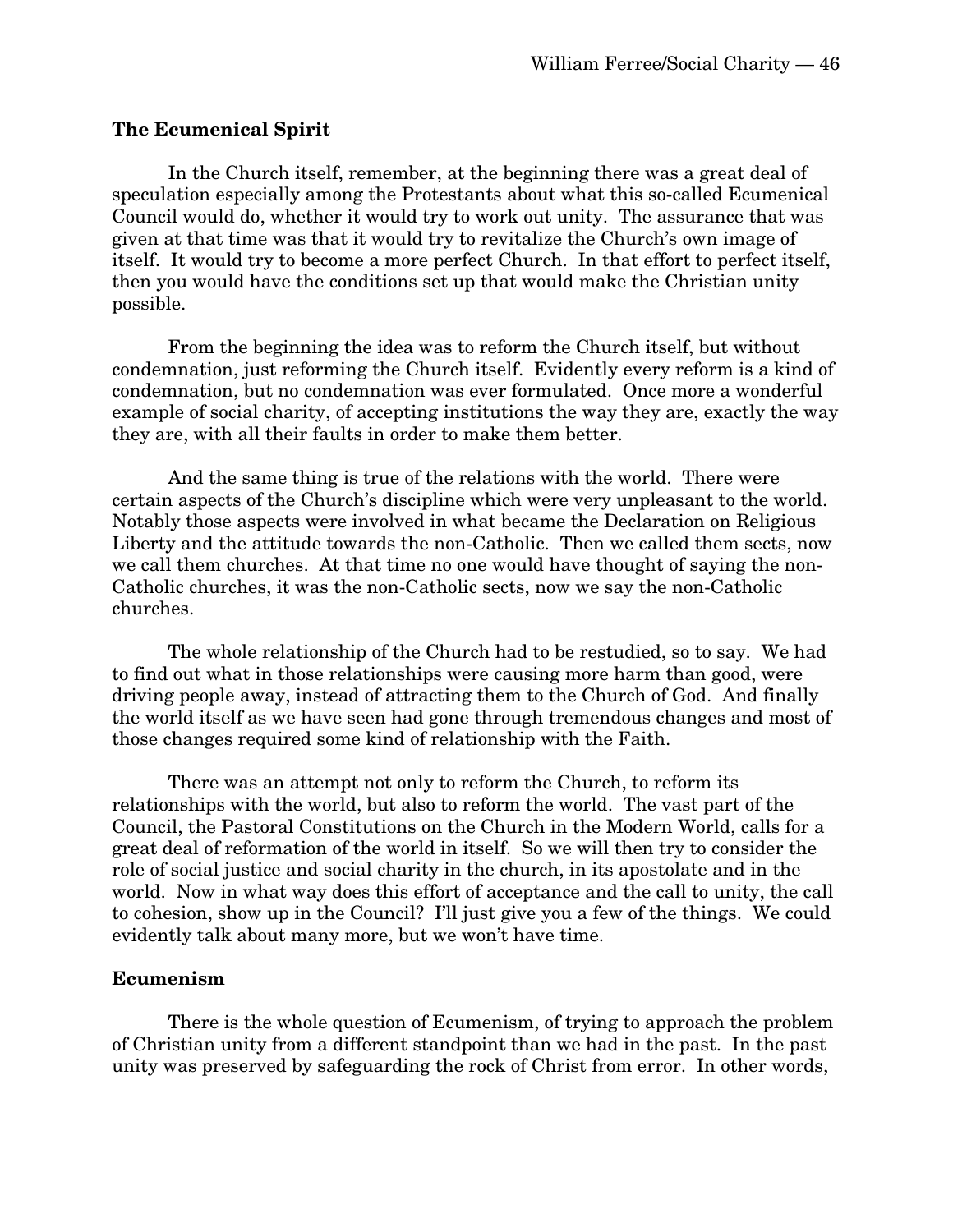error was thrown out so that what was left would be pure. I don't suppose there was any former Ecumenical Council that didn't condemn something.

Yet Pope John told the Council from the beginning that there were to be no condemnations, no anathemas. The relationship of the Church to other believers in Christ, believers in God, and eventually non-believers, was to become of mutual respect and mutual worship of God and an effort to help one another in every way possible.

So that's the first thing, this whole movement of Ecumenism and that has had a tremendous effect. I know something about the Ecumenical Movement as it developed in the Protestant field because it began in a field I know something about, the university student field. The Ecumenical Movement in the Protestant Churches began among the university students. Their World Student Christian Federation is not like the Catholic federation, the *Pax Romana*. The Catholic seminaries always tried to withhold their students, not only from hospitals but also from student movements.

The result is that the Catholic Student movements are always without a theological element, except insofar as that can be put in from the outside by the chaplains. The student movement itself is completely devoid of theology. A very great tragedy, but that's not so with the Protestants. They always have had their theological students in the regular student movements and in a certain sense they were predominant.

They were a more serious type of student and they gradually took over the more principal charges. There's the *Ecumenical Review* which has been at the very center of the Ecumenical Movement. That's nothing more than a student paper; that's the monthly of that student federation, World Student Christian Federation and all the leaders of the World Council of Churches were trained in that federation.

So the gradual building up of a desire for Christian unity in a very limited sense, in a very special sense, in the World Council of Churches is the work of a good 40 or 50 years of effort. And just overnight the Catholic Church from being something completely outside that movement became the one movement to which everybody was looking so that at the present time you can't conceive of any Ecumenical movement which is not somehow built around the Church, around Catholic participation.

Before Pope John XXIII, before the Council, no Ecumenical movement ever took into account the Catholic Church. They thought it was immovable, that it couldn't participate. I give that to you as an example of how completely the change came in. The students because of that fact the movement began in the student field, even the Catholic students, were always closer to it than the rest of the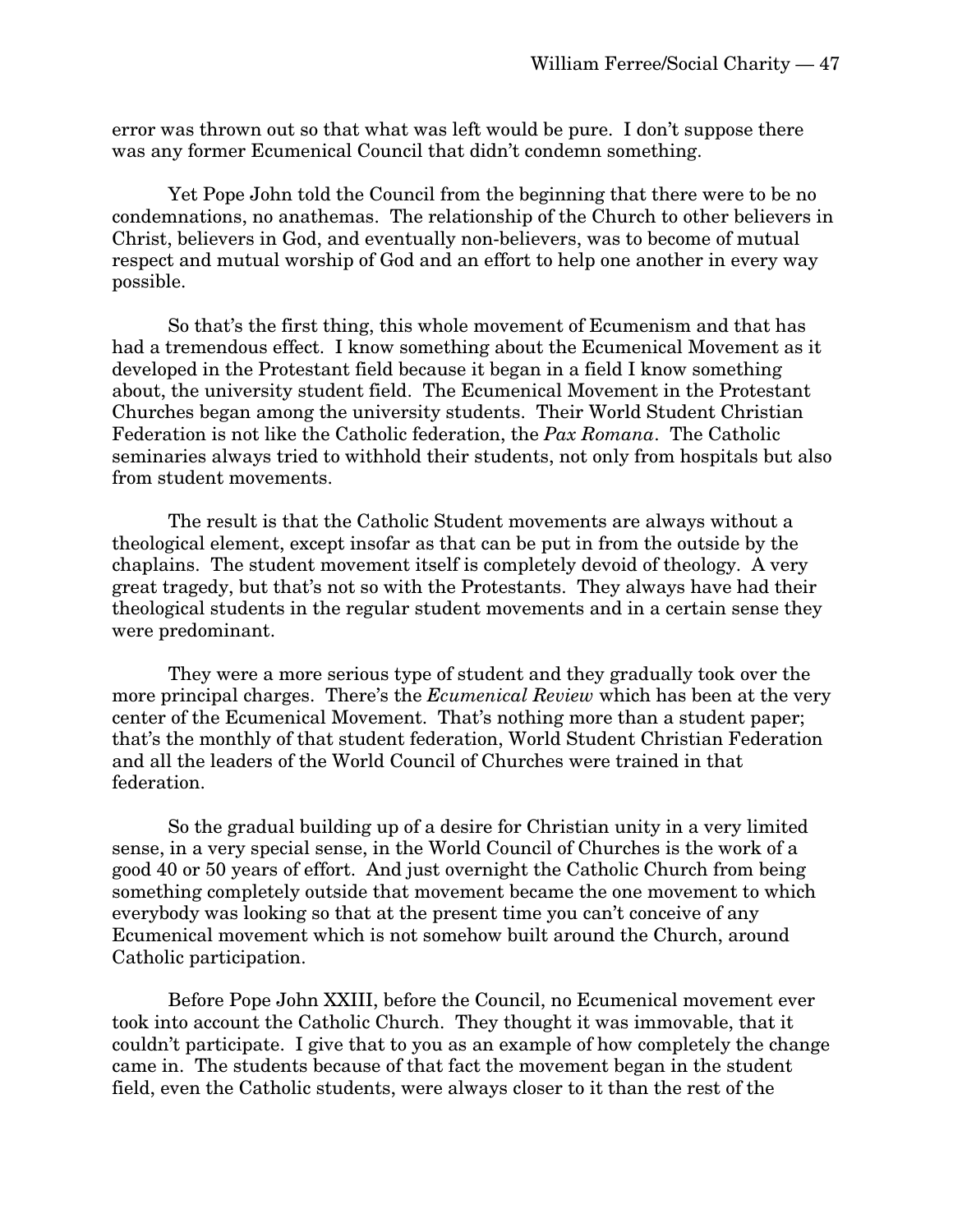Church so that the difference between the attitudes towards one another before the Council and after it is quite indescribable. We have a complete revolution there.

#### **Collegiality of the Bishops**

The collegiality of the bishops is another example of social charity. Of course we know that the collegiality was matter that was past due. Vatican I would have taken it up, but it was stopped by the military invasion of Rome and never closed, so that all they could do was to take the first chapters on the Church which dealt with papal infallibility. We were left with that truncated treatise, so to say, as the only direction and the rest had to be completed.

So the question of collegiality was not entirely a new thing. It was old business, held over, but even so it's profoundly marked by this sense of unity, of oneness, not only in the human race as such, but in the very mission of the Church. There is a willingness to give power to regional councils.

The NCWC, National Catholic Welfare Conference, began as the National Catholic War Council in the First World War. After the war, quite normally, the bishops had thought it was worthwhile, it was good, and they proposed that it be continued as the National Catholic Welfare Council, instead of War Council — keep the same initials and continue a very useful thing.

But that name was not accepted. They had to change it to National Catholic Welfare Conference, a "conference" being something without power whereas a Council would have had power. So from that attitude, see even before the Council you had a difference there.

The SELAM, the Council of Bishops of Latin America was set up with real power, although rather sketchy, even before the Council. During the Council it was clearly indicated that those regional councils should have real power, a clear indication that the collegiality of the bishops would mean something very clear, something very positive. Then the indication of the synod at Rome, all that points to the fact that we have a new vision of the government of the Church by the episcopacy, by the bishops as a whole, the collegiate bishops as a college united with power, but attaining a kind of authority which is quite different from the kind of authority we had been used to, the authority of the Holy Office.

#### **Communtarian Liturgy**

Then in the communitarian liturgy. There was a long preparation for the Council, an effort to get a greater incorporation into the liturgy, but the Constitution on the Liturgy thrust the people of God into the active worship in a way that we hardly could have hoped for even before the Council came.<sup>4</sup>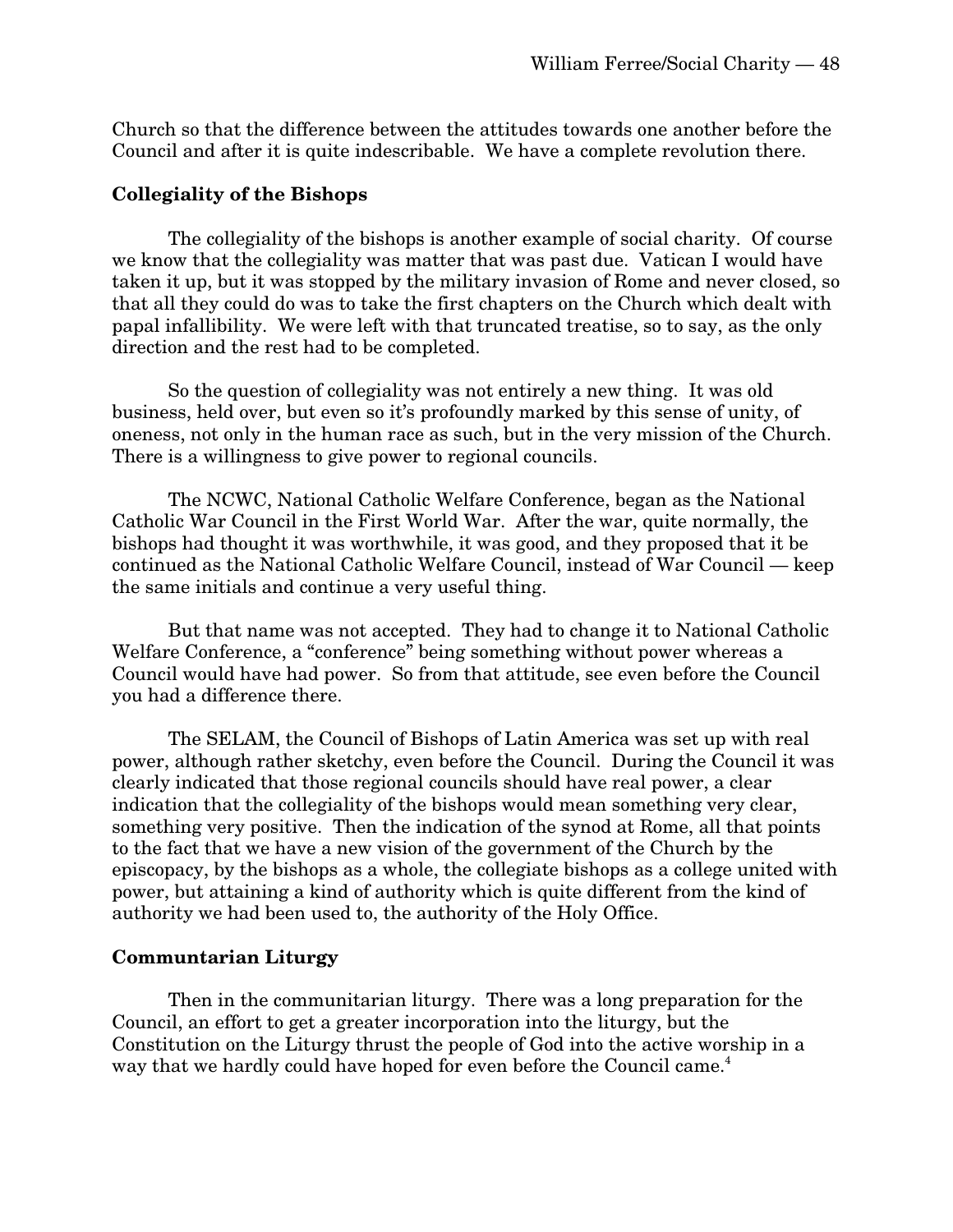Even the devotion to the Blessed Mother as a chapter on the Church instead of as a separate treatise — there's a feeling there of the unity of the faith, of the organic nature of our relationship to God. This is quite different from the spirit which had made of the devotion to the Blessed Virgin one of the most marked characteristics of Catholic life, but also one of the most individualistic.

If you were ever in a Latin American country at the time when they had a procession of the Virgin you saw something. The men would fight for the front places where you carried the Virgin's statue. They would run alongside and pin dollar bills, pesos, on their statue.

Most of those who were fighting for the front places and who were pinning their pesos were communists. They were politicians who never got into Church otherwise. A completely popular manifestation of some pious emotion, even if it wasn't a faith which meant very much to them but which meant nothing at all to the Church practically because they did not feel themselves as part of the Church.

In this new way of looking at the Blessed Mother in dogmatic union with the Church on earth, with Christ's presence on earth, in relationship with Christ, that will, without taking away any of the devotion we have to her, will, I think, give a much more unified, a much more organic Church in the future. The great popular elements will contribute to the organic vitality of the Church instead of withdrawing.

It's strange how far you can go with that individualistic outlook. I don't know for sure, I've never been able to quite find it out, but I think and I have reasons for thinking that in Rome people still come in after Mass on Sunday and ask for Communion. I think they do. I'm sure they don't go anyplace else for Mass.

No matter how much we try to get everybody in for Mass, there's always one or two who come up after Mass for Communion. Sometimes it's because the confessional has been busy and they got through after Communion but sometimes the confessional is not busy and they still come in some place from outside and ask for communion after Sunday Mass.

In other words, those people have translated even the Blessed Sacrament into a purely individualistic code. They don't like to go to Communion during the Mass because nobody notices. If they go afterwards, they get a lot of attention. I'm rationalizing of course, I'm trying to understand, but I am sure there's something there which I haven't yet solved. These people, rather than go to Communion with everybody else where they aren't seen, come up after Mass and, of course, then a great many of people stay at Mass until the blessing after Communion and I don't think they ever hear Mass.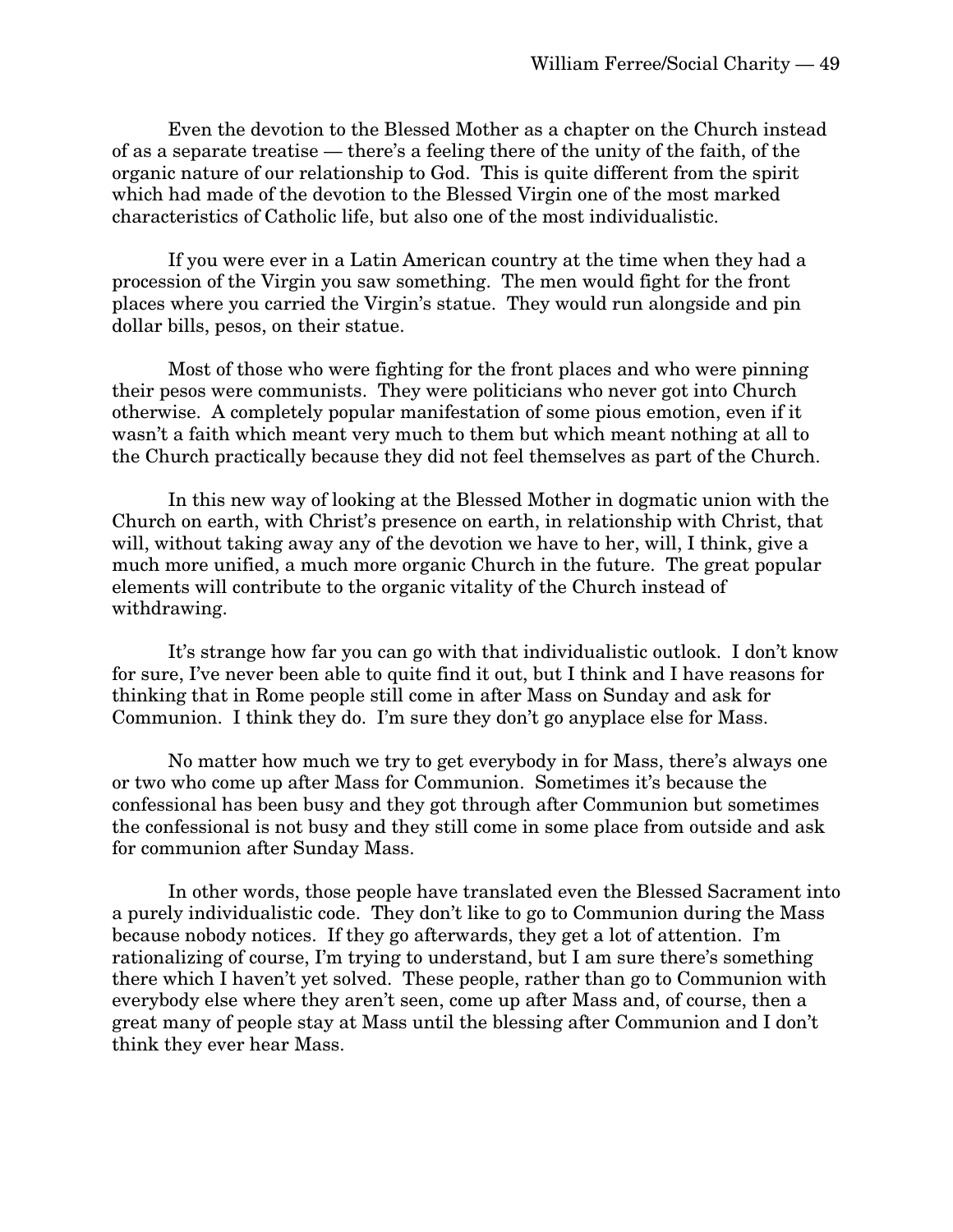So it's possible to do that even with the Blessed Sacrament and it's not surprising that they did it with the Blessed Mother. So the effort to bring the Blessed Mother into the organic understanding of the Church itself and to link our devotion to her with our membership in the Church is a good indication of this unifying tendency. It is an indication of the vision of the people of God as a thing which is the object of charity, the object of love, which we want to build, which we want to edify as, St. Paul said in his Epistle, to build up.

## **Cultural Plurality in Mission Work**

Then the insistence on cultural plurality in mission work. You see I'm just speaking of different aspects of the Council and showing how in each one of them you have the same preoccupation to respect the organizations that exist and to strengthen them. A great many people thought that the Blessed Mother was being downgraded and you have a certain amount of resentment even now.

This is not true. There was no downgrading. There was an effort to insert that devotion into the full organic life of the Church.

And so for mission work. In the ordinary course of mission work, without thinking too much, we were exploiting European culture as much as Catholic faith and sometimes more. The missionary went out to work in cultures different from theirs and to take the message of the faith. Quite frequently they took the message which was as much temporal and cultural as it was religious. Quite unconsciously of course.

They took it for granted that whatever they were doing was Christian, that their own cultural forms were Christian forms. Actually we know and know very well that Christianity is not limited to any cultural form. The Council is very strict on that, that the Catholic faith is not limited in any way by culture or to culture.

So the missionary work from now on will certainly try to preserve whatever it finds. Only if that which it finds is completely vicious, is against the law of God, will it try to substitute it.

One of the things that struck me most forcibly was to first see the Cathedral in Nagasaki, the first Catholic cathedral in Japan after the opening. It has been made a national monument by the Japanese government and, of course, being a dutiful person, I went to see this national Christian monument when I went there.

It's the most painful example of pseudo-Gothic you ever saw in your life, translated into this country which has some of the most beautiful temples in the world, the temples of pagan religions. But here is this Christian temple, pseudo-Gothic and rampant pseudo-Gothic, which has unfortunately become a national monument.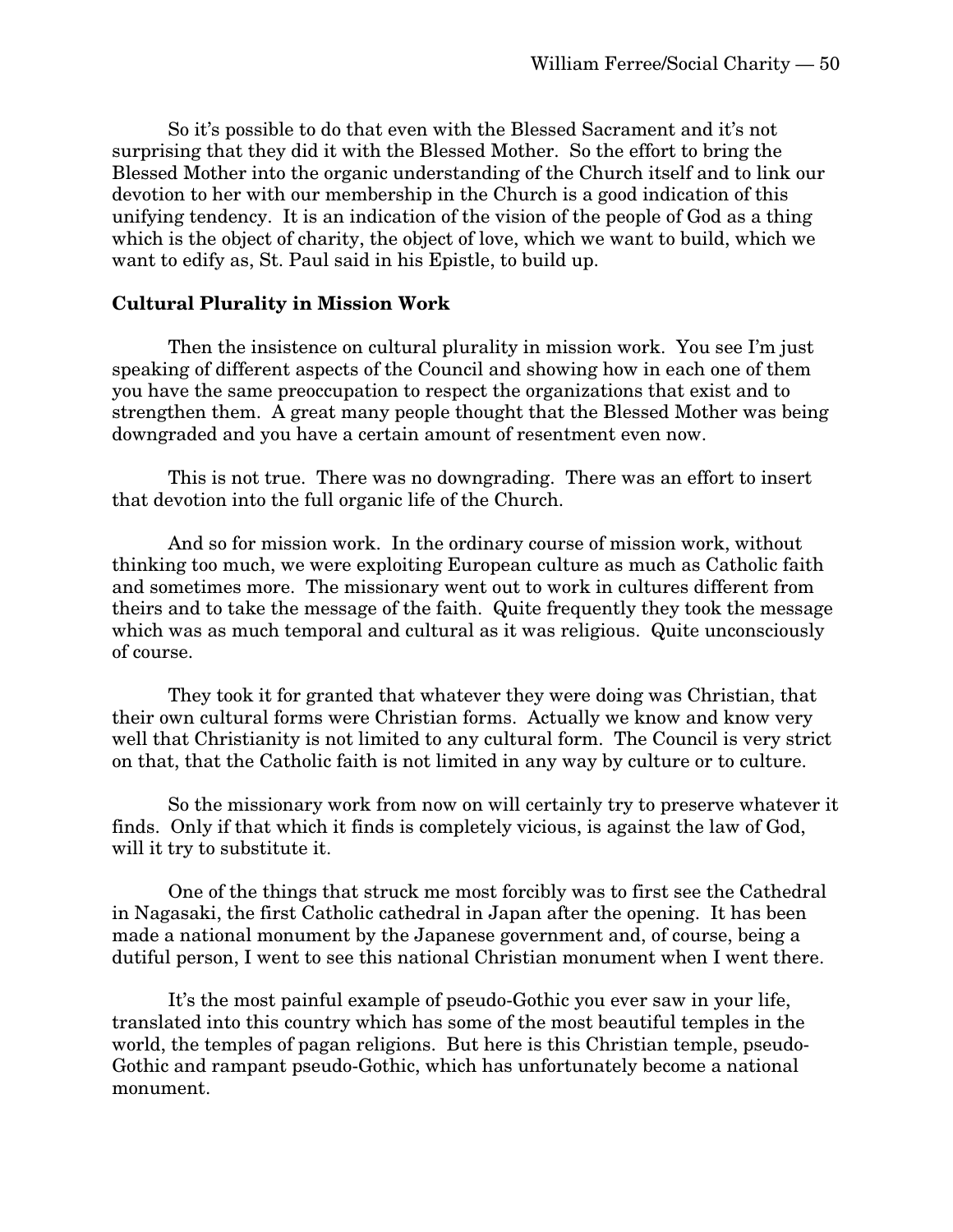It could have been so much better. The new cathedral in Tokyo, by the way, is different. It really tries to become indigenous and with a certain amount of success. So perhaps it's already in the new tendency to accept a culture where it is because we love it, because we accept it, because it is this expression of this people of God, even if they have not found God completely. Taking what is there we can bring God's message to it and transform what is there, not try to substitute it.

# **The End of Jansenism**

And of course the whole treatise on the Church in the world is the end of Jansenism. Jansenism is a thing which has lived very long in the Church, much longer than the word. It was Manichaeism at one time and Abligensiansim, and then Jansenism, and quite frequently it was religious life.

It was a tremendously vital and long-living thing. It could be characterized somewhat along these lines: a depreciation of human nature. In other words, human nature fell, it was the enemy of God. This was a general depreciation of human nature and of its powers, even its power to come to God; a depreciation of the world, considering the world as a place of evil and a place of contamination. It was a place where even if you tried to be there for a good reason, you still had to be on your guard, you had to protect yourself. It was certainly not a place for commitment where you would actually embrace it and give yourself to it.

That whole attitude of other-worldliness, which we call Jansenism, was practically ended by the Council. Instead of having a depreciated human nature, we have the People of God and developed with a great deal of enthusiasm and inspiration. Instead of a world that is to be distrusted, we have one that is to be made, which is our way to God.

The spirit that brought about Jansenism is an admirable spirit, an understanding of our nothingness in relation to God, but it said things the wrong way. We can never say the world is no good for an even simpler reason; it's the only way that we have to God. We can never say that human nature is no good for another very simple reason: God made it.

In changing all of that, we accepting the world as it is. We insist that the world is our way to God, asking of course that it be changed, that it be created, that it be made better. The Council thereby gave us a marvelous example of social charity which Marx so admirably lacked as we saw before.

Marx felt that the only way he could change the world was by destroying it, and starting over. The Council tells us to take the world the way it is, that we must dedicate ourselves to the transformation of it into God's world, starting from where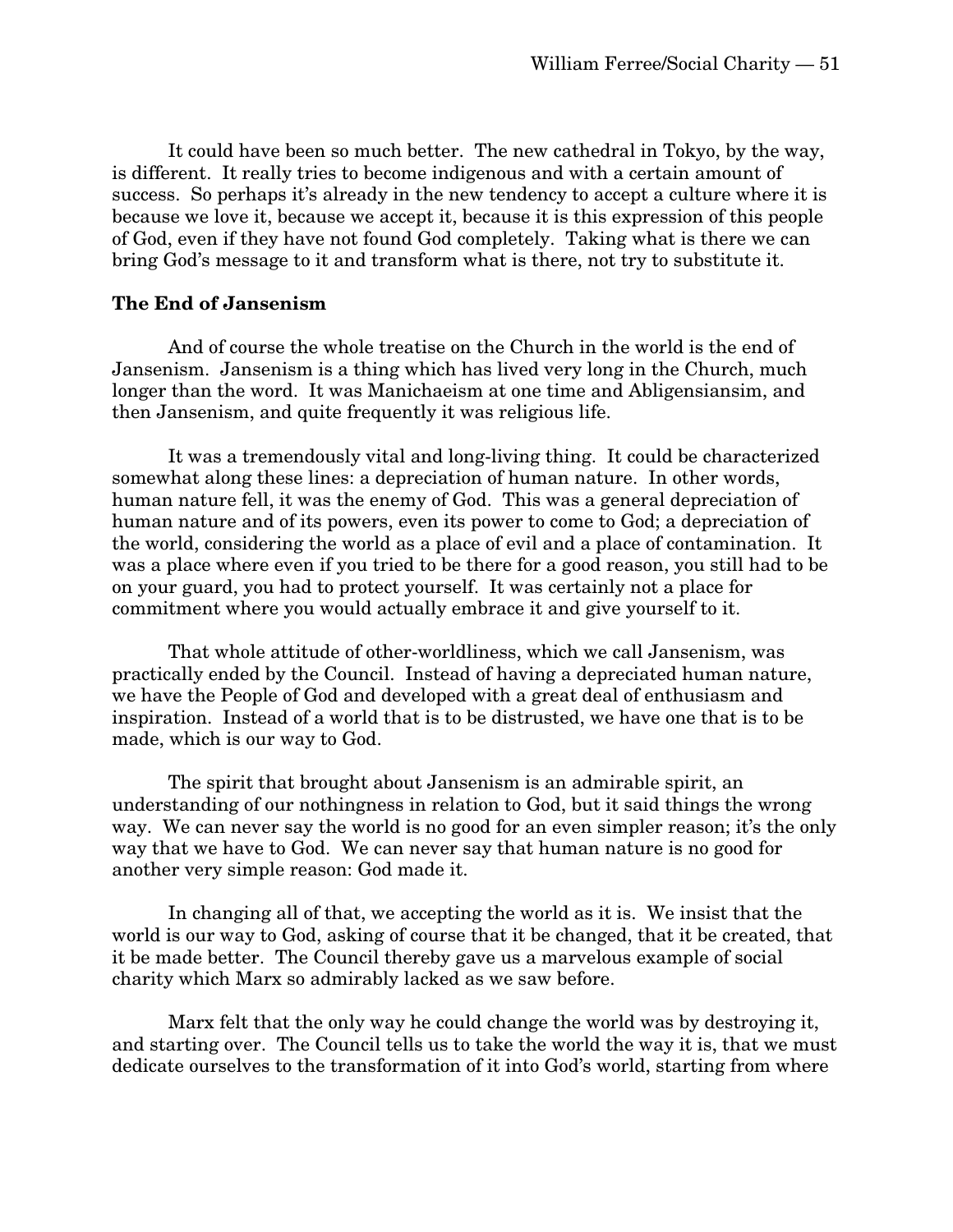it is now. There's the whole attitude towards socialization which you have in the Council and which began already under John XXIII.

This attitude accepts this bureaucracy that we see growing up all around us. It accepts the increasing of men. It recognizes the simple fact that socialization permits us to do bigger tasks. Because it permits us to do bigger tasks it is by no means to be condemned, it's to be accepted.

In the past many Christians were intensely individualistic, as I have told you. If you wanted to get a higher proportion of Catholics than you have in the overall population, then seek out some individualist cause like anti-United Nation societies, or the John Birchers, and you would have that proportion. They simply have their own kind of attitude towards social affairs, too much of an individualistic attitude.

At the present time in the Church's acceptance of socialization and attempting to guide it, we have an excellent example of how the Church has embraced organization for itself. It is a way to work out human perfection and, once it has accepted that, to try to make it as Christian as possible.

Those are a few examples only. We could go on for a long time. I picked out the ones that were most obvious, the ones you could see most clearly. Every one of these movements we've been talking about exemplified in one way or another, and usually very vividly, the principles we've been talking about here.

Let's review them once more very briefly. That the doctrine of social charity is that man's organizations, man's common efforts, this unity is an image of God. Pius XI's words are "Man in society mirrors the divine perfections in ways that would not be possible to him when he lives alone." Thus, human society is an image of God which exists nowhere else, and as an image of God it is worthy of love.

How could you do that? Remember, theologians are suspicious of anything being an object of love. The thing is that society is not a thing; society is a coordinated human action. Because it is coordinated human action we can attribute to it personal qualities, among other things, the image of God.

It's only in society that you can have paternity and sonship — which are names of God. In the society of the family we have that as the only place it exists in creation.

The angels can't manage it. But human nature can manage it in society, in the society which we call human love and marriage. Fatherhood and Sonship are names of God, and those names would not be any place else in creation if the human family would be removed from it.

So social charity is to accept our union, our organization of life as an image of God, therefore as a means of going to God, and social justice is precisely that second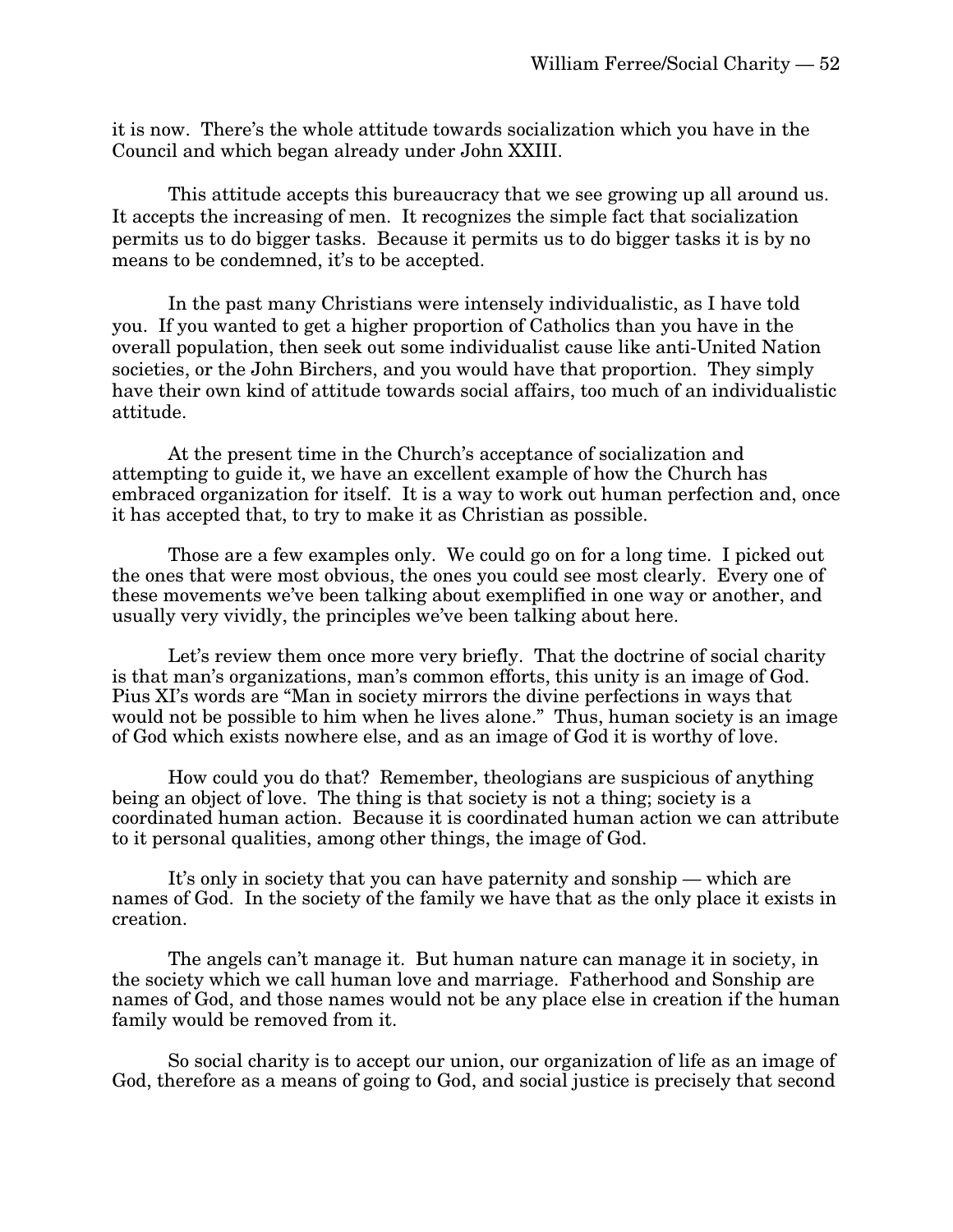one. Once we have accepted our society, once we have stayed with it, then we must try to perfect it.

We gave an example of one who would say of politics — "This politics is too dirty; I won't have anything to do with it" — he can't do that. In social charity he must stay with it, and because he stays with it, he must try to make it clean.

The second part is social justice, the first part is social charity. We saw a Scriptural text which is very useful for our purposes, that "When two or three are gathered together in my name there am I in the midst of them."

That "…there am I" does not mean Christ will come in after you're there. It means that in being joined together, in that unity, in that community, there is Christ.

Where charity and love are, there is God. The unity itself, the community itself is already an image of God irrespective of the persons that are in it.

You must love the persons too, but you must also love the family, the State, the enterprise in which you make a living, those things must be accepted, must be respected and once accepted and respected, loved. Then we must try to make them better, more fitting to use as instruments of human perfection. So there is a rough outline of some of the aspects of social charity and social justice that the Council touched.

[The End]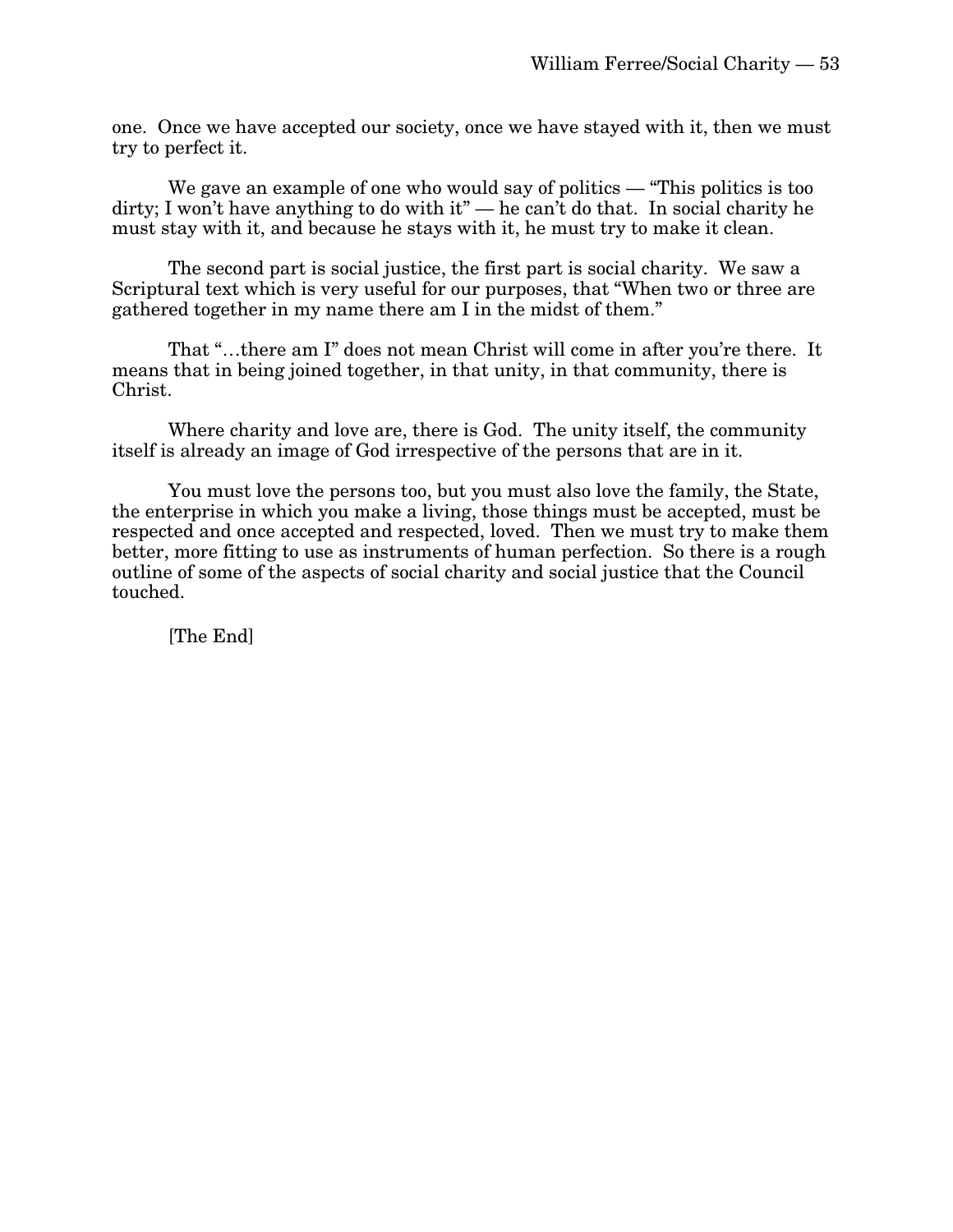#### **Notes**

 $\overline{a}$ 

#### **Introductory Talk**

- 1 Pius XI, *Divini Redemptoris* ("On Atheistic Communism"), 1937.
- <sup>2</sup> "29. But God has likewise destined man for civil society according to the dictates of his very nature. In the plan of the Creator, society is a natural means which man can and must use to reach his destined end. Society is for man and not vice versa. This must not be understood in the sense of liberalistic individualism, which subordinates society to the selfish use of the individual; but only in the sense that by means of an organic union with society and by mutual collaboration the attainment of earthly happiness is placed within the reach of all. In a further sense, it is society which affords the opportunities for the development of all the individual and social gifts bestowed on human nature. These natural gifts have a value surpassing the immediate interests of the moment, for in society they reflect the divine perfection, which would not be true were man to live alone. But on final analysis, even in this latter function, society is made for man, that he may recognize this reflection of God's perfection, and refer it in praise and adoration to the Creator. Only man, the human person, and not society in any form is endowed with reason and a morally free will."
- <sup>3</sup> Father Ferree does not use the expression "object of charity" in the popular sense, but in the philosophical understanding as the "final cause" or "directed object" of an act of charity, not simply the recipient of alms.
- 4 Aristotle, *Nicomachean Ethics*. Book V, Chapters I and II (1129a-1130b30). Lessius attributes the first use of the term to Aristotle in his *De Justitia et Jure*, Cap. I, Dub. III, 10.
- <sup>5</sup> The "common good," which Saint Thomas warns us not to confuse with common goods (that is, goods, such as public roads and such, that are owned in common), is, ultimately, the capacity to acquire and develop virtue. This capacity is the substance that defines us as human beings. The unclaimed resources of nature, the body of human knowledge that is the common heritage of all mankind, and the institutions of society are all given to humanity or constructed by human effort in order to permit individual men to acquire and develop virtue. Through the acquisition and development of virtue man attains his true end, heaven. It is therefore perfectly proper and in a sense, in the current context, even more correct to say that the common good consists of that network of institutions, the knowledge that is the common heritage of all mankind, and the unclaimed resources of nature. Education gives us access to (turns the common or general into the particular) and the ability to work on the body of knowledge that is the common heritage of all mankind. Private property gives us access to and the ability to work on the unclaimed resources of nature. Social action gives us access to and the ability to work on the institutions of the social order.
- $6$  Father Ferree did not have the time, given the constraints of the subject (on social charity) and the nature of the presentation itself to develop this explanation further nor emphasize its significance. This specific point, in fact, the substance of his doctoral thesis, *The Act of Social Justice* (1942).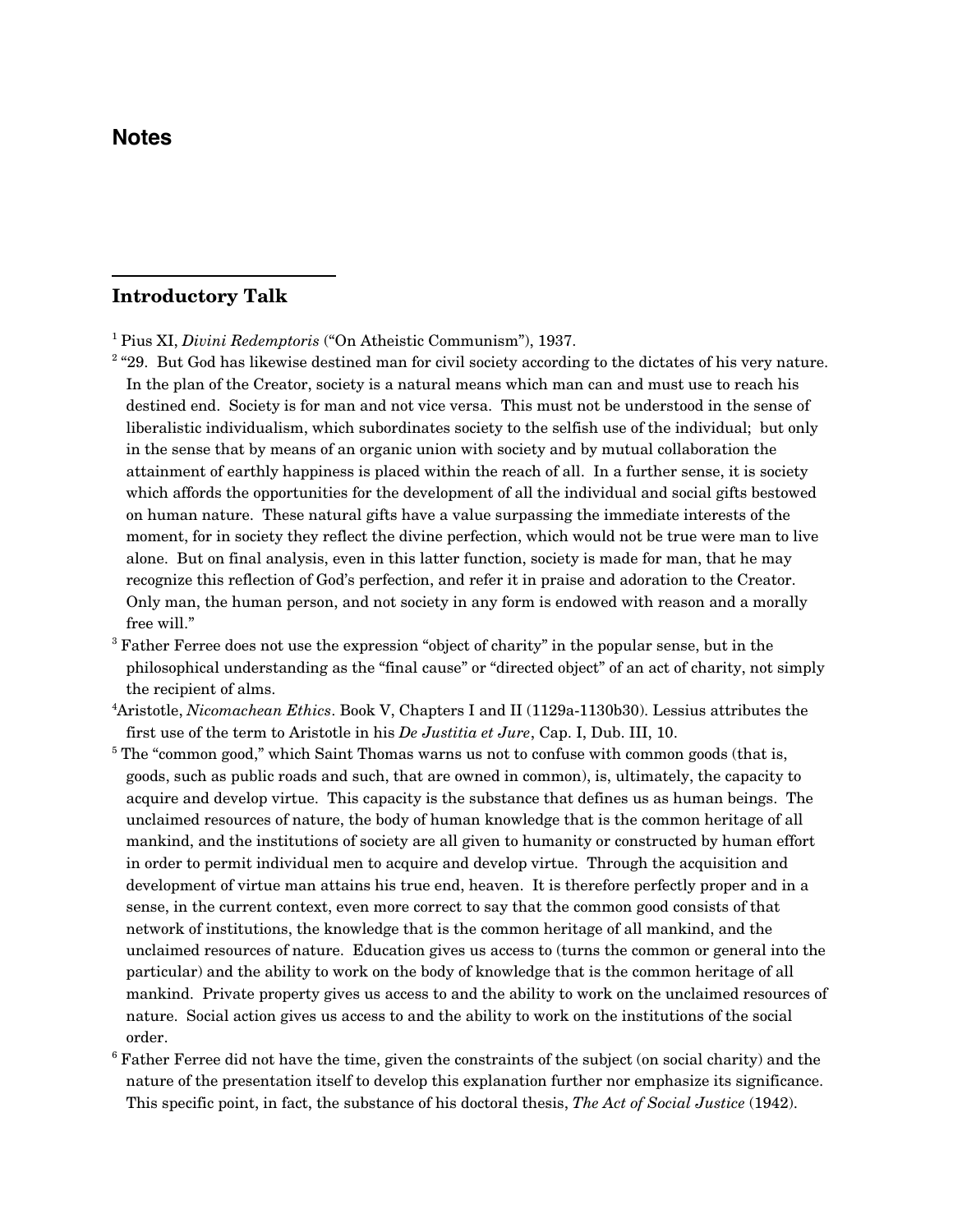Saint Thomas took the legal justice that Aristotle defined as a general justice and redefined it as a particular justice. This meant that maintaining and caring for the common good was now defined as a "directed" act instead of an indirect "fallout" from the practice of other, individual virtues. Further, and much more significant in moral philosophy, the care of the common good became the individual and personal responsibility of each and every human person, not just the state. Given the principle of subsidiarity, the state in many cases actually takes a secondary role to that of the individual members of society joined together in groups, limiting its role to that of "enabler" or supporter of the "lower" levels of society. Saint Thomas tacitly confirmed this when, in *De Regimine Principum* ("On the Governance of Rulers") he stated that the people, under certain conditions, had not only the right to rebel, but sometimes the duty. (Chapter VI.)

 $\overline{a}$ 

- <sup>7</sup> The following discussion can only be understood by accepting the fact that charity in no way, shape, or form can ever replace or substitute for justice. Charity fulfills justice, it does not eliminate it. Charity is not even possible until the demands of strict justice have been fulfilled. Jesus came to fulfill the Law, not destroy it. Matthew 5:17. "Charity will never be true charity unless it takes justice into constant account." *Divini Redemptoris*, § 49.
- <sup>8</sup> Father Ferree is distinguishing between "loving," which can be a duty, and "being in love," which is a wholly emotional and, to a great extent, irrational thing. The former can be commanded ("Thou shalt love the Lord thy God, and thy neighbor as thyself") and dependent upon an act of will. The latter can come and go, seemingly of its own volition.
- <sup>9</sup> The formal definition of justice is *suum cuique* "to each his due." Father Ferree is here giving social implications of this ancient definition, not a "new" definition.
- $10$  Development would require change, and change would imply that God is less than perfect.
- $11$  Our particular being, that is, ourselves as the image of God  $-$  not our mental impression or understanding of God from our necessarily imperfect human perspective.
- $12$  "Rudolf Allers was born in Vienna in 1883, the son of a physician. He attended the Medical School at the University of Vienna and received his M.D. in 1906, a member of the last class taught by Sigmund Freud. From 1908 onwards, Allers specialized in psychiatry, working as an assistant in the clinics for mental diseases at the German University in Prague and then at Munich. In 1913, he became an instructor in psychiatry in the Medical School of the University of Munich, but his teaching activity was interrupted by World War I. His service in the surgeons' corps of of the Austrian Army enabled him to perfect several surgical procedures and brought him some decorations. During the difficult two decades from 1918 to 1938, Allers served in the Medical School of the University of Vienna, working first in the department of sense physiology and then (from 1927) in that of psychiatry. After pursuing his philosophical studies at Milan, Allers received the doctoral degree in philosophy there in 1934. Hitler's policies gradually made Allers' situation in Austria unbearable. An American psychiatrist, Francis Braceland, took the initiative in interesting the procurator and rector of the Catholic University of America in the possibility of obtaining Allers for that institution. Fr. Ignatius Smith, O.P., dean of the School of Philosophy brought Allers and his family to America in 1938. After teaching for a decade at Catholic University as a Professor of Psychology in the School of Philosophy, Allers transferred to Georgetown University as a Professor of Philosophy. During his final decade, Allers' achievements received wide recognition. In the spring of 1955, he served as a Fullbright lecturer at the Universities in Paris and Toulouse, Geneva and Vienna. In 1957 he became a professor Emeritus at Georgetown University, and with the aid of a Guggenheim grant he spent the fall term of 1958 in Paris. In 1960 he was awarded an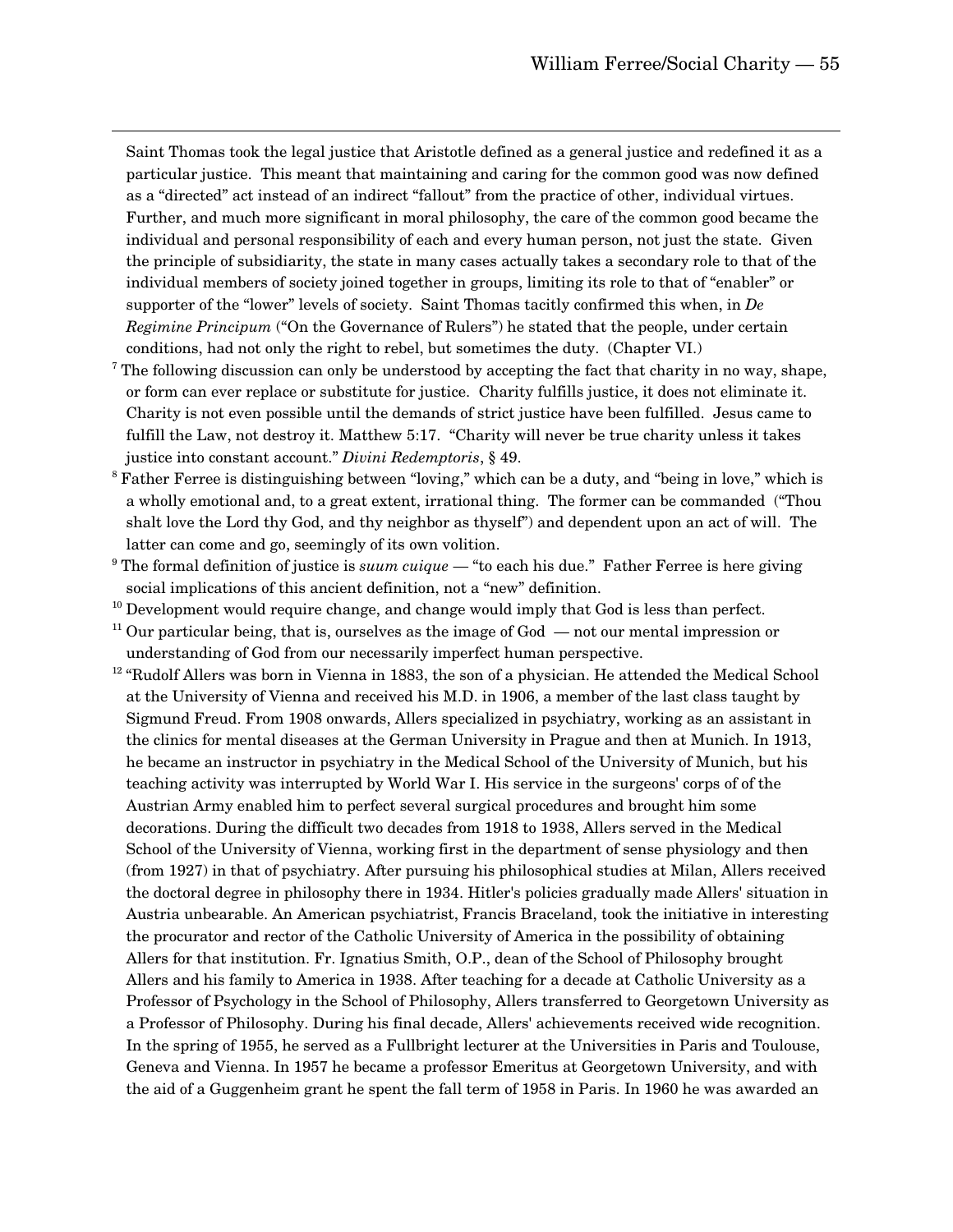honorary LL.D. by Georgetown University. He died on December 18, 1963." From "The Rudolph Allers Collection, Georgetown University."

- $13$  The three principal societies of man are the domestic (the family), religious (the Church), and civil (the state). Each has a specific role to fill and, to a certain degree, operates by its own special rules, although there is, naturally, in the shape of the human person who belongs to all three, considerable overlap. All the different types listed here by Father Ferree come under these three principal societies.
- $14$  That is, there must be some particular virtue that has the "job" of keeping society in good enough shape to allow each of us to acquire and develop virtue and so work on our individual perfection, thereby attaining our true end, heaven.
- <sup>15</sup> *Quadragesimo Anno, op. cit.*, § 71.

 $\overline{a}$ 

- <sup>16</sup> Father Ferree's amusement was, over the next twenty years, to change to frustration as people continued to insist that everything under the sun *except* for restructuring the social order was the point, not only of *Quadragesimo Anno*, but of everything Pius XI wrote and said. As Father Ferree commented in Forty Years After, "The term 'Social Justice' is used ten times in this encyclical, and there are many other passages where the same idea occurs but without the technical name. Yet very few commentators over the years seem to have realized that *this* is the subject, and the most important point, of the papal teaching. These commentators discuss the living wage, the family wage, property, labor, capitalism, competition, monopoly, class war, Communism, subsidiarity, corporations, *etc*. — all the details that are used for explanation and illustration — but they miss the great subject of the whole encyclical!"
- $17$  "It happens all too frequently, however, under the salary system, that individual employers are helpless to ensure justice unless, with a view to its practice, they organize institutions the object of which is to prevent competition incompatible with fair treatment for the workers. Where this is true, it is the duty of contractors and employers to support and promote such necessary organizations as normal instruments enabling them to fulfill their obligations of justice." § 53.
- <sup>18</sup> That is, the fact of an unjust wage is undeniable it exists but it is not directly willed. The individual is therefore not culpable for the evil that results. Willfully paying an unjust wage when paying a just wage would be possible is to pay a "formally" unjust wage, for which one does assume the full guilt.
- <sup>19</sup> Ia IIae q. 1 a. 1.
- $20$  In other words, although each human person is endowed or infused with the social virtues as an individual, he can not carry out acts of a social virtue except as a member of a group, a social unit. He is not, in that context, an individual *qua* individual, but an individual *qua* member of a group.
- $21$  I think it would be more clear to say three individual things and their respective processes, and an aggregating or directing "over thing." The individual "things" and their processes are 1) Resources/technology, 2) Knowledge/education, and 3) Individual virtue/individual acts of virtue. All of these operate on the common good indirectly. The fourth element, social virtue, is a kind of *über* element/process (Social virtue/acts of social virtue) that works directly on the common good and coordinates the three types of individual processes into a completed approach to the goal of human perfection. You can't leave out any single element or its process, or both the individual effort and the common good itself become flawed.
- 22 Aristotle, *The Nichomachean Ethics*, 5.iii. Translated by J. E. C. Welldon, Buffalo, New York: Prometheus Books, 1987.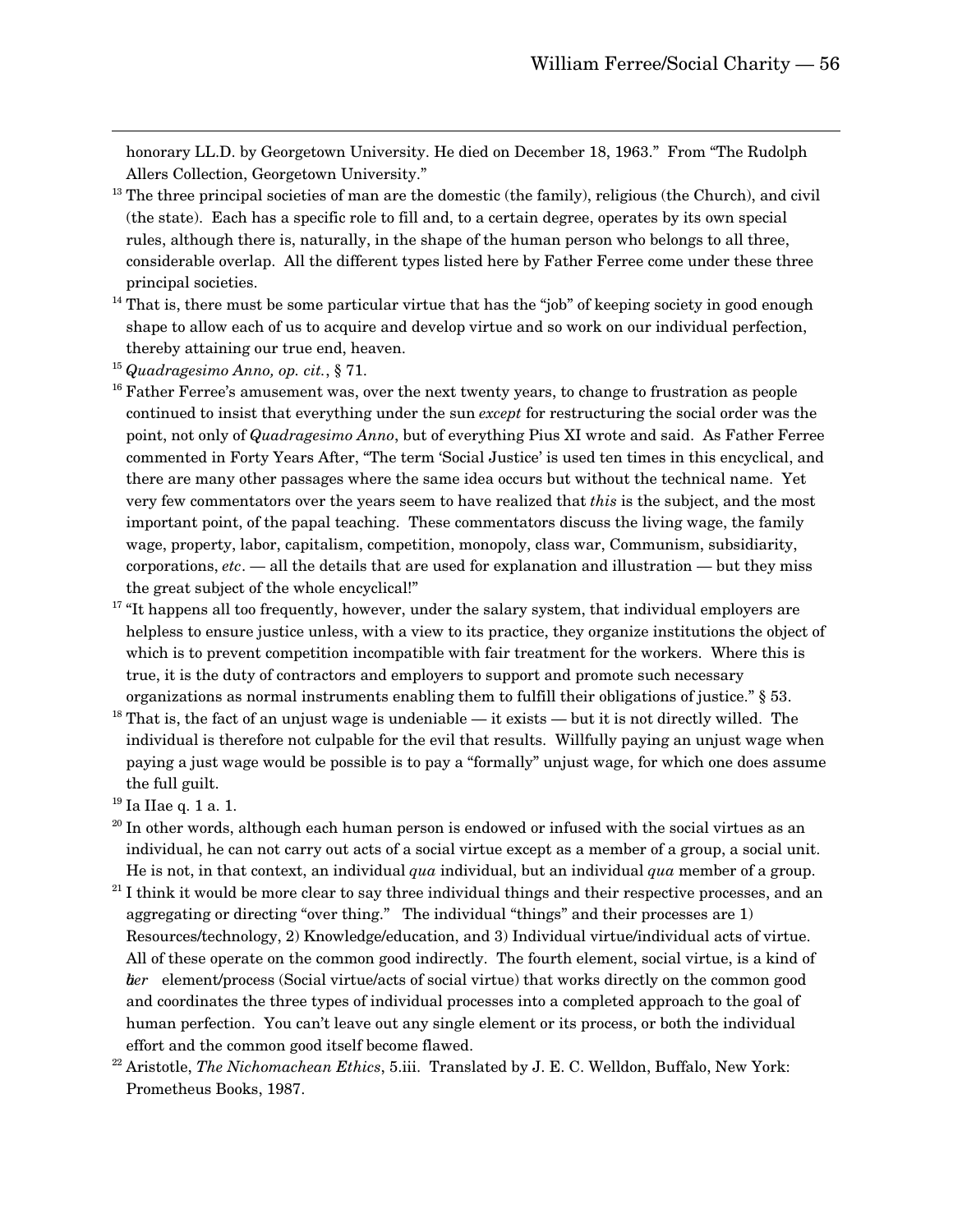- 23 Father Ferree makes clear in *The Act of Social Justice* (1942) that Saint Thomas did, in fact, add the necessity of good intent to improve the common good to the practice of legal justice. Unfortunately, most commentators since Saint Thomas assumed that a good intent was *all* that was necessary to Christianize Aristotle's thought. They ignored the more profound implications of Aquinas' teaching. This was that the common good was *directly* accessible by the human person, and that each person could therefore act *directly* on the common good through acts of legal justice. Adam Smith astutely observed, in his discussion on "the invisible hand" in *The Wealth of Nations* (IV.ii.9) and, more clearly, in *The Theory of Moral Sentiments* (IV.i.10) that a good intent was *not* necessary in order to have a positive and beneficial, if indirect, effect on the common good — but left it at that. Smith removed "good intent" from Aristotle's legal justice, which is what most commentators thought constituted the whole of Saint Thomas' contribution, but did not realize that "good intent" was only one aspect of Aquinas' legal justice. Smith managed to make things worse than they were before by removing at least one incentive toward virtue, affecting the common good positively by acting virtuously as an individual. Some groups even today seem to think that because a neutral or evil act can, ultimately, benefit the common good, that vice (especially greed, rapacity, and selfishness), because it bestows benefits on society, is actually a virtue. Pius XI, on the other hand, realized the implications of what Saint Thomas had done and developed a completed theory of social virtue by making explicit the implication that the human person could act directly on the common good. In Smith's framework an individual vice might by chance have benefits for the great mass of mankind, but in that of Pius XI, directed acts of social virtue would inevitably have better results.
- <sup>24</sup> *Letter to M. Eugene Duthoit* of Cardinal Gasparri, July 20, 1929, in *L'Action Catholique*, p. 223.
- <sup>25</sup> Contrast this statement of Father Ferree's with the inevitability of Teilhard de Chardin's progress toward the Omega Point.
- <sup>26</sup> That is, not the next encyclical in sequence, but the next encyclical that addressed the issue as its main theme, *i.e*., not *Non Abbiamo Bisogno* (1931), which addressed specifics of Pius XI's program in Italy, but *Divini Redemptoris* (1937).
- 27 This appears to be the position of Peter Gaskell, *The Manufacturing Population of England. London: Baldwin and Cradock*, 1833. Gaskell was a favorite source for Marx because of his apparent indifference to the plight of the working classes.
- 28 See *The Communist Manifesto* (1848). Marx and Engels give a concise, ten-point program for the destruction of the existing social order, and summarize the whole thing by claiming that the theory of the communists can be summed up in a single sentence, abolition of private property in the means of production. (Karl Marx and Friedrich Engels, *The Communist Manifesto*. London: Penguin Books, 1967, pp. 104 – 105)
- $29$  In other words, property. "Property performs the function of maintaining independence, dignity and pluralism in society by creating zones within which the majority has to yield to the owner. Whim, caprice, irrationality and "antisocial" activities are given the protection of law; the owner may do what all or most of his neighbors decry. The Bill of Rights also serves this function, but while the Bill of Rights comes into play only at extraordinary moments of conflict or crisis, property affords day-to-day protection in the ordinary affairs of life. Indeed, in the final analysis the Bill of Rights depends upon the existence of private property. Political rights presuppose that individuals and private groups have the will and the means to act independently. But so long as individuals are motivated largely by self-interest, their well being must first be independent. Civil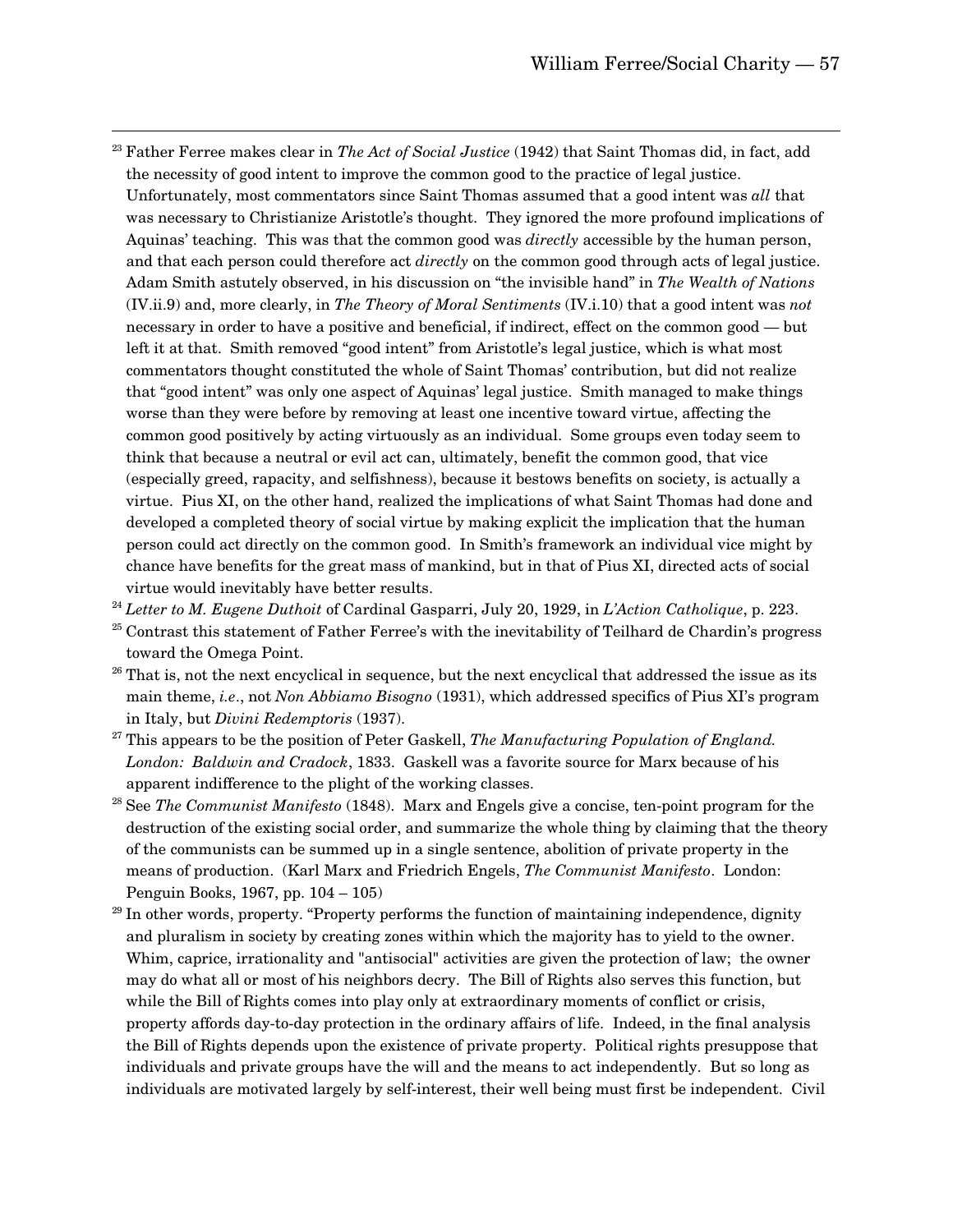liberties must have a basis in property, or bills of rights will not preserve them .… From the individual's point of view, it is not any particular kind of power but all kinds of power, that are to be feared. This is the lesson of the public interest state. The mere fact that power is derived from the majority does not necessarily make it less oppressive. Liberty is more than the right to do what the majority wants, or to do what is "reasonable." Liberty is the right to defy the majority, and to do what is unreasonable. The great error of the public interest state is that it assumes an identity between the public interest and the interest of the majority. The reform, then has not done away with the importance of private property. More than ever the individual needs to possess, in whatever form, a small but sovereign island of his own." Charles A. Reich, Professor of Law, Yale Law School, "The New Property," 75 *Yale Law Journal*, pp. 733-787, April 1964.

#### **Second Talk**

 $\overline{a}$ 

<sup>1</sup> This is not entirely accurate until the Reformation changed the whole idea of kingship. Previously, the idea of kingship was based on the model used within the Roman Empire, in which a king was an elected or appointed official under the Emperor ruling a specific tribe or people "in the name of the Senate and the People of Rome." A king was not technically viewed as a special breed of man (except for the usual adulation that accompanies the rich and the powerful in any age) until the theory of the divine right of kings was re-instituted after the Reformation. See the analysis of J. B. Bury in *The Invasion of Europe by the Barbarians*. London: Macmillan and Company, Ltd., 1927.

<sup>2</sup> Aristotle, *The Politics*, I.xiii.

<sup>3</sup> *Ibid*., I.iv.

- $4\text{ }$ "On Saint Thomas Aquinas"  $29\text{th}$  June 1923. This was also the encyclical that, echoing Leo XIII's *Æterni Patris* ("The Study of Scholastic Philosophy"), 4<sup>th</sup> August 1879, specified that the encyclicals were to be read and interpreted in accordance with Thomist philosophy.
- <sup>5</sup> "Again, if we are to avoid the errors which are the source and fountain-head of all the miseries of our time, the teaching of Aquinas must be adhered to more religiously than ever. For Thomas refutes the theories propounded by Modernists in every sphere, in philosophy, by protecting, as We have reminded you, the force and power of the human mind and by demonstrating the existence of God by the most cogent arguments; in dogmatic theology, by distinguishing the supernatural from the natural order and explaining the reasons for belief and the dogmas themselves; in theology, by showing that the articles of faith are not based upon mere opinion but upon truth and therefore cannot possibly change; in exegesis, by transmitting the true conception of divine inspiration; in the science of morals, in sociology and law, by laying down sound principles of legal and social, commutative and distributive, justice and explaining the relations between justice and charity; in the theory of asceticism, by his precepts concerning the perfection of the Christian life and his confutation of the enemies of the religious orders in his own day. Lastly, against the much vaunted liberty of the human reason and its independence in regard to God he asserts the rights of primary Truth and the authority over us of the Supreme Master. It is therefore clear why Modernists are so amply justified in fearing no Doctor of the Church so much as Thomas Aquinas." § 27.

<sup>6</sup> That is, the efficient cause of a social virtue is an individual as a member of a group.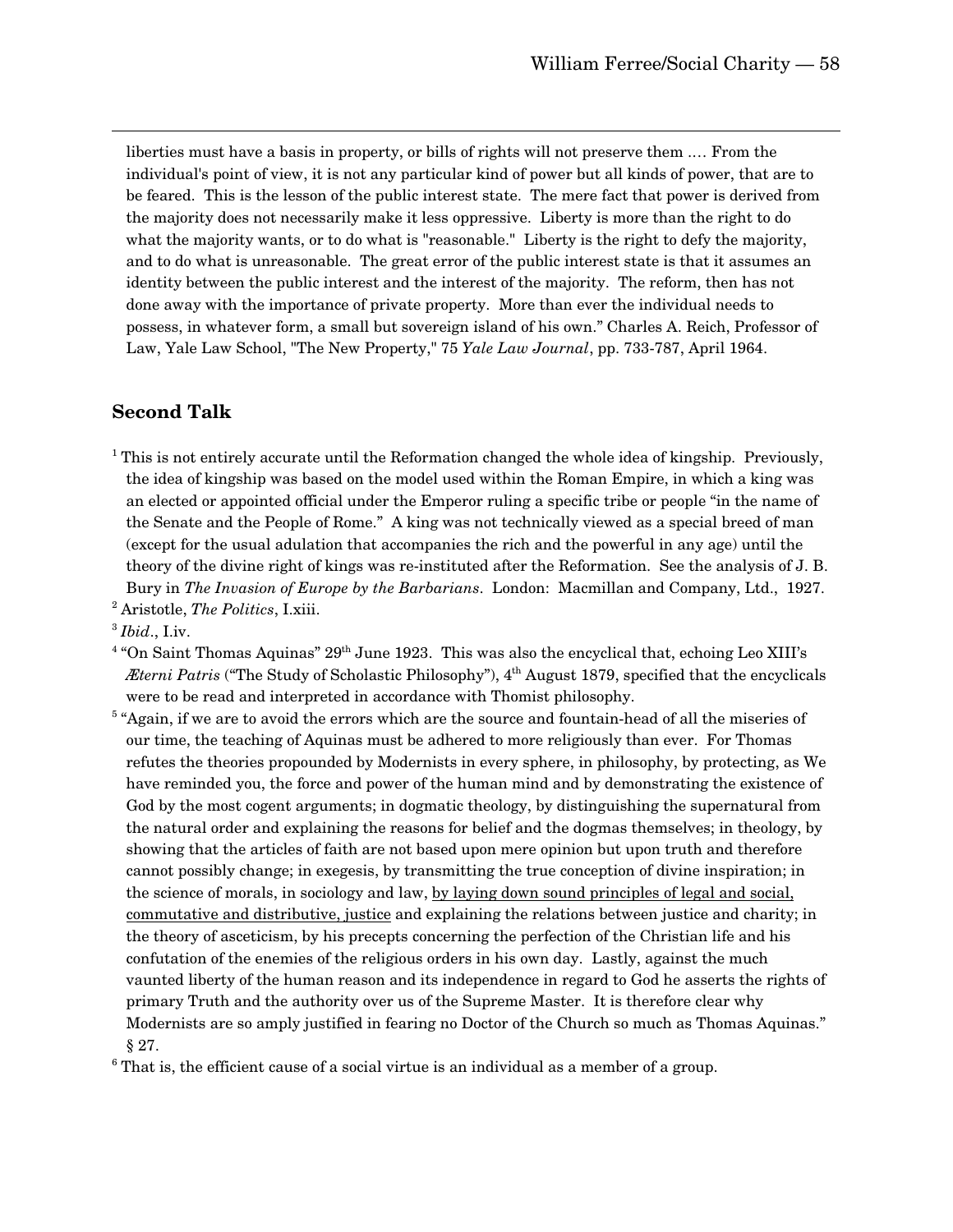-<br>7 <sup>7</sup> Socialist founder and leader of the Transit Workers union in New York City, 1905 (or 1906, depending on the source) - 1966.

<sup>8</sup> The precursor to the European Union.

 $9$  To put it another way, individual justice deals with individual goods, social justice deals with the common good, that network of institutions that make up the web of daily life. Or, as Jacques Maritain put it, "There is a correlation between this notion of the *person* as social unit and the notion of the *common good* as the end of the social whole. They imply one another. The common good is common because it is received in persons, each one of whom is as a mirror of the whole. Among the bees, there is a public good, namely, the good functioning of the hive, but not a common good, that is, a good received and communicated. The end of society, therefore, is neither the individual good nor the collection of the individual goods of each of the persons who constitute it. Such a conception would dissolve society as such to the advantage of its parts, and would amount to either a frankly anarchistic conception, or the old disguised anarchistic conception of individualistic materialism in which the whole function of the city is to safeguard the liberty of each; thus giving to the strong full freedom to oppress the weak.

"The end of society is the good of the community, of the social body. But if the good of the social body is not understood to be a common good of *human persons*, just as the social body itself is a whole of human persons, this conception also would lead to other errors of a totalitarian type. The common good of the city is neither the mere collection of private goods, nor the proper good of a whole which, like the species with respect to its individuals or the hive with respect to its bees, relates the parts to itself alone and sacrifices them to itself. It is the good *human* life of the multitude, of a multitude of persons; it is their communion to both the whole and the parts into which if flows back and which, in turn, must benefit from it. Unless it would vitiate itself, it 9implies and requires recognition of the fundamental rights of persons and those of the domestic society in which the persons are more primitively engaged than in the political society. In includes within itself as principal value, the highest access, compatible with the good of the whole, of the persons to their life of person and liberty of expansion, as well as to the communications of generosity consequent upon such expansion. If, as we intend to emphasize later, the common good of the city implies an intrinsic ordination to something which transcends it, it is because it requires, by its very essence and within its proper sphere, communication or redistribution to the persons who constitute society. It presupposes the persons and flows back upon them, and, in this sense, is achieved in them." 49 - 51.

- 10Pius XI, *Discourse to the Ecclesiastical Assistants of the U.C.F.I.*, July 19, 1928. Quoted in Civardi, *Manual of Catholic Action*, New York: Sheed and Ward, 1936, 178.
- $11$  The few references to the "Better World Movement" seem to hint that it was a precursor to the Parish Renewal effort, concerned largely with turning over as many priestly duties as possible to the laity, and thus not related to genuine Catholic Action, social charity or social justice.
- <sup>1</sup> Matthew 18:20. Father Ferree's analysis appears to be consistent with that expressed in the Second Vatican Council's Constitution on the Sacred Liturgy (*Sancrosanctum Concilium*). This document states that there are "levels" of presence of Christ in the Mass. He is present in the assembly gathered to worship as well as other forms of presence, culminating in His physical presence in the Holy Eucharist.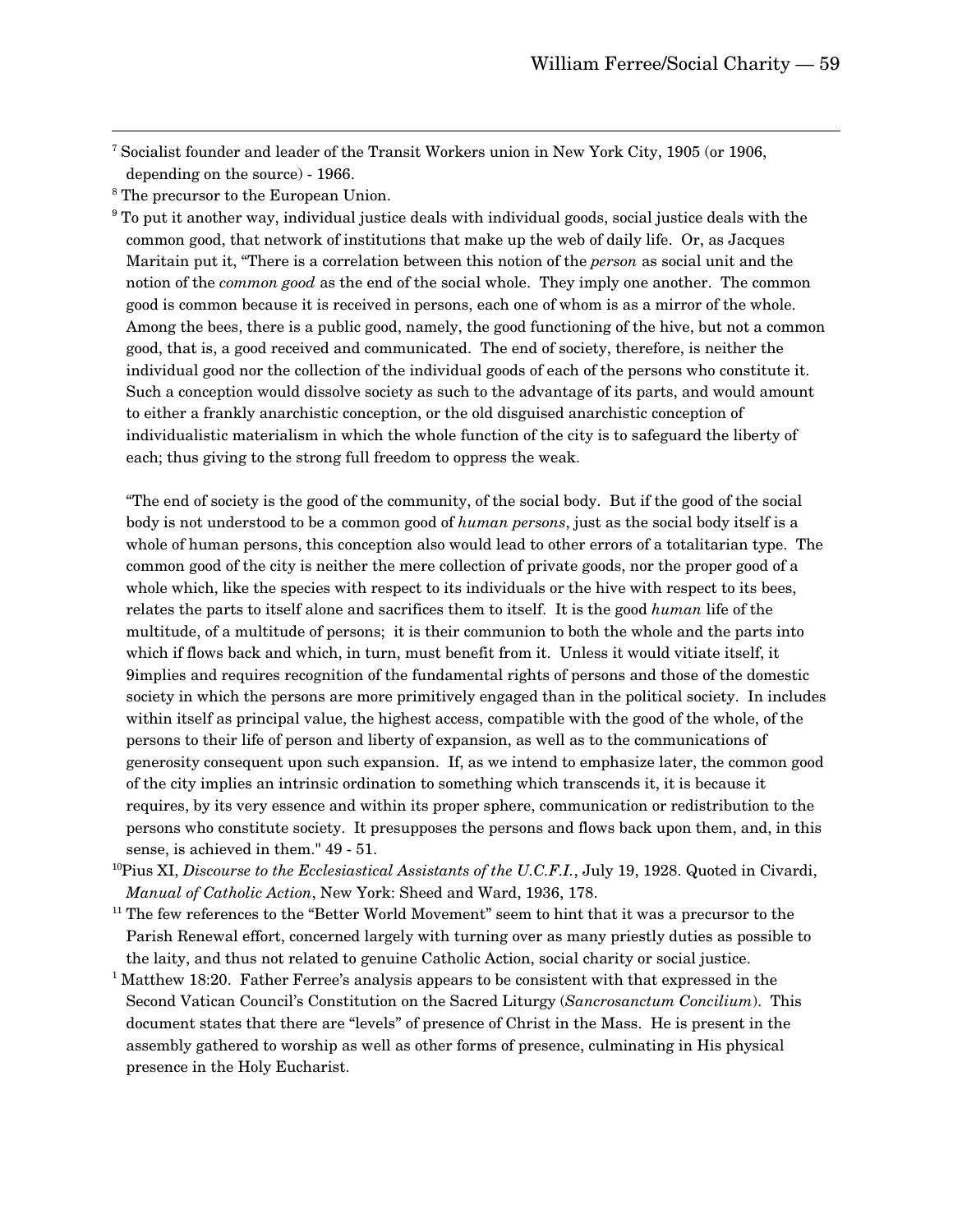$\frac{1}{2}$ <sup>2</sup> The following discussion on development seems to have been taken almost verbatim from Father Ferree's treatise, *Introduction to Economic and Social Development*, privately printed in Rome the same year he gave this series of lectures.

- <sup>4</sup> The property of being in two places at once.
- <sup>5</sup> Father Ferree's citation and analysis of the thought of Teilhard de Chardin seems to differ from the more usual interpretation of de Chardin's work. See Wolfgang Smith, *Teilhardism and the New Religion, A Thorough Analysis of the Teachings of Pierre Teilhard de Chardin*. Rockville, Illinois: Tan Books and Publishers, Inc., 1988.
- <sup>6</sup> See Peter Gaskell, *The Manufacturing Population of England, Its Moral, Social, and Physical Conditions, and the Changes which Have Arisen from the Use of Steam Machinery; with an Examination of Infant Labour*. London: Baldwin and Cradock, 1833. Gaskell was a favorite source for Marx, particularly because he said so many completely heartless and unnecessary things.
- <sup>7</sup> This is another way of stating the essential doctrine of relativism, against which Pius XI expended so much energy.
- <sup>8</sup> "Let us note further that, though God is the 'separated common good' of the universe, the intellectual creature is related, primarily as to the object of its beatitude, not to God as the common good of the universe of nature and creation, but to God in the transcendence of his own mystery; to God as Deity, conceptually ineffable, expressible only in the Uncreated Word; to God as common good of the divine Persons and of the souls which have entered by participation into the universe of the Deity. It is only consequentially, because God is the common good of the multitude of beatified creatures which all communicate with Him, that they communicate in His love with one another, *outside of the vision*, by all the created communications of mutual knowledge and mutual charity and common adoration, which flow from the vision; by those exchanges and that celestial conversation, those illuminations and that common praise of God, which render back unto each of them the goods which they have in common. The eminently personal act in which each beholds the divine essence at once transcends their blessed community and provides it with a foundation." Jacques Maritain, *op. cit*., 23 – 24. In a way, I believe that what Father Ferree is referring to might be the possibility, in a certain sense, of entering into the mythopoeic realm without the strict necessity of the sacraments. This might be done by working to perfect one's one perfection via the institutions of society, or, if they are imperfect, to work to perfect them so as once again to be able to work on one's own perfection. As Maritain and Saint Thomas describe God as the ultimate common good, working to restructure our imperfect human common good in the divine image draws us closer to God and, in that sense, allows God to be present in any social structure.

#### **Fourth Talk**

<sup>1</sup> "Opening a window."

<sup>3</sup> Matthew 28:18 – 19.

 $2^2$  Contrary to popular belief, the Second Vatican Council decided no questions of doctrine or dogma. The Magisterium was left absolutely intact.